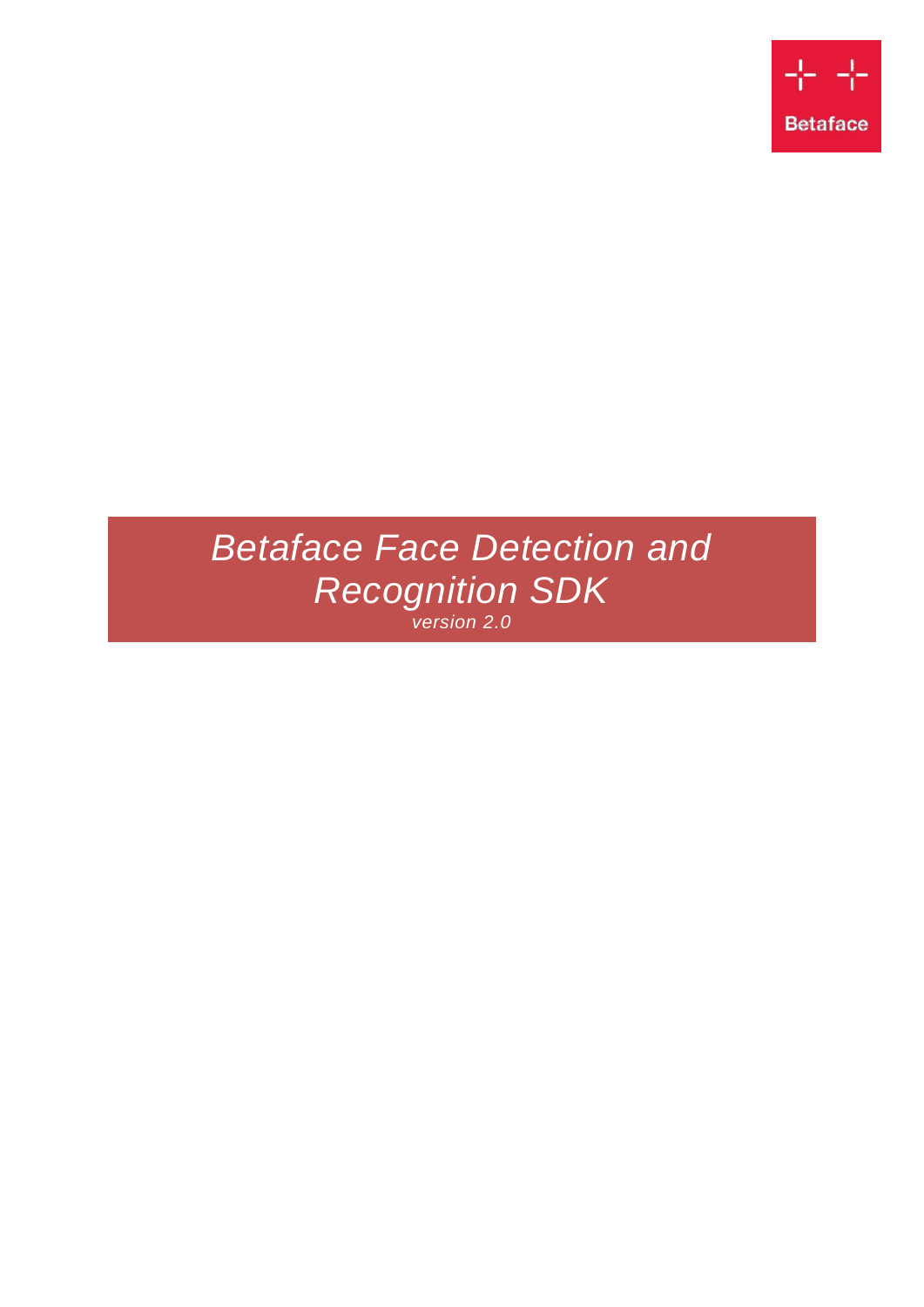<span id="page-1-0"></span>*Betaface Face Detection and Recognition SDK is a Windows DLL library containing set of the algorithms trained and tuned to detect human face pattern and some of the facial features on static images and in video streams. SDK detects frontal faces (with some tolerance to the head rotation) under any angle on the image and returns coordinates of faces found and all detected face features. SDK can be accessed from different environments, as long as you can make a call to DLL, COM object or .Net assembly.*

#### *SDK features summary:*

- *Detect multiple faces on images (all SDK editions) or in video streams (SDK Xtreme).*
- *Crop faces from the images based on detection information.*
- *Compare faces (similarity score, identification, and verification).*
- *Morph, warp or generate average face images.*
- *Detect face landmarks coordinates (22 points in SDK Standard, 22+86=108 points in SDK Pro and Xtreme).*
- *Classification, such as gender, age, ethnicity estimation; smile, glasses, mustache and beard detection (SDK Pro and Xtreme).*
- *Additional face measurements such as face and face features shape description; hairstyle shape estimation; skin, hair, clothes color (SDK Pro and Xtreme).*

*Most of the algorithms do not require color information and work on grayscale pixel values internally. Extended measurements that require color information (for example hairstyle detection) will return empty result for grayscale images.*

#### *Technical details:*

*SDK core is a Windows native DLL with additional COM and .Net interface wrappers. SDK package includes all necessary runtime files, this documentation and precompiled samples of usage with source code in C++ and C#. SDK includes software license protection system. Our typical licensing option is a hardware-locked license key file, which allow you to execute SDK runtime on a specific PC hardware.*

*Images can be loaded either from file system location (in various supported formats) or directly from memory (raw pixel data). SDK Xtreme also allows video input for face tracking (VFW compatible source, external video capture with raw video frames or, with additional sample project, from DirectShow compatible sources).*

*Betaface offers additional components, ready or customized solutions on request, such as complete web service infrastructure, including server-side and web-side assemblies, storage database and processing queue, as well as 64bit SDK builds.*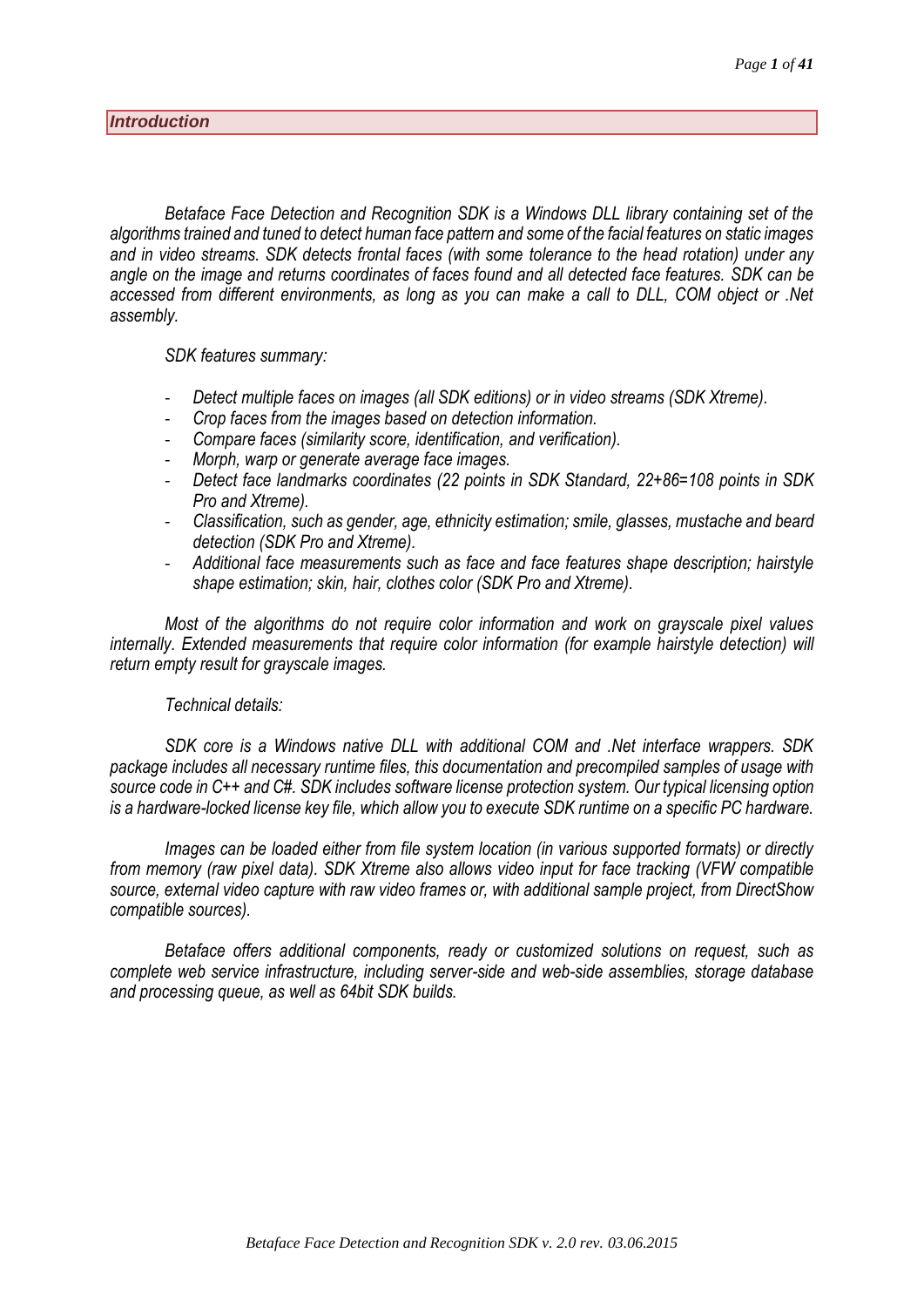| <b>Contents</b> |
|-----------------|
|-----------------|

| Introduction 1 |  |
|----------------|--|
|                |  |
|                |  |
|                |  |
|                |  |
|                |  |
|                |  |
|                |  |
|                |  |
|                |  |
|                |  |
|                |  |
|                |  |
|                |  |
|                |  |
|                |  |
|                |  |
|                |  |
|                |  |
|                |  |
|                |  |
|                |  |
|                |  |
|                |  |
|                |  |
|                |  |
|                |  |
|                |  |
|                |  |
|                |  |
|                |  |
|                |  |
|                |  |
|                |  |
|                |  |
|                |  |
|                |  |
|                |  |

Betaface Face Detection and Recognition SDK v. 2.0 rev. 03.06.2015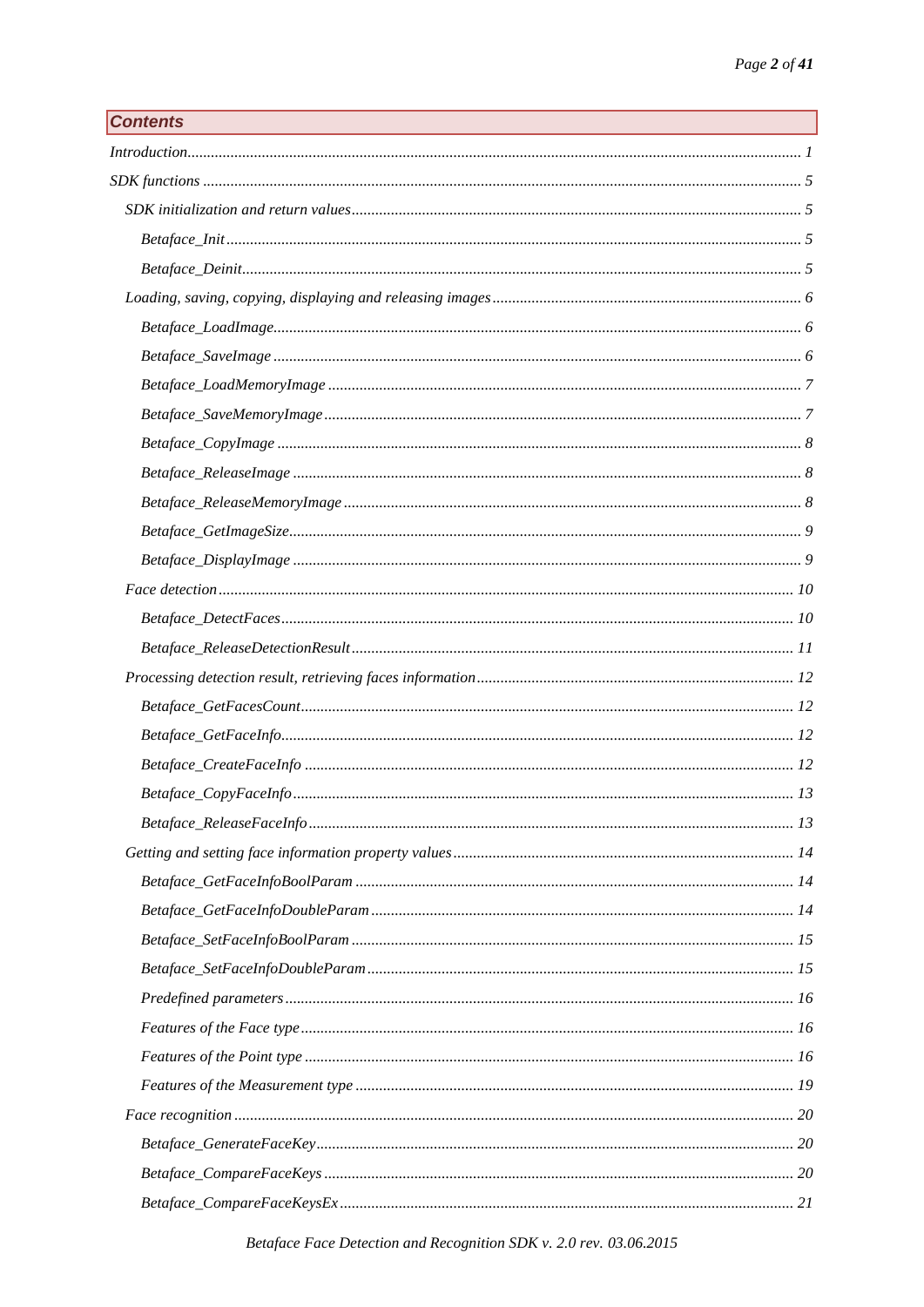| Introduction 32 |  |
|-----------------|--|
|                 |  |
|                 |  |
|                 |  |
|                 |  |
|                 |  |
|                 |  |
|                 |  |
|                 |  |
|                 |  |
|                 |  |
|                 |  |
|                 |  |
|                 |  |
|                 |  |
|                 |  |
|                 |  |
|                 |  |
|                 |  |
|                 |  |

Betaface Face Detection and Recognition SDK v. 2.0 rev. 03.06.2015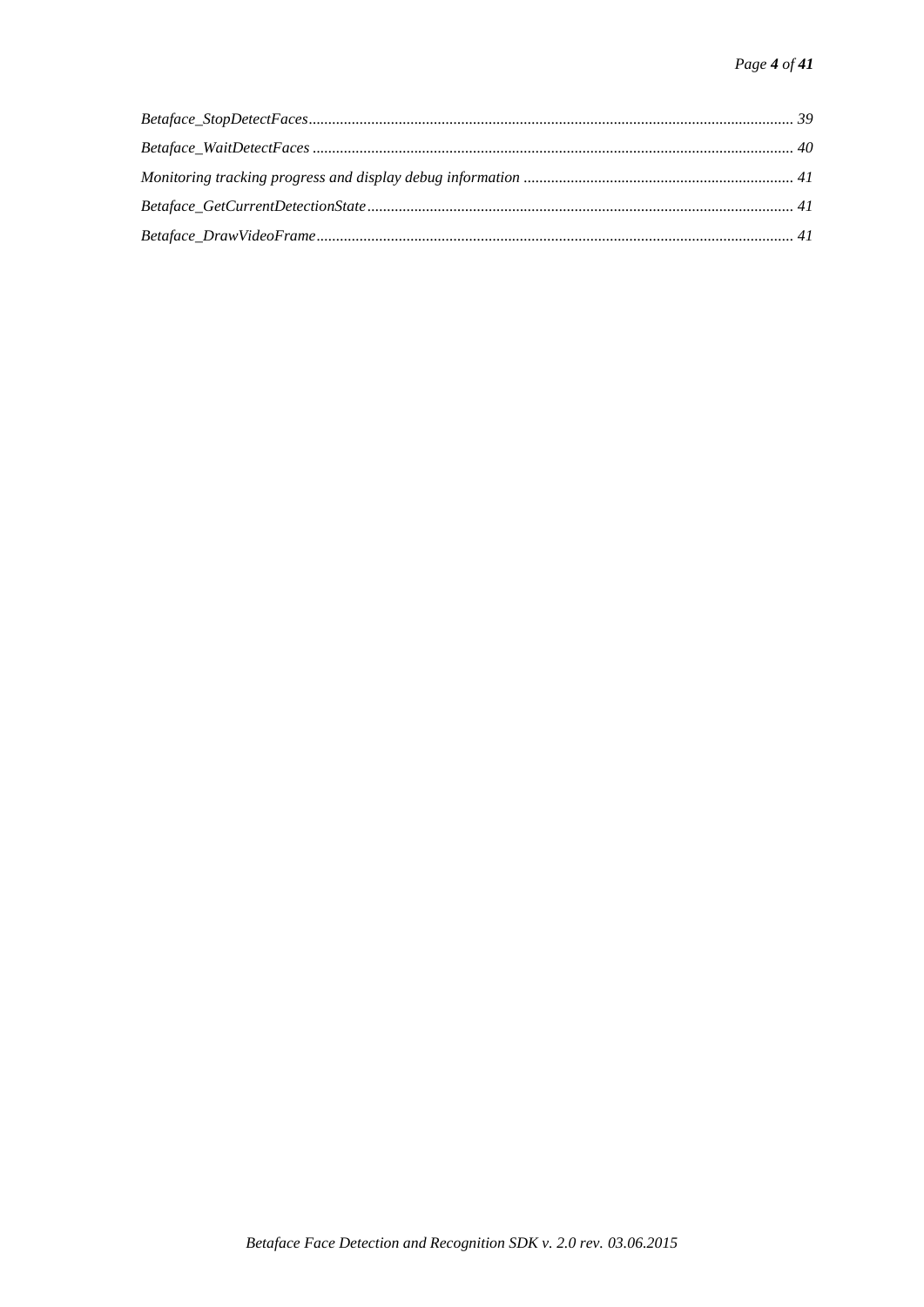### <span id="page-5-0"></span>*SDK functions*

#### <span id="page-5-1"></span>*SDK initialization and return values*

*Each SDK function returns integer value - 0 for no error and negative values for various error conditions. Following values are predefined for all functions:*

| <b>BETAFACE BAD STATE</b>      | NULL |
|--------------------------------|------|
| <b>BETAFACE OK</b>             | 0    |
| <b>BETAFACE ERROR INTERNAL</b> | $-1$ |
| BETAFACE ERROR INVALIDPARAM    | -2   |
| BETAFACE ERROR LOADINGIMAGE    | $-3$ |
| BETAFACE ERROR NOTSUPPORTED    | -4   |

*SDK instance should be initialized prior to calling various SDK functions. Initialization function will return internal state reference value which should be passed back with each SDK function call. It is recommended to initialize separate instance for each execution thread. After initialization different images or video feeds can be repeatedly processed. At the application exit, or to save RAM allocated for instance de-initialization function should be called.*

<span id="page-5-2"></span>**Betaface\_Init** *(BetafaceInternalState\* pState)*

*Call this function to initialize the library and retrieve internal state value.*

*Parameters:*

*pState Pointer to BetafaceInternalState variable, by this address internal state reference value will be returned. Value BETAFACE\_BAD\_STATE is returned if the function fails.*

*Return value:*

*Function returns BETAFACE\_OK if it is successful, error code otherwise.*

<span id="page-5-3"></span>**Betaface\_Deinit** *(BetafaceInternalState\* pState)*

*Call this function to release internal library state and all associated resources.*

*Parameters:*

*pState Pointer to BetafaceInternalState variable, by this address should be stored valid internal state reference value.*

*Return value:*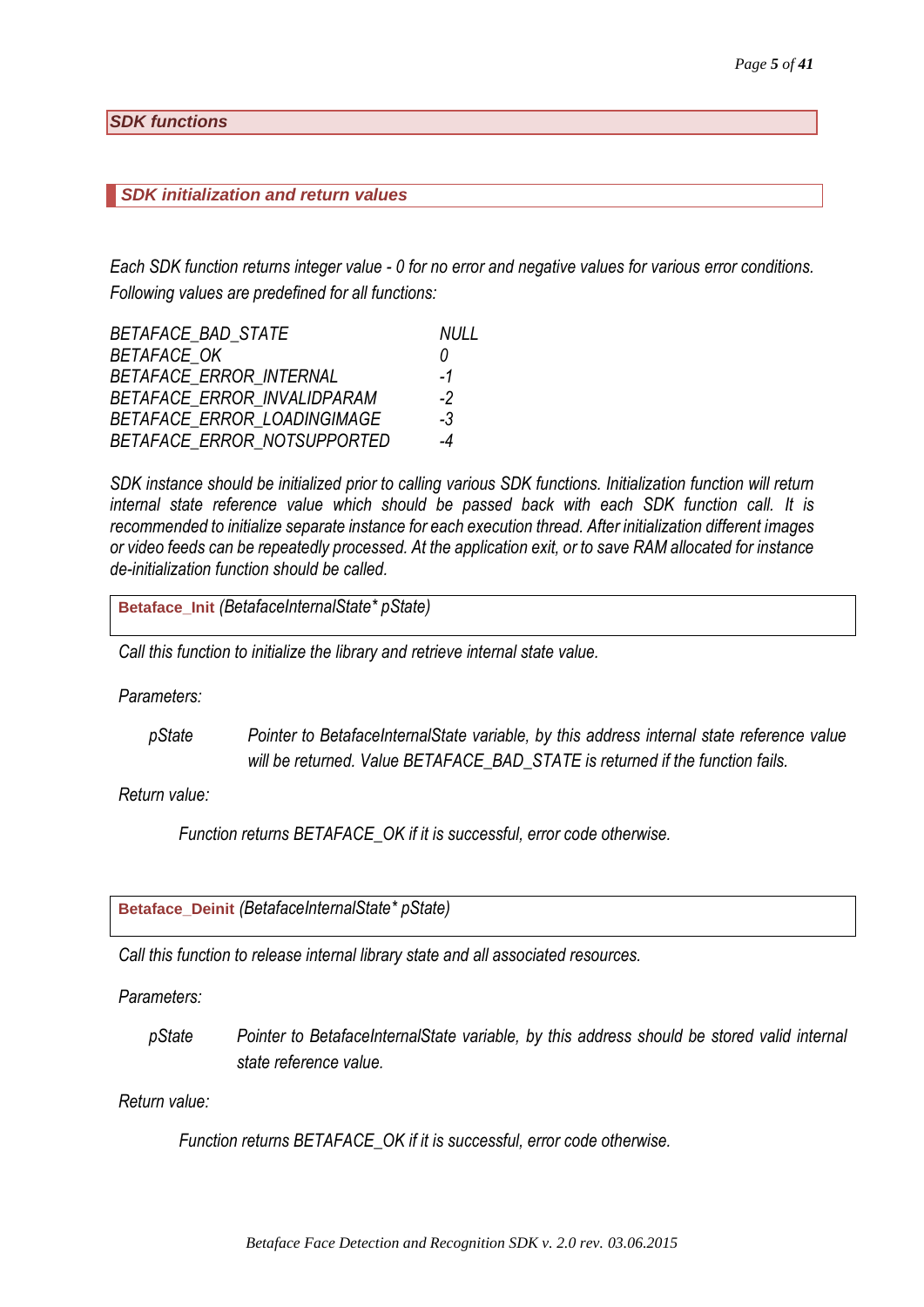<span id="page-6-0"></span>*Loading, saving, copying, displaying and releasing images*

<span id="page-6-1"></span>**Betaface\_LoadImage** *(BetafaceInternalState State, char\* strImageFilename, BetafaceImage\* pImg)*

*This function loads the static image from the HDD to the memory and converts it to internal Betaface image representation format.*

*Parameters:*

| <b>State</b>     | Betaface library internal state value, obtained from Betaface_Init function.          |
|------------------|---------------------------------------------------------------------------------------|
| strImageFilename | full pathname to the static image on the HDD. Accepted file formats are: JPEG files   |
|                  | (*.jpeg;*.jpg;*.jpe), Windows bitmap (*.bmp;*.dib), Portable Network Graphics files   |
|                  | (*.png), Portable image format (*.pbm;*.pgm;*.ppm), Sun raster files (*.sr;*.ras) and |
|                  | TIFF Files $(*$ tiff; $*$ tif).                                                       |
| plmg             | pointer to Betafacelmage variable, by this address image in internal Betaface         |
|                  | format will be returned.                                                              |

#### *Return value:*

*Function returns BETAFACE\_OK if it is successful, error code otherwise.*

<span id="page-6-2"></span>**Betaface\_SaveImage** *(BetafaceInternalState State, char\* strImageFilename, BetafaceImage Img, BetafaceSaveImageFlags flags, char\* strText);*

*This function converts and stores image from internal Betaface image representation to one of the common file formats.*

## *Parameters:*

| <b>State</b>     | Betaface library internal state value, obtained from Betaface_Init function.                                                                                                                                                                                                                           |
|------------------|--------------------------------------------------------------------------------------------------------------------------------------------------------------------------------------------------------------------------------------------------------------------------------------------------------|
| strImageFilename | Full pathname to the static image on the HDD. Accepted file formats are: JPEG<br>files (*.jpeg;*.jpg;*.jpe), Windows bitmap (*.bmp;*.dib), Portable Network<br>Graphics files (*.png), Portable image format (*.pbm;*.pgm;*.ppm), Sun raster<br>files $(*.sr,*.ras)$ and TIFF Files $(*.ttff,*.ttf)$ . |
| Img              | Betaface internal representation image in Betafacelmage type variable                                                                                                                                                                                                                                  |
| flags            | Optional combination of image saving parameter flags.                                                                                                                                                                                                                                                  |
|                  | Following flags are currently supported:<br>BETAFACE_SAVEIMAGE_GRAYSCALE = 0x1 - convert image to grayscale.<br>BETAFACE SAVEIMAGE FLIP HORISONTAL = 0x2 - mirrors image.                                                                                                                              |
| strText          | Reserved for future use                                                                                                                                                                                                                                                                                |

### *Return value:*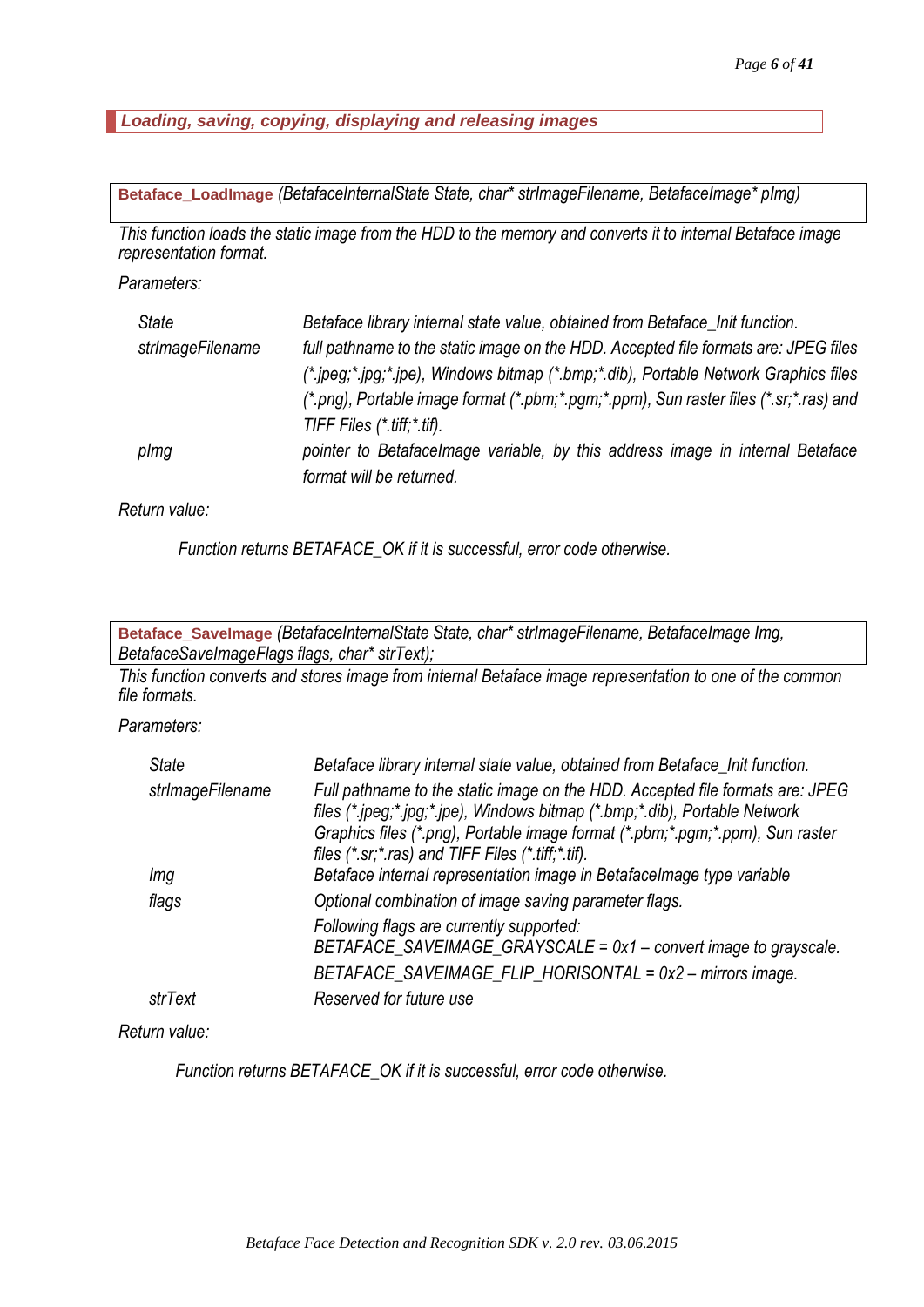<span id="page-7-0"></span>**Betaface\_LoadMemoryImage** *(BetafaceInternalState State, unsigned char\* pImageBytes, int iWidth, int iHeight, double dPixelAspect, BetafaceMemoryFormat nFormat, bool bFlipVertical, BetafaceImage\* pImg) This function loads the static image from the memory and converts it to internal Betaface image representation format.*

*Parameters:*

| <b>State</b>  | Betaface library internal state value, obtained from Betaface_Init function.              |
|---------------|-------------------------------------------------------------------------------------------|
| pImageBytes   | Pointer to a memory buffer where uncompressed image pixel data is located                 |
|               | according to supplied image size and format parameters.                                   |
| iWidth        | Image width in pixels                                                                     |
| iHeight       | Image height in pixels                                                                    |
| dPixelAspect  | Real x/y pixel aspect of the image pixels. For regular images stored as pixel buffers     |
|               | this value is 1.0. For uncompressed video frames in some specific formats like            |
|               | MPEG2 this value can differ from 1.0, i.e. pixels are not squares. SDK functions need     |
|               | square pixels as an input and this function can reshape them.                             |
| nFormat       | Format of the image pixel data in supplied memory buffer. Accepted format values          |
|               | are:                                                                                      |
|               | BETAFACE_MEMORYIMAGE_GG = 0x1 (8 bit grayscale)                                           |
|               | BETAFACE_MEMORYIMAGE_RRGGBB = 0x2 (24 bit RGB)                                            |
|               | BETAFACE_MEMORYIMAGE_BBGGRR = 0x3 (24 bit BGR)                                            |
|               | BETAFACE_MEMORYIMAGE_RRGGBBAA = 0x4 (32 bit RGB)                                          |
|               | BETAFACE_MEMORYIMAGE_BBGGRRAA = 0x5 (32 bit BGR)                                          |
| bFlipVertical | If this parameter is true, image buffer will be flipped vertically during conversion. SDK |
|               | assumes origin of the image is in top left corner.                                        |
| plmg          | Pointer to Betafacelmage variable, by this address image in internal Betaface format      |
|               | will be returned.                                                                         |

*Return value:*

<span id="page-7-1"></span>

| Betaface_SaveMemoryImage (BetafaceInternalState State, BetafaceImage Img,                                  |                                                                              |  |
|------------------------------------------------------------------------------------------------------------|------------------------------------------------------------------------------|--|
| BetafaceMemoryFormat nFormat, int* piWidth, int* piHeight, char** ppImageBytes, int* piImageBytesLen)      |                                                                              |  |
| This function converts and exports the static image from the internal Betaface image representation format |                                                                              |  |
| to memory format.                                                                                          |                                                                              |  |
| Parameters:                                                                                                |                                                                              |  |
| <b>State</b>                                                                                               | Betaface library internal state value, obtained from Betaface_Init function. |  |

| State   | Betaface library internal state value, obtained from Betaface_Init function.                                                                             |
|---------|----------------------------------------------------------------------------------------------------------------------------------------------------------|
| lmg     | Betaface internal representation image in Betaface mage type variable                                                                                    |
| nFormat | Format of the image pixel data that exported memory image should have.<br>Accepted format values are:<br>BETAFACE_MEMORYIMAGE_GG = 0x1 (8 bit grayscale) |
|         | BETAFACE_MEMORYIMAGE_RRGGBB = 0x2 (24 bit RGB)                                                                                                           |
|         | BETAFACE_MEMORYIMAGE_BBGGRR = 0x3 (24 bit BGR)                                                                                                           |
|         | BETAFACE_MEMORYIMAGE_RRGGBBAA = 0x4 (32 bit RGB)                                                                                                         |
|         |                                                                                                                                                          |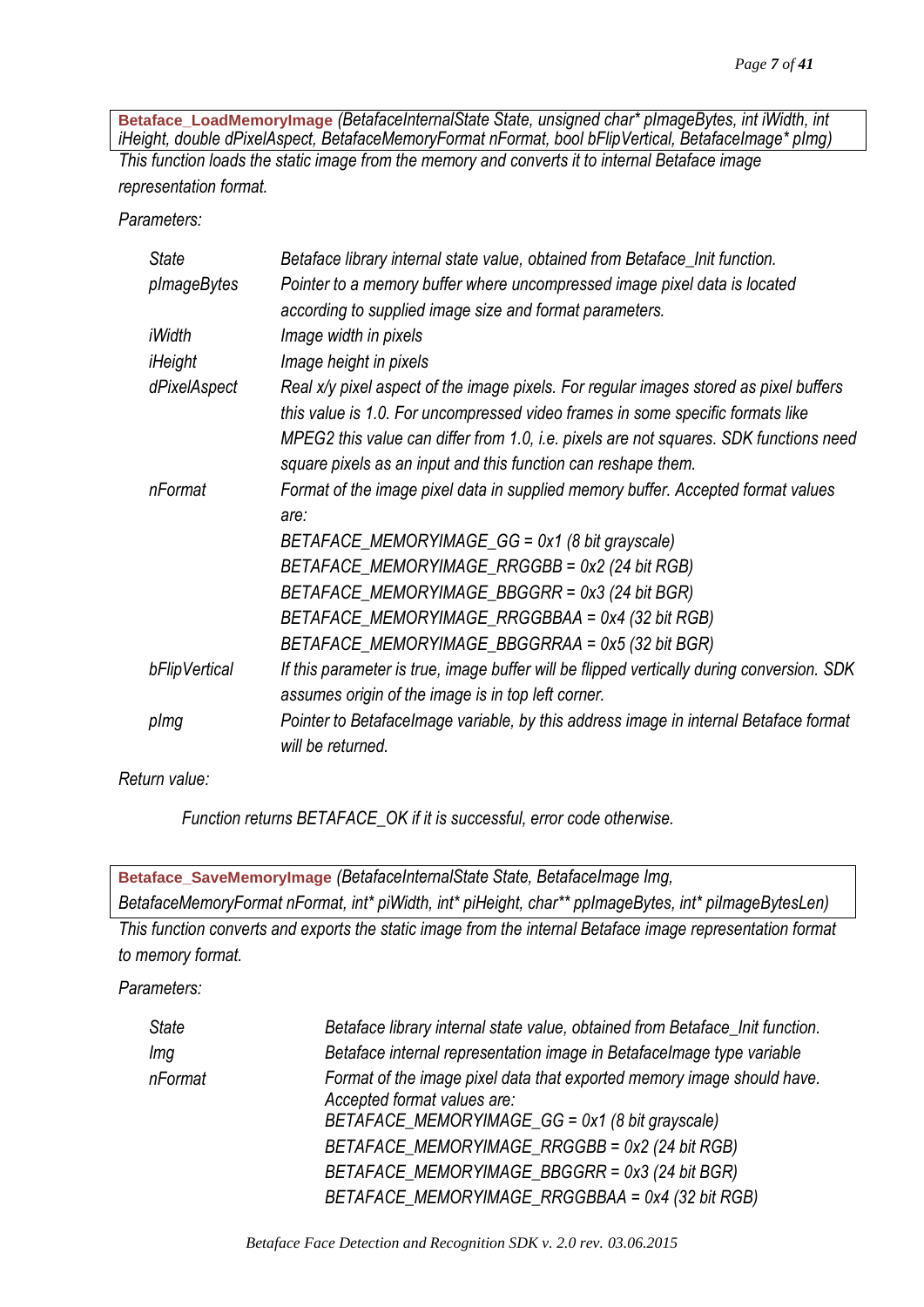|                 | BETAFACE_MEMORYIMAGE_BBGGRRAA = 0x5 (32 bit BGR)                                               |
|-----------------|------------------------------------------------------------------------------------------------|
|                 | BETAFACE_MEMORYIMAGE_RGB32FLT = 0x6 (96bit RGB32FLT)                                           |
| piWidth         | Pointer to integer variable where image width in pixels will be returned                       |
| piHeight        | Pointer to integer variable where image height in pixels will be returned                      |
| ppImageBytes    | Pointer to a pointer variable where allocated memory buffer containing                         |
|                 | uncompressed image pixel data according to supplied format parameter will                      |
|                 | be returned.                                                                                   |
| pilmageBytesLen | Pointer to integer variable where allocated memory buffer length in bytes will<br>be returned. |

*Return value:*

*Function returns BETAFACE\_OK if it is successful, error code otherwise.*

<span id="page-8-0"></span>**Betaface\_CopyImage** *(BetafaceInternalState State, BetafaceImage Img, BetafaceImage\* pImgCopy)*

*This function creates a copy of an image in internal Betaface representation.*

*Parameters:*

| State | Betaface library internal state value, obtained from Betaface Init function.       |
|-------|------------------------------------------------------------------------------------|
| Img   | Betaface internal representation image in Betaface mage variable to be copied.     |
| plmg  | Pointer to Betafacelmage variable, by this address a copy of lmg image in internal |
|       | Betaface format will be returned.                                                  |

*Return value:*

*Function returns BETAFACE\_OK if it is successful, error code otherwise.*

<span id="page-8-1"></span>**Betaface\_ReleaseImage** *(BetafaceInternalState State, BetafaceImage\* pImg)*

*This function releases image in internal Betaface representation*

*Parameters:*

*State Betaface library internal state value, obtained from Betaface\_Init function pImg Betaface internal representation image in BetafaceImage variable*

*Return value:*

*Function returns BETAFACE\_OK if it is successful, error code otherwise.*

<span id="page-8-2"></span>**Betaface\_ReleaseMemoryImage** *(BetafaceInternalState State, char\*\* ppImageBytes)*

*This function releases memory buffer allocated via Betaface\_SaveMemoryImage function*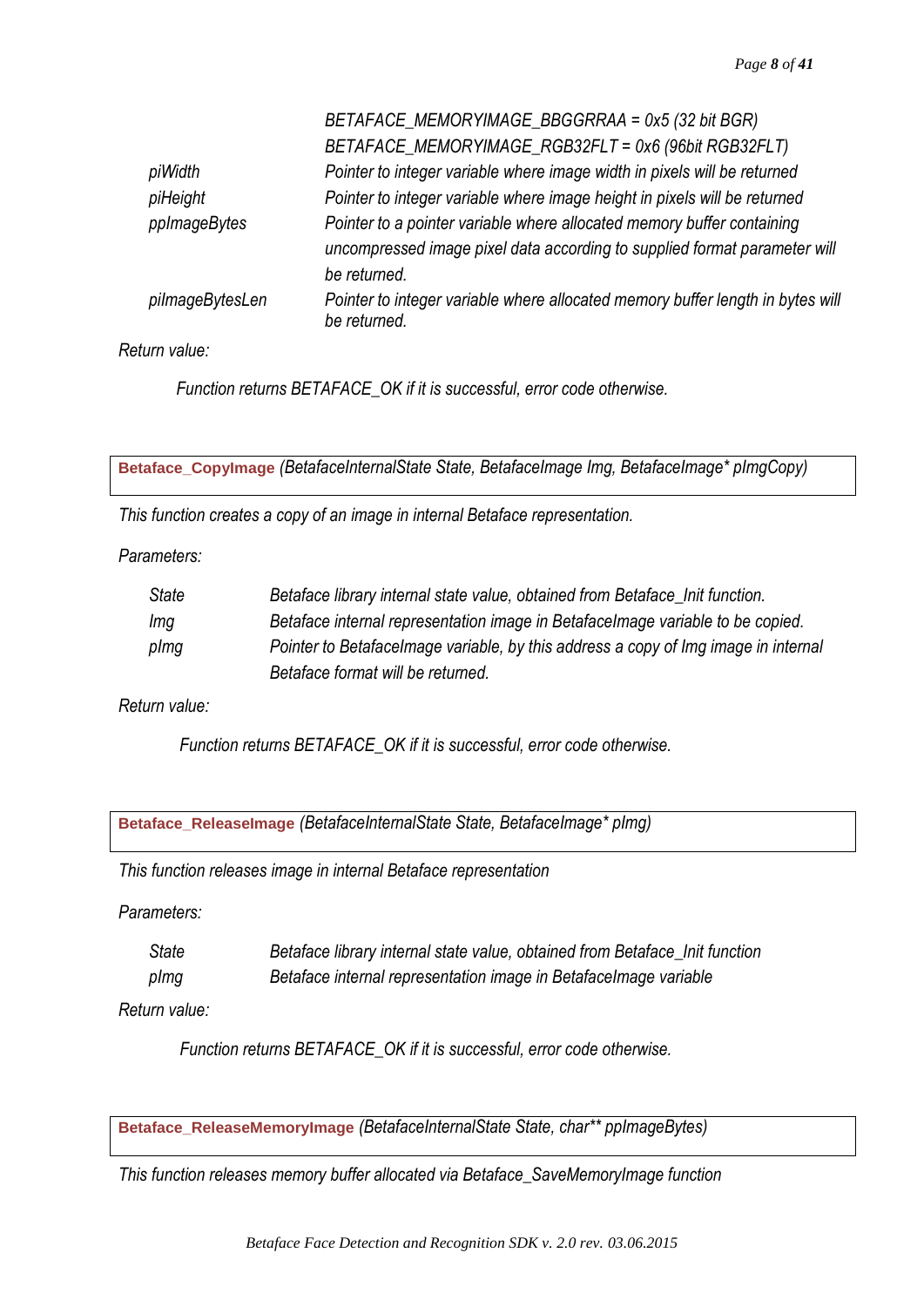*Parameters:*

| State        | Betaface library internal state value, obtained from Betaface Init function |
|--------------|-----------------------------------------------------------------------------|
| ppImageBytes | Pointer to a variable containing memory buffer allocated and returned by    |
|              | Betaface_SaveMemoryImage function                                           |

*Return value:*

*Function returns BETAFACE\_OK if it is successful, error code otherwise*

<span id="page-9-0"></span>**Betaface\_GetImageSize** *(BetafaceInternalState State, BetafaceImage Img, int\* piWidth, int\* piHeight)*

*This function returns image dimensions in pixels*

*Parameters:*

| State    | Betaface library internal state value, obtained from Betaface Init function |
|----------|-----------------------------------------------------------------------------|
| Ima      | Image in internal Betaface format                                           |
| piWidth  | By this address width of the image in pixels will be returned               |
| piHeight | By this address height of the image in pixels will be returned              |
|          |                                                                             |

*Return value:*

*Function returns BETAFACE\_OK if it is successful, error code otherwise*

<span id="page-9-1"></span>**Betaface\_DisplayImage** *(BetafaceInternalState State, BetafaceImage Img, char\* strWindowName)*

*This function returns display of the image in a separate window for debugging purposes*

*Parameters:*

| State         | Betaface library internal state value, obtained from Betaface Init function |
|---------------|-----------------------------------------------------------------------------|
| Img           | Image in internal Betaface format                                           |
| strWindowName | Window caption name for display                                             |

*Return value:*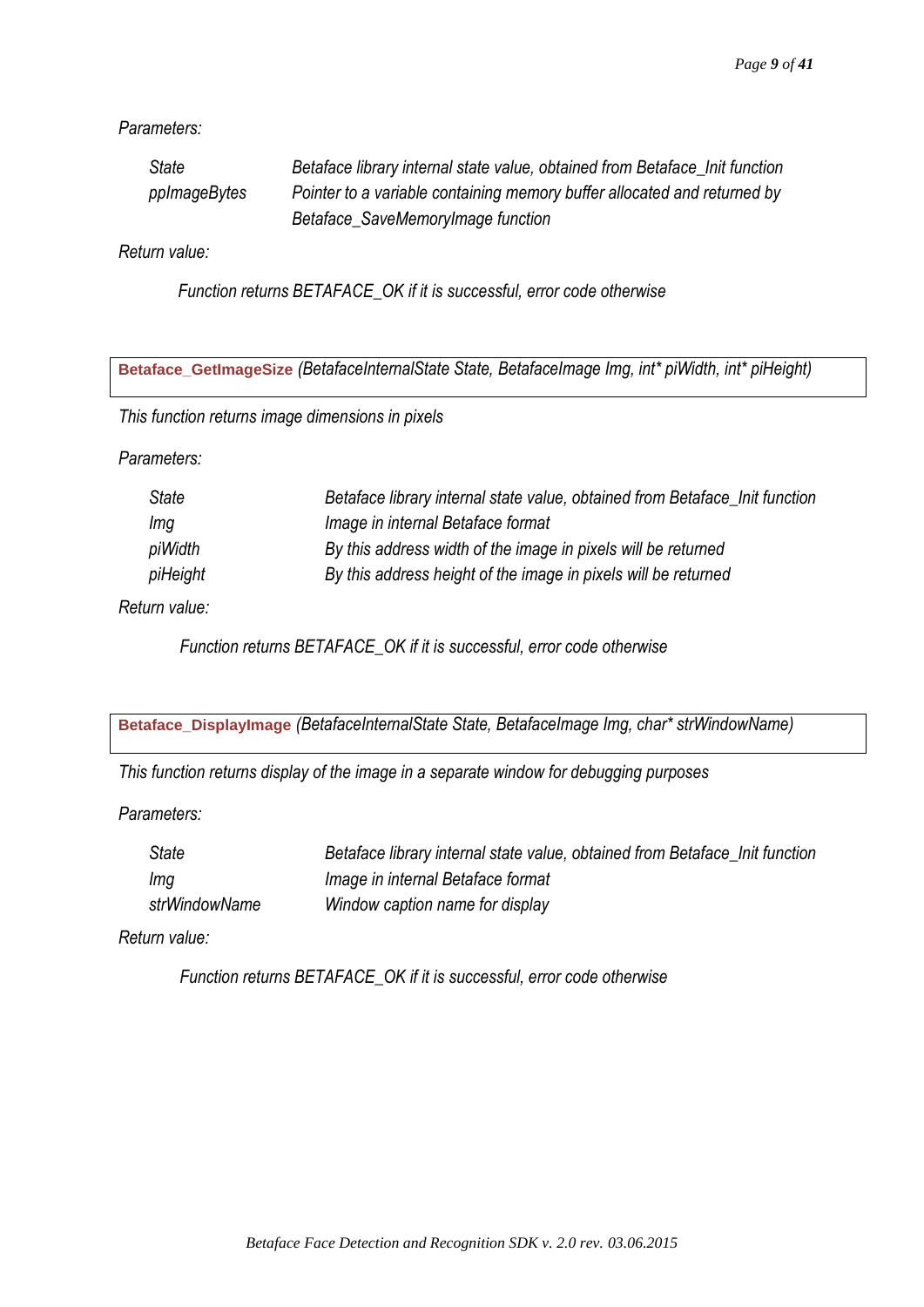#### <span id="page-10-0"></span>*Face detection*

<span id="page-10-1"></span>**Betaface\_DetectFaces** *(BetafaceInternalState State, BetafaceImage Img, BetafaceDetectionSettings dSettings, int\* piFacesCount, BetafaceDetectionResult\* pDetectionResult)*

*This functions searches for the face pattern on the given images in all locations and under any angles.*

*Parameters:*

| <b>State</b>         | Betaface library internal state value, obtained from Betaface_Init function                       |
|----------------------|---------------------------------------------------------------------------------------------------|
| Img                  | Source image in internal Betaface representation                                                  |
| dSettings Flags      | Combination of detection flags. Currently following flags are supported:                          |
|                      | BETAFACE_DETECTFACES_BASIC = 0x0 or                                                               |
|                      | BETAFACE_DETECTFACES_PRO = 0x1 - specify one of those flags to                                    |
|                      | indicate which feature points you need to detect - Basic (22 points) or                           |
|                      | Basic + Pro $(22 + 86$ facial points).                                                            |
|                      | BETAFACE_DETECTFACES_BASIC_PROFILE = 0x4 - detect also                                            |
|                      | profile faces (profile faces will have lower accuracy of recognition and Pro<br>points detection) |
|                      | BETAFACE_DETECTFACES_BESTFACEONLY = 0x100 - If this flag is                                       |
|                      | specified, only single face with highest detection score is processed and<br>returned.            |
|                      | BETAFACE_DETECTFACES_PROCALC_CALC_ALL = 0xFC03 - If this                                          |
|                      | flag is supported by your SDK edition you can enable generation of                                |
|                      | 'extended measurements' which describe geometrical face properties,                               |
|                      | approximate hairstyle shape, detecting skin, hair, clothes colors and other                       |
|                      | measurements. Enabling this flag will slow down face detection function                           |
|                      | significantly. Extended measurements will be calculated only for the face                         |
|                      | with highest detection score.                                                                     |
| dSettings            | Limits of the source image resolution. First number of pixels is calculated                       |
| iMaxImageWidthPix.   | as nPixels = iMaxImageWidthPix * iMaxImageHeightPix, then if actual                               |
| dSettings            | source image resolution exceeds this number, image is downscaled before                           |
| .iMaxImageHeightPix  | processing. Influences speed and quality of features detection.                                   |
|                      | Recommended values are 640 or 320 for iMaxImageWidthPix and 480 or                                |
|                      | 240 for iMaxImageHeightPix. If one or both values are 0 no downscaling                            |
|                      | is performed, however this option is not recommended.                                             |
| dSettings            | Limits the minimum face size on the image as the fraction to the whole                            |
| .dMinFaceSizeOnImage | image. Used to increase the speed of detection. 0.3 means that faces that                         |
|                      | are 30% size of the whole picture or bigger will be detected. Value should                        |
|                      | be adjusted depending on your application. Value can be set to 0.                                 |
| dSettings            | Limits the minimum face size as the number of pixels on the shortest face                         |
| .iMinFaceSizePix     | rectangle size. Used to limit minimum face resolution. Recommended                                |
|                      | value is 50. Value can be set to 0.                                                               |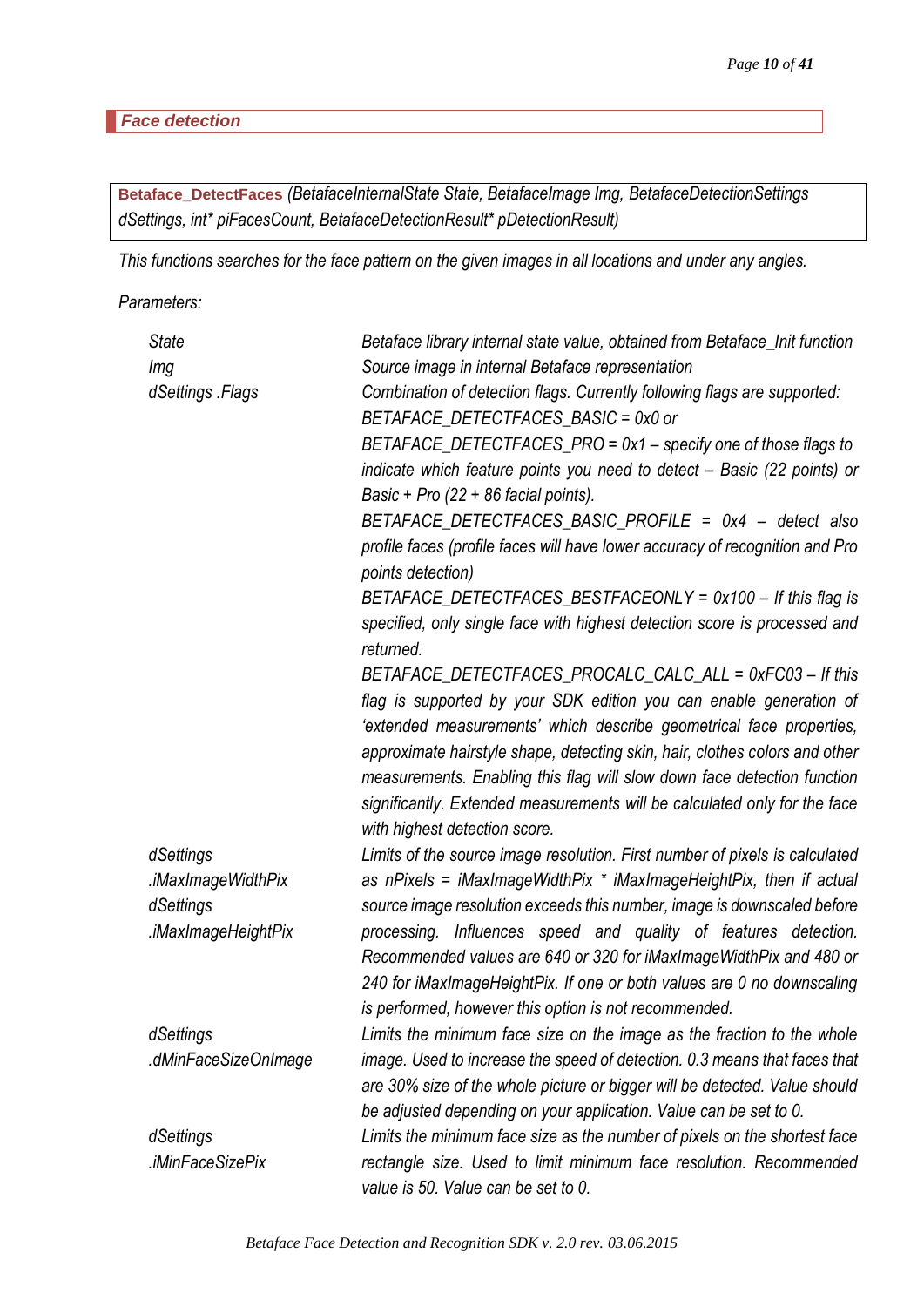| dSettings .dAngleDegrees | Central angle of the faces detected. If dAngleToleranceDegrees<br>parameter is 0 or greater or equal to 180 degrees this parameter is<br>ignored.                                                                                                    |
|--------------------------|------------------------------------------------------------------------------------------------------------------------------------------------------------------------------------------------------------------------------------------------------|
| dSettings                | Limits the deviation of the face rotation angle from dAngleDegrees central                                                                                                                                                                           |
| dAngleToleranceDegrees.  | angle. If this parameter is 0 or greater or equal to 180 degrees no angle<br>limiting is performed. Recommended values are 30 for portrait photos (+-<br>30 degrees from strictly vertical face, if dAngleDegrees is 0) or 0 for full<br>image scan. |
| dSettings.               | You can reduce amount of false positive face detections by putting a limit                                                                                                                                                                           |
| dMinDetectionScore       | on detection score. Use 0.0 to receive all faces detected. Recommended<br>value for filtering is the range 0.1-0.25, which in most of the cases filters<br>out all false detections including also blurred faces or faces with low<br>resolution.    |
| piFacesCount             | Pointer to integer variable where number of faces detected will be<br>returned.                                                                                                                                                                      |
| pDetectionResult         | Pointer to the BetafaceDetectionResult variable where the detection data<br>in internal Betaface representation will be returned.                                                                                                                    |

*Return value:*

*Function returns BETAFACE\_OK if it is successful, error code otherwise.*

<span id="page-11-0"></span>**Betaface\_ReleaseDetectionResult** *(BetafaceInternalState State, BetafaceDetectionResult\* pDetectionResult)*

*This function releases the detection result data and all resources associated with it.*

*Parameters:*

| <b>State</b>     | Betaface library internal state value, obtained from Betaface_Init function   |
|------------------|-------------------------------------------------------------------------------|
| pDetectionResult | Pointer to the BetafaceDetectionResult variable where valid detection data in |
|                  | internal Betaface representation is stored.                                   |

*Return value:*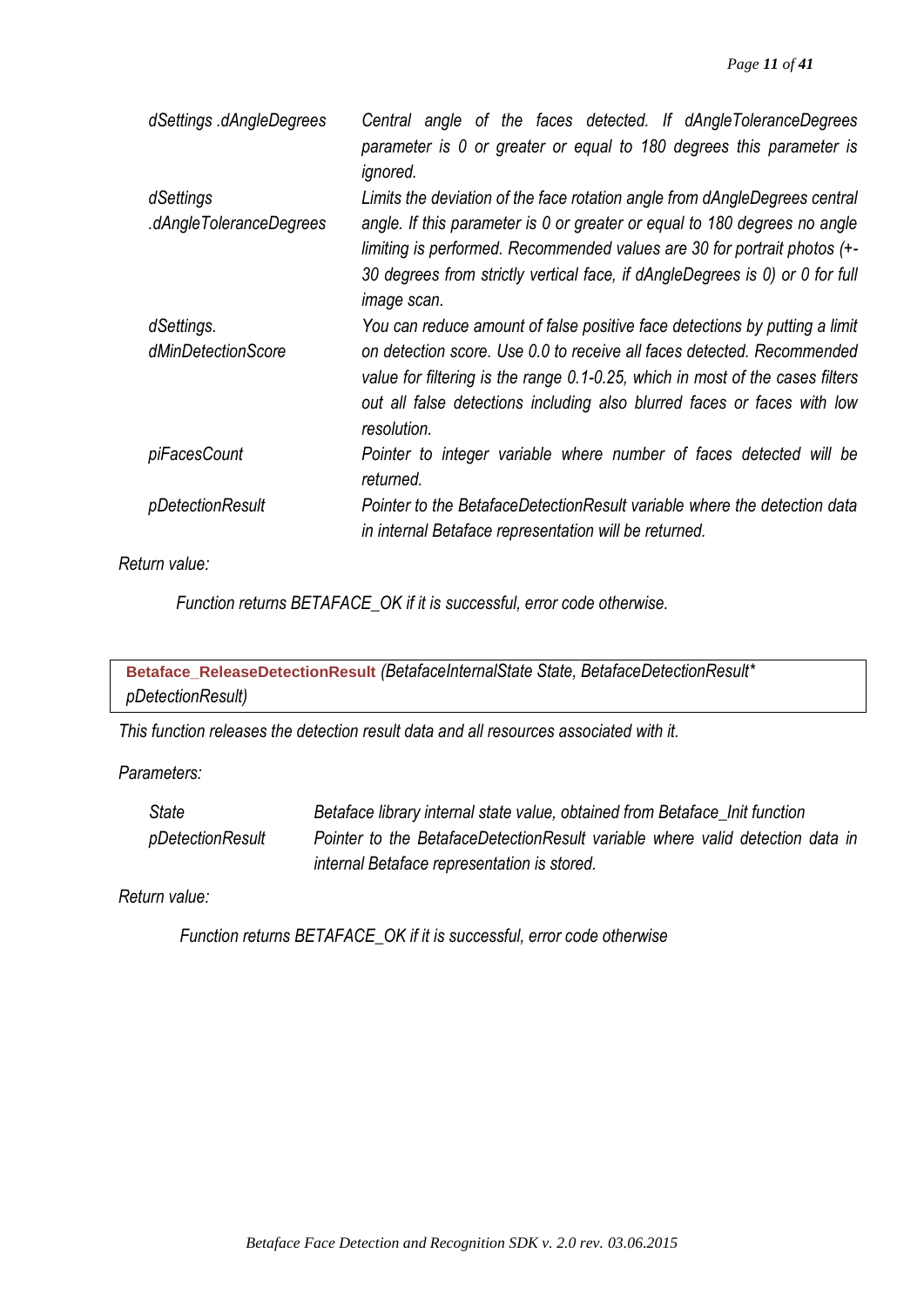## <span id="page-12-0"></span>*Processing detection result, retrieving faces information*

*Detection result is essentially a collection of metadata associated with each face detected. This collection of metadata is stored in a separate internal collection object for each face. You can query how many faces were detected, retrieve specific face metadata and later get/set individual parameters values in it.*

<span id="page-12-1"></span>**Betaface\_GetFacesCount** *(BetafaceInternalState State, BetafaceDetectionResult DetectionResult, int\* piFacesCount)*

*This function returns the number of detected faces information contained in detection result*

*Parameters:*

| State           | Betaface library internal state value, obtained from Betaface Init function      |
|-----------------|----------------------------------------------------------------------------------|
| DetectionResult | BetafaceDetectionResult variable where valid detection data in internal Betaface |
|                 | representation is stored                                                         |
| piFacesCount    | Pointer to integer variable where number of faces detected will be returned      |
| urn valuer      |                                                                                  |

*Return value:*

*Function returns BETAFACE\_OK if it is successful, error code otherwise*

<span id="page-12-2"></span>**Betaface\_GetFaceInfo** *(BetafaceInternalState State, BetafaceDetectionResult DetectionResult, int iFaceIndex, BetafaceFaceInfo\* pFaceInfo)*

*This function retrieves BetafaceFaceInfo face information in internal Betaface representation from the detection result by the given index.*

*Parameters:*

| <b>State</b>    | Betaface library internal state value, obtained from Betaface_Init function                                   |
|-----------------|---------------------------------------------------------------------------------------------------------------|
| DetectionResult | BetafaceDetectionResult variable, where valid detection data in internal<br>Betaface representation is stored |
| iFaceIndex      | Index of the face, starting from 0                                                                            |
| pFaceInfo       | Pointer to the BetafaceFaceInfo variable where the face information data in                                   |
|                 | internal Betaface representation will be returned.                                                            |

*Return value:*

*Function returns BETAFACE\_OK if it is successful, error code otherwise*

<span id="page-12-3"></span>**Betaface\_CreateFaceInfo** *(BetafaceInternalState State, BetafaceFaceInfo\* pFaceInfo)*

*This function creates empty face information structure, which can be further filled in with points and metadata. It is used when you need to create face information structure manually, for example to crop or further process face defined by serialized points information stored in external database.*

*Parameters:*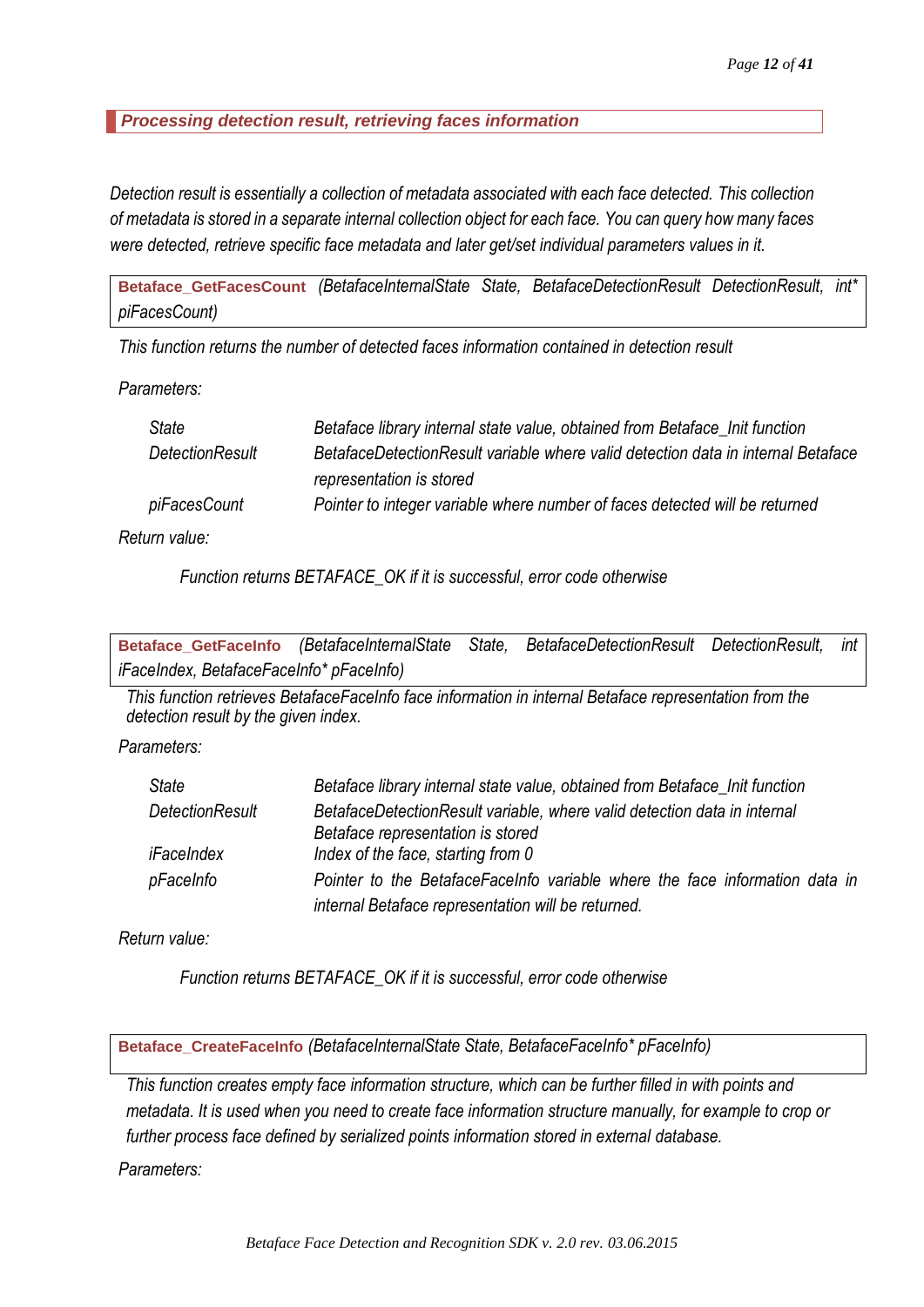| State     | Betaface library internal state value, obtained from Betaface Init function   |
|-----------|-------------------------------------------------------------------------------|
| pFaceInfo | Pointer to the BetafaceFaceInfo variable where empty face information data in |
|           | internal Betaface representation will be returned.                            |

## *Return value:*

*Function returns BETAFACE\_OK if it is successful, error code otherwise*

<span id="page-13-0"></span>**Betaface\_CopyFaceInfo** *(BetafaceInternalState State, BetafaceFaceInfo FaceInfo, BetafaceFaceInfo\* pFaceInfoCopy)*

*This function creates a complete copy of face information structure.*

*Parameters:*

| State         | Betaface library internal state value, obtained from Betaface_Init function.  |
|---------------|-------------------------------------------------------------------------------|
| FaceInfo      | BetafaceFaceInfo variable containing face information data to be copied.      |
| pFaceInfoCopy | Pointer to the BetafaceFaceInfo variable where complete copy of FaceInfo face |
|               | information data in internal Betaface representation will be returned.        |

*Return value:*

*Function returns BETAFACE\_OK if it is successful, error code otherwise*

<span id="page-13-1"></span>**Betaface\_ReleaseFaceInfo** *(BetafaceInternalState State, BetafaceFaceInfo\* pFaceInfo)*

*Call this function to release face information data and all resources associated with it.*

*Parameters:*

*State Betaface library internal state value, obtained from Betaface\_Init function. pFaceInfo Pointer to the BetafaceFaceInfo variable where valid face information data in internal Betaface representation is stored.*

*Return value:*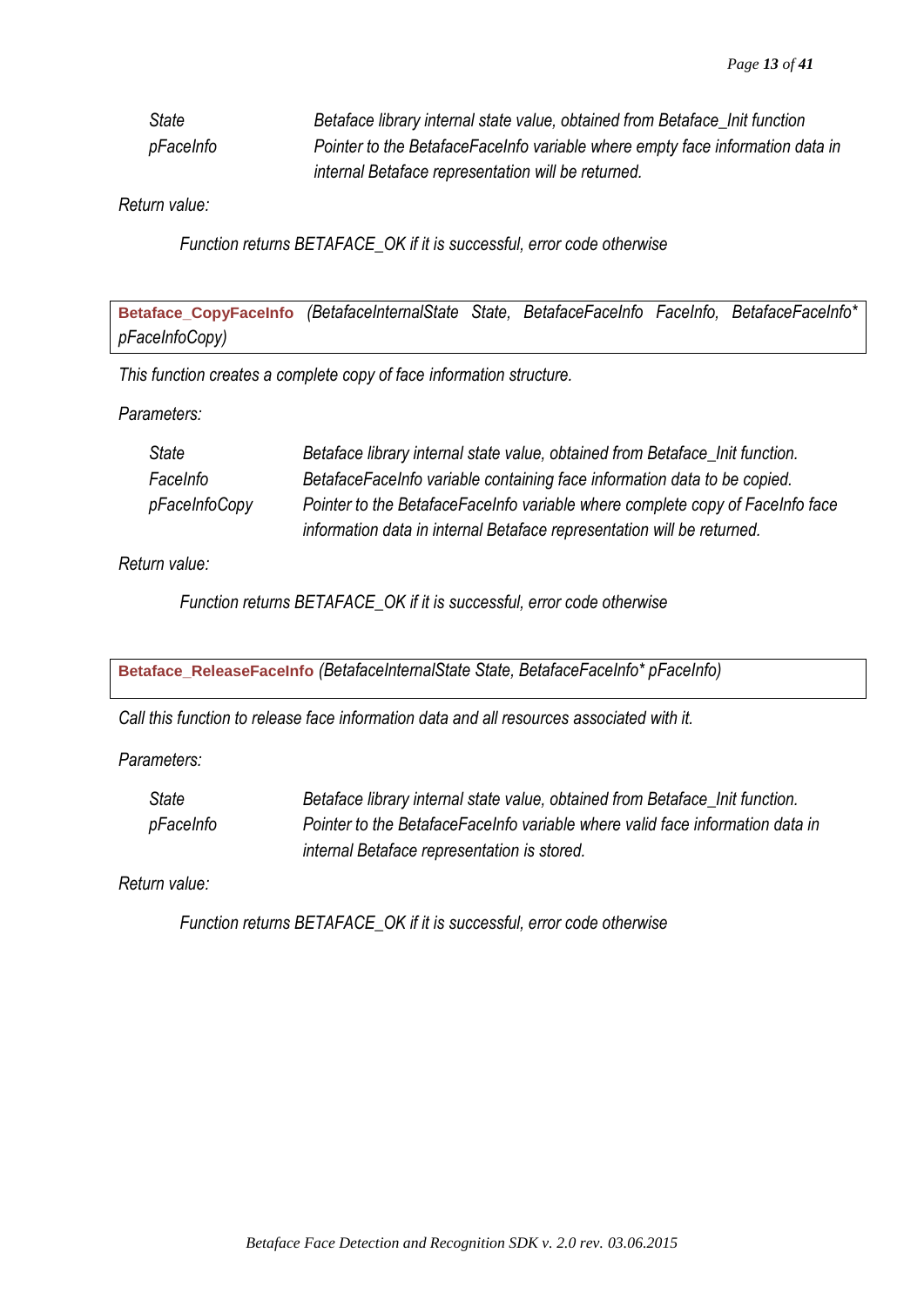<span id="page-14-0"></span>*Getting and setting face information property values*

*Face information is represented by collection of named property values. Each property value is referenced by combination (bitwise OR) of two integer constants – one of them defining specific Feature and another defining specific parameter of this feature. Each feature can be one of three types (Face, Point and Measurement) and have different parameters associated with it. For example: single Face type feature called "Face" represents rectangular area, where face is found on the image and has X,Y coordinates of its center as well as width/height of the face rectangle and detection score as parameters.* 

*Features of Point type do not have detection scores or width/height information but only have X,Y coordinates. Measurements have single value parameter as well as min/max parameters defining a value within given range. Each parameter value can be either Boolean or Double, depends on the parameter, and corresponding function should be used to get/set it.*

<span id="page-14-1"></span>**Betaface\_GetFaceInfoBoolParam** *(BetafaceInternalState State, BetafaceFaceInfo FaceInfo, BetafaceFeatureParam param, bool\* pValue);*

*This function used to retrieve Boolean type parameters values from face information data*

*Parameters:*

| <b>State</b> | Betaface library internal state value, obtained from Betaface_Init function                                                                                                                                                                                |
|--------------|------------------------------------------------------------------------------------------------------------------------------------------------------------------------------------------------------------------------------------------------------------|
| FaceInfo     | BetafaceFaceInfo variable with stored valid face information data in internal Betaface<br>representation                                                                                                                                                   |
| param        | Parameter ID (a combination of face feature flag and parameter flag), for example:<br>parameter BETAFACE_PARAM_EXISTS   BETAFACE_FEATURE_EYE_L value will be<br>set to true if left eye was detected on this face and coordinate information is available. |
| pValue       | Pointer to bool variable where the requested parameter value will be returned                                                                                                                                                                              |

*Return value:*

*Function returns BETAFACE\_OK if it is successful, error code otherwise*

<span id="page-14-2"></span>**Betaface\_GetFaceInfoDoubleParam** *(BetafaceInternalState State, BetafaceFaceInfo FaceInfo, BetafaceFeatureParam param, double\* pValue);*

*This function is used to retrieve double type parameters values from face information data.*

*Parameters:*

| State    | Betaface library internal state value, obtained from Betaface_Init function            |
|----------|----------------------------------------------------------------------------------------|
| FaceInfo | BetafaceFaceInfo variable with stored valid face information data in internal Betaface |
|          | representation                                                                         |
| param    | Parameter ID (a combination of face feature flag and parameter flag), for example      |
|          | parameter BETAFACE_PARAM_X   BETAFACE_FEATURE_EYE_L value will contain X               |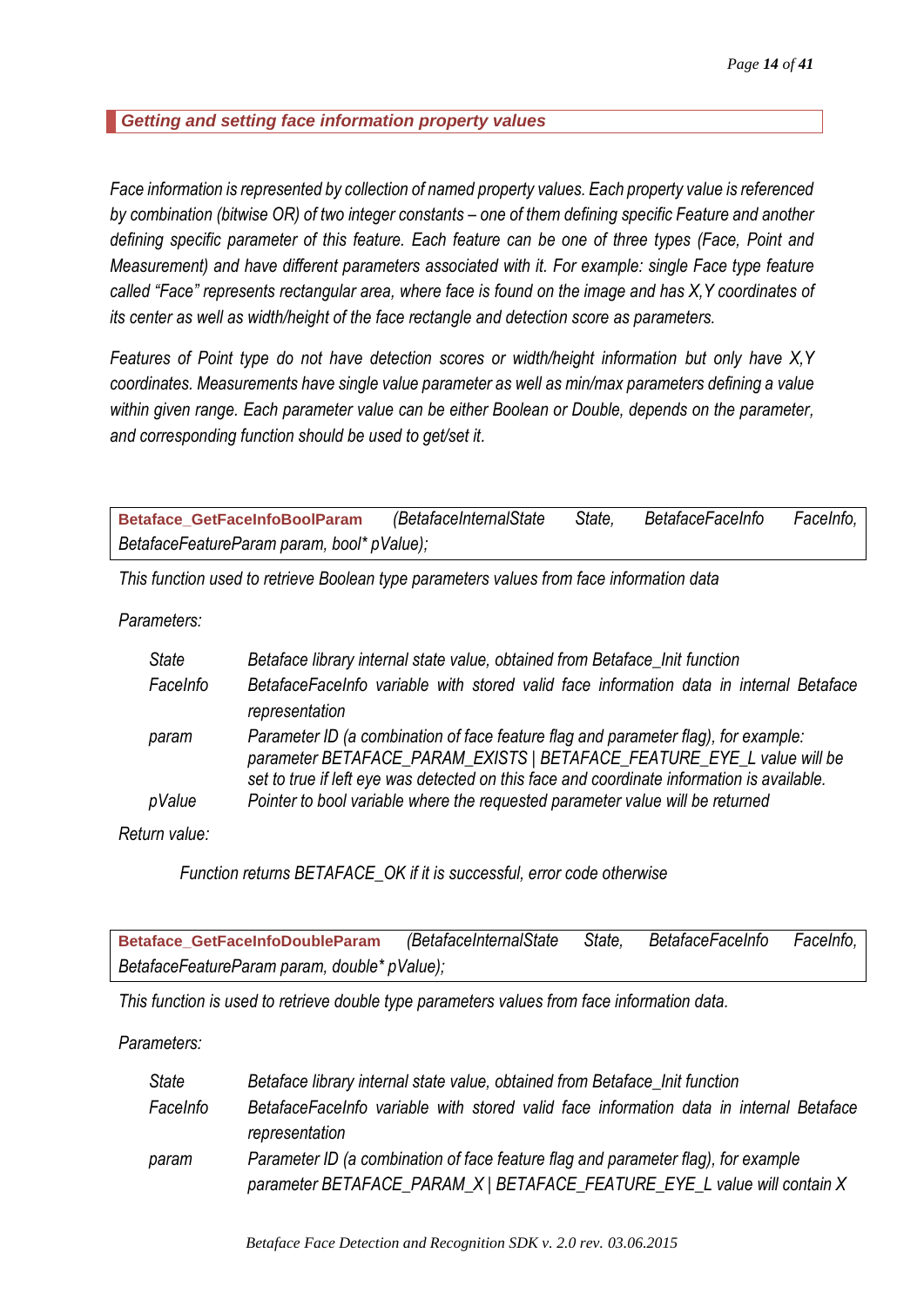*coordinate of the center of left eye in pixels.*

*pValue Pointer to double variable where the requested parameter value will be returned*

*Return value:*

*Function returns BETAFACE\_OK if it is successful, error code otherwise*

<span id="page-15-0"></span>**Betaface\_SetFaceInfoBoolParam** *(BetafaceInternalState State, BetafaceFaceInfo FaceInfo, BetafaceFeatureParam param, bool Value);*

*This function used to set bool type parameters values in face information data*

*Parameters:*

| State    | Betaface library internal state value, obtained from Betaface_Init function             |
|----------|-----------------------------------------------------------------------------------------|
| FaceInfo | BetafaceFaceInfo variable where stored valid face information data in internal Betaface |
|          | representation                                                                          |
| param    | Parameter ID (a combination of face feature flag and parameter flag)                    |
| Value    | bool parameter value to be set                                                          |

*Return value:*

*Function returns BETAFACE\_OK if it is successful, error code otherwise*

<span id="page-15-1"></span>**Betaface\_SetFaceInfoDoubleParam** *(BetafaceInternalState State, BetafaceFaceInfo FaceInfo, BetafaceFeatureParam param, double Value);*

*This function used to set double type parameters values in face information data*

*Parameters:*

| State    | Betaface library internal state value, obtained from Betaface_Init function            |
|----------|----------------------------------------------------------------------------------------|
| FaceInfo | BetafaceFaceInfo variable with stored valid face information data in internal Betaface |
|          | representation                                                                         |
| param    | Parameter ID (a combination of face feature flag and parameter flag)                   |
| Value    | double parameter value to be set                                                       |

*Return value:*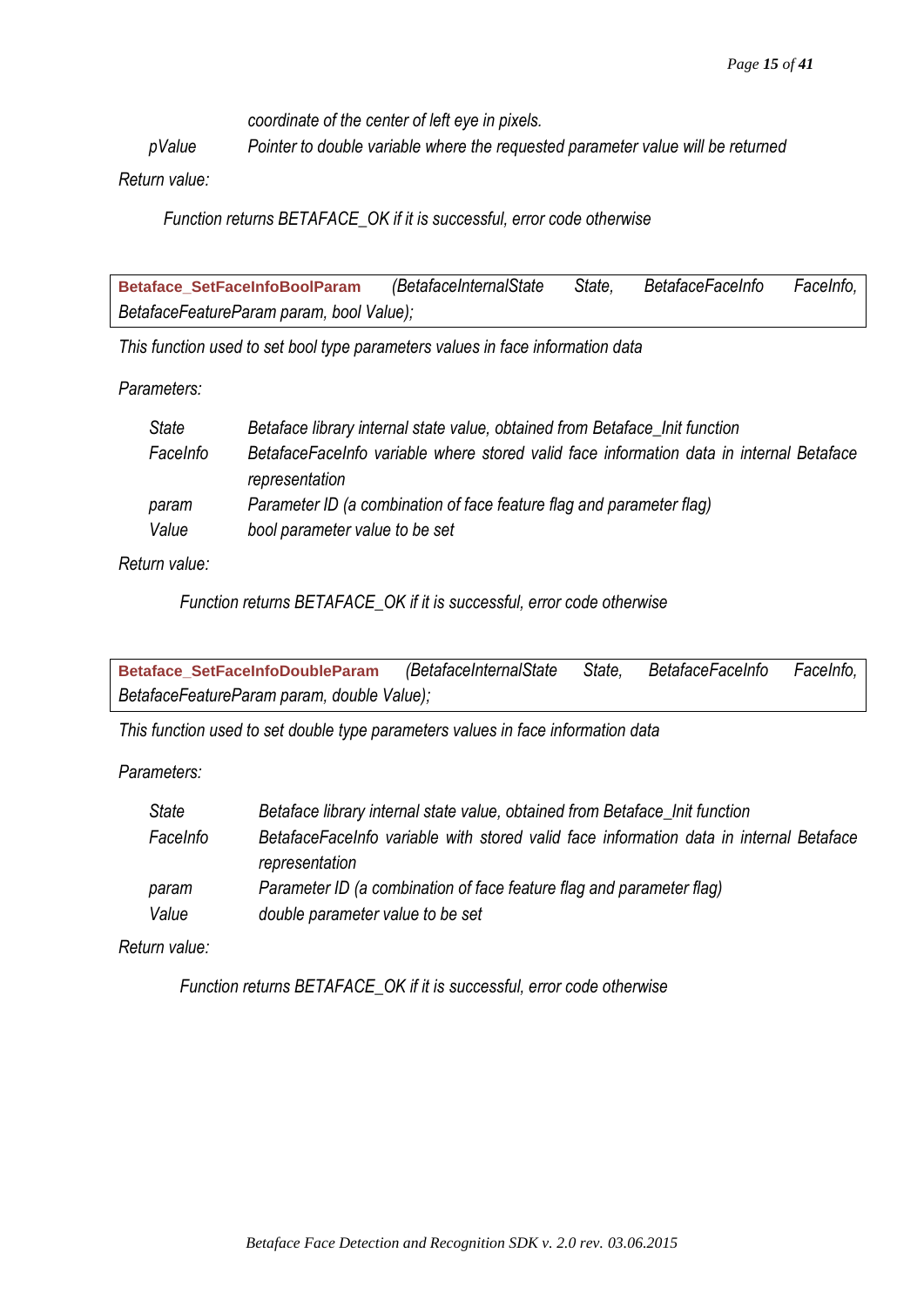#### <span id="page-16-0"></span>**Predefined parameters***:*

| parameter name and constant |      | feature types        | value type     | description                                                                                 |
|-----------------------------|------|----------------------|----------------|---------------------------------------------------------------------------------------------|
| BETAFACE_PARAM_DETECTED     | 0x0  | Face                 | <b>Boolean</b> | Indicating that corresponding<br>information<br>feature<br>is<br>present.                   |
| BETAFACE_PARAM_SCORE        | 0x1  | Face                 | Double         | Detection score of the face,<br>representing confidence of<br>the face detection algorithm. |
| BETAFACE_PARAM_SCORE_PRO    | 0x7  | Face                 | Double         | Detection score of 86 Pro<br>facial points detection.                                       |
| BETAFACE_PARAM_WIDTH        | 0x4  | Face                 | Double         | Width in pixels                                                                             |
| BETAFACE_PARAM_HEIGHT       | 0x5  | Face                 | Double         | Height in pixels                                                                            |
| BETAFACE_PARAM_ANGLE        | 0x6  | Face                 | Double         | Angle in degrees                                                                            |
| BETAFACE_PARAM_X            | 0x2  | <b>Face or Point</b> | Double         | X coordinate in pixels                                                                      |
| BETAFACE_PARAM_Y            | 0x3  | <b>Face or Point</b> | Double         | Y coordinate in pixels                                                                      |
| BETAFACE_PARAM_VALUE        | 0x10 | Measurement          | Double         | Measurement value                                                                           |
| BETAFACE_PARAM_MIN          | 0x11 | Measurement          | Double         | Minimum of the value range                                                                  |
| BETAFACE_PARAM_MAX          | 0x12 | Measurement          | Double         | Maximum of the value range                                                                  |

#### <span id="page-16-1"></span>**Features of the Face type***:*

*BETAFACE\_FEATURE\_FACE 0x00000100*

<span id="page-16-2"></span>**Features of the Point type** *(includes 8 basic and 86 Pro points):*

### *Available in all SDK editions*

*BETAFACE\_FEATURE\_EYE\_L 0x00000200 Center of left eye BETAFACE\_FEATURE\_EYE\_R 0x00000300 Center of right eye BETAFACE\_FEATURE\_EYE\_LCO 0x00000400 Left eye outer corner BETAFACE\_FEATURE\_EYE\_RCO 0x00000500 Right eye outer corner BETAFACE\_FEATURE\_EYE\_LCI 0x00000600 Left eye inner corner BETAFACE\_FEATURE\_EYE\_RCI 0x00000700 Right eye inner corner BETAFACE\_FEATURE\_MOUTH 0x00000B00 Mouth center BETAFACE\_FEATURE\_MOUTH\_LC 0x00000800 Mouth left corner BETAFACE\_FEATURE\_MOUTH\_RC 0x00000900 Mouth right corner BETAFACE\_FEATURE\_NOSE\_TIP 0x00000A00 Tip of the nose BETAFACE\_FEATURE\_NOSE\_L 0x00001500 Left nostril BETAFACE\_FEATURE\_NOSE\_R 0x00001600 Right nostril BETAFACE\_FEATURE\_EYEBROW\_L 0x00000C00 Left eyebrow center BETAFACE\_FEATURE\_EYEBROW\_R 0x00000F00 Right eyebrow center*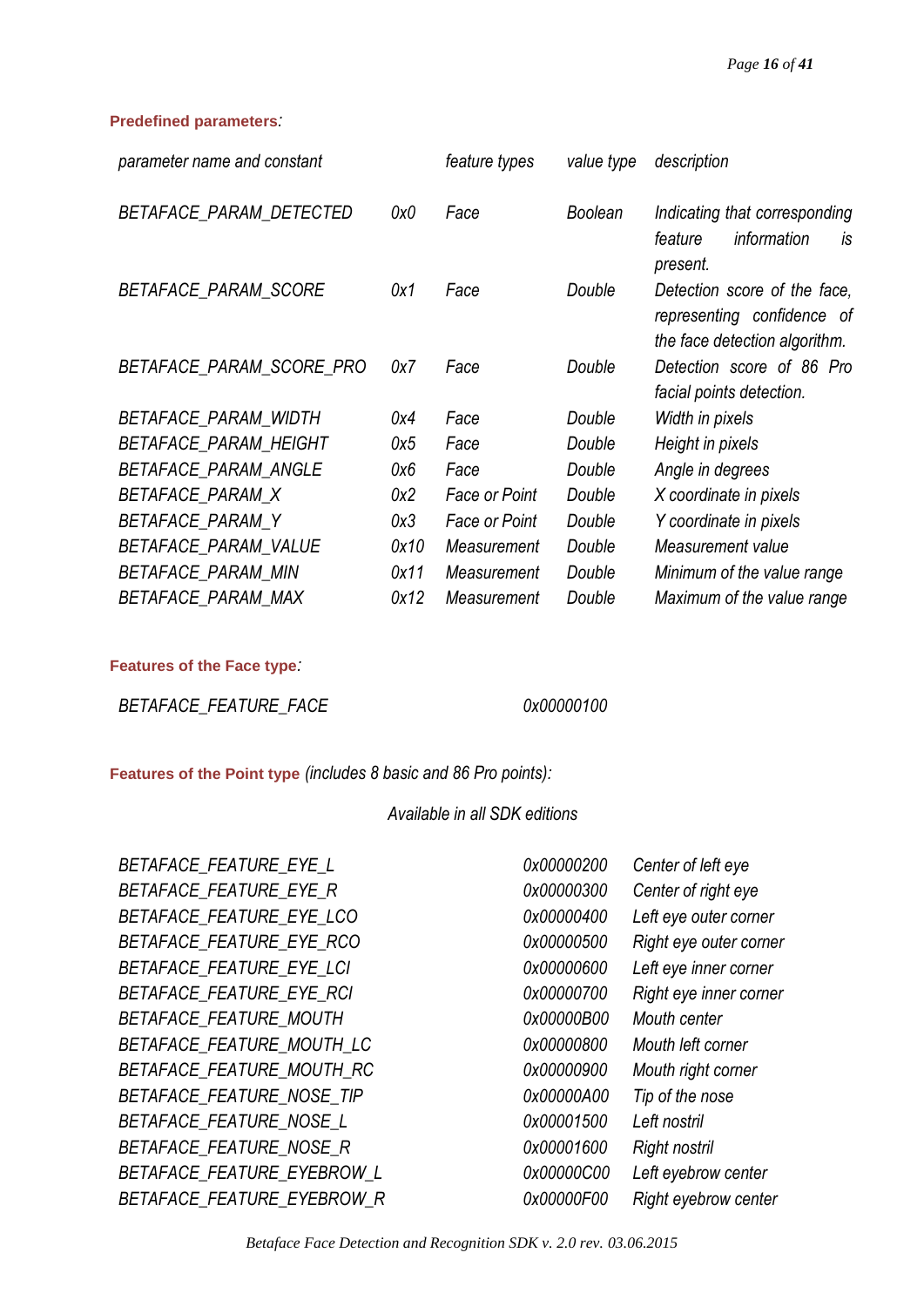*BETAFACE\_FEATURE\_EYEBROW\_LCI 0x00000D00 Left eyebrow inner corner BETAFACE\_FEATURE\_EYEBROW\_LCO 0x00000E00 Left eyebrow outer corner BETAFACE\_FEATURE\_EYEBROW\_RCI 0x00001000 Right eyebrow inner corner BETAFACE\_FEATURE\_EYEBROW\_RCO 0x00001100 Right eyebrow outer corner BETAFACE\_FEATURE\_CHIN\_B 0x00001200 Chin bottom BETAFACE\_FEATURE\_CHIN\_L 0x00001300 Chin left BETAFACE\_FEATURE\_CHIN\_R 0x00001400 Chin right*

| x00000D00  | Left eyebrow inner corner  |
|------------|----------------------------|
| x00000E00  | Left eyebrow outer corner  |
| 0x00001000 | Right eyebrow inner corner |
| 0x00001100 | Right eyebrow outer corne. |
| 0x00001200 | Chin bottom                |
| 0x00001300 | Chin left                  |
| 0x00001400 | Chin right                 |

# *Available in Pro and Xtreme SDK editions*

| BETAFACE FEATURE PRO CHIN EARCONN L | 0x00010000 |
|-------------------------------------|------------|
| BETAFACE_FEATURE_PRO_CHIN_P1_L      | 0x00020000 |
| BETAFACE_FEATURE_PRO_CHIN_P2_L      | 0x00030000 |
| BETAFACE_FEATURE_PRO_CHIN_P3_L      | 0x00040000 |
| BETAFACE FEATURE PRO CHIN P4 L      | 0x00050000 |
| BETAFACE_FEATURE_PRO_CHIN_P5_L      | 0x00060000 |
| BETAFACE FEATURE PRO CHIN B         | 0x00070000 |
| BETAFACE FEATURE PRO CHIN P5 R      | 0x00080000 |
| BETAFACE_FEATURE_PRO_CHIN_P4_R      | 0x00090000 |
| BETAFACE_FEATURE_PRO_CHIN_P3_R      | 0x000A0000 |
| BETAFACE_FEATURE_PRO_CHIN_P2_R      | 0x000B0000 |
| BETAFACE_FEATURE_PRO_CHIN_P1_R      | 0x000C0000 |
| BETAFACE FEATURE PRO CHIN EARCONN R | 0x000D0000 |
| BETAFACE_FEATURE_PRO_TEMPLE_P4_R    | 0x000E0000 |
| BETAFACE_FEATURE_PRO_TEMPLE_P3_R    | 0x000F0000 |
| BETAFACE_FEATURE_PRO_TEMPLE_P2_R    | 0x00100000 |
| BETAFACE_FEATURE_PRO_TEMPLE_P1_R    | 0x00110000 |
| BETAFACE_FEATURE_PRO_TEMPLE_R       | 0x00120000 |
| BETAFACE_FEATURE_PRO_FOREHEAD_R     | 0x00130000 |
| BETAFACE_FEATURE_PRO_FOREHEAD_P4    | 0x00140000 |
| BETAFACE_FEATURE_PRO_FOREHEAD_P3    | 0x00150000 |
| BETAFACE_FEATURE_PRO_FOREHEAD_M     | 0x00160000 |
| BETAFACE_FEATURE_PRO_FOREHEAD_P2    | 0x00170000 |
| BETAFACE_FEATURE_PRO_FOREHEAD_P1    | 0x00180000 |
| BETAFACE_FEATURE_PRO_FOREHEAD_L     | 0x00190000 |
| BETAFACE_FEATURE_PRO_TEMPLE_L       | 0x001A0000 |
| BETAFACE_FEATURE_PRO_TEMPLE_P1_L    | 0x001B0000 |
| BETAFACE_FEATURE_PRO_TEMPLE_P2_L    | 0x001C0000 |
| BETAFACE FEATURE PRO TEMPLE P3 L    | 0x001D0000 |
| BETAFACE FEATURE PRO TEMPLE P4 L    | 0x001E0000 |
| BETAFACE_FEATURE_PRO_EYE_O_R        | 0x001F0000 |
| BETAFACE_FEATURE_PRO_EYE_BO_R       | 0x00200000 |
| BETAFACE_FEATURE_PRO_EYE_B_R        | 0x00210000 |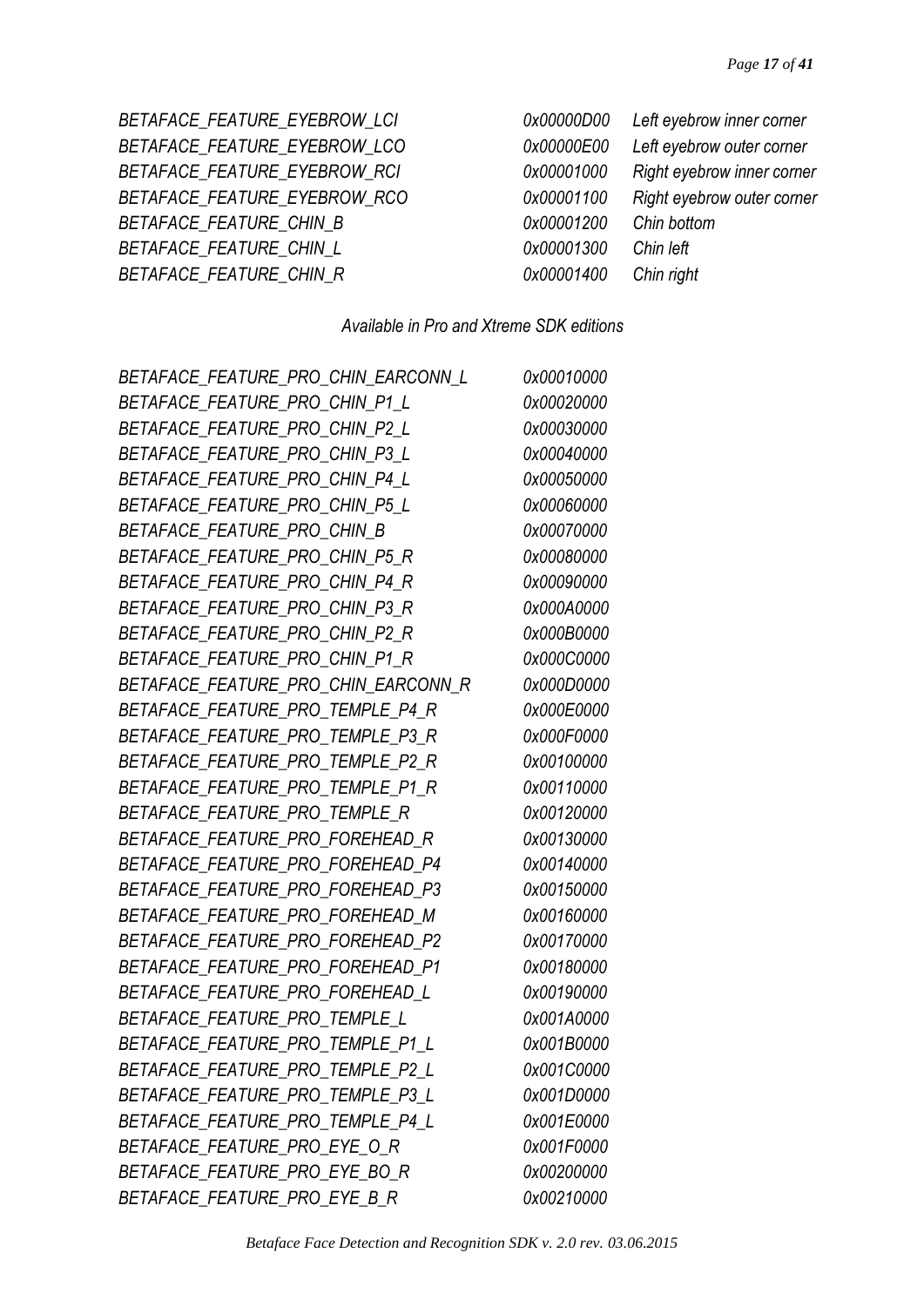*BETAFACE\_FEATURE\_PRO\_EYE\_BI\_R 0x00220000 BETAFACE\_FEATURE\_PRO\_EYE\_I\_R 0x00230000 BETAFACE\_FEATURE\_PRO\_EYE\_TI\_R 0x00240000 BETAFACE\_FEATURE\_PRO\_EYE\_T\_R 0x00250000 BETAFACE\_FEATURE\_PRO\_EYE\_TO\_R 0x00260000 BETAFACE\_FEATURE\_PRO\_EYE\_O\_L 0x00270000 BETAFACE\_FEATURE\_PRO\_EYE\_TO\_L 0x00280000 BETAFACE\_FEATURE\_PRO\_EYE\_T\_L 0x00290000 BETAFACE\_FEATURE\_PRO\_EYE\_TI\_L 0x002A0000 BETAFACE\_FEATURE\_PRO\_EYE\_I\_L 0x002B0000 BETAFACE\_FEATURE\_PRO\_EYE\_BI\_L 0x002C0000 BETAFACE\_FEATURE\_PRO\_EYE\_B\_L 0x002D0000 BETAFACE\_FEATURE\_PRO\_EYE\_BO\_L 0x002E0000 BETAFACE\_FEATURE\_PRO\_EYEBROW\_I\_R 0x002F0000 BETAFACE\_FEATURE\_PRO\_EYEBROW\_TI\_R 0x00300000 BETAFACE\_FEATURE\_PRO\_EYEBROW\_T\_R 0x00310000 BETAFACE\_FEATURE\_PRO\_EYEBROW\_TO\_R 0x00320000 BETAFACE\_FEATURE\_PRO\_EYEBROW\_O\_R 0x00330000 BETAFACE\_FEATURE\_PRO\_EYEBROW\_BO\_R 0x00340000 BETAFACE\_FEATURE\_PRO\_EYEBROW\_B\_R 0x00350000 BETAFACE\_FEATURE\_PRO\_EYEBROW\_BI\_R 0x00360000 BETAFACE\_FEATURE\_PRO\_EYEBROW\_I\_L 0x00370000 BETAFACE\_FEATURE\_PRO\_EYEBROW\_TI\_L 0x00380000 BETAFACE\_FEATURE\_PRO\_EYEBROW\_T\_L 0x00390000 BETAFACE\_FEATURE\_PRO\_EYEBROW\_TO\_L 0x003A0000 BETAFACE\_FEATURE\_PRO\_EYEBROW\_O\_L 0x003B0000 BETAFACE\_FEATURE\_PRO\_EYEBROW\_BO\_L 0x003C0000 BETAFACE\_FEATURE\_PRO\_EYEBROW\_B\_L 0x003D0000 BETAFACE\_FEATURE\_PRO\_EYEBROW\_BI\_L 0x003E0000 BETAFACE\_FEATURE\_PRO\_MOUTH\_L 0x003F0000 BETAFACE\_FEATURE\_PRO\_MOUTH\_TL 0x00400000 BETAFACE\_FEATURE\_PRO\_MOUTH\_T 0x00410000 BETAFACE\_FEATURE\_PRO\_MOUTH\_TR 0x00420000 BETAFACE\_FEATURE\_PRO\_MOUTH\_R 0x00430000 BETAFACE\_FEATURE\_PRO\_MOUTH\_BR 0x00440000 BETAFACE\_FEATURE\_PRO\_MOUTH\_B 0x00450000 BETAFACE\_FEATURE\_PRO\_MOUTH\_BL 0x00460000 BETAFACE\_FEATURE\_PRO\_NOSE\_T\_L 0x00470000 BETAFACE\_FEATURE\_PRO\_NOSE\_TI\_NOSTRIL\_L 0x00480000 BETAFACE\_FEATURE\_PRO\_NOSE\_TO\_NOSTRIL\_L 0x00490000 BETAFACE\_FEATURE\_PRO\_NOSE\_BO\_NOSTRIL\_L 0x004A0000 BETAFACE\_FEATURE\_PRO\_NOSE\_B\_NOSTRIL\_L 0x004B0000 BETAFACE\_FEATURE\_PRO\_NOSE\_B 0x004C0000*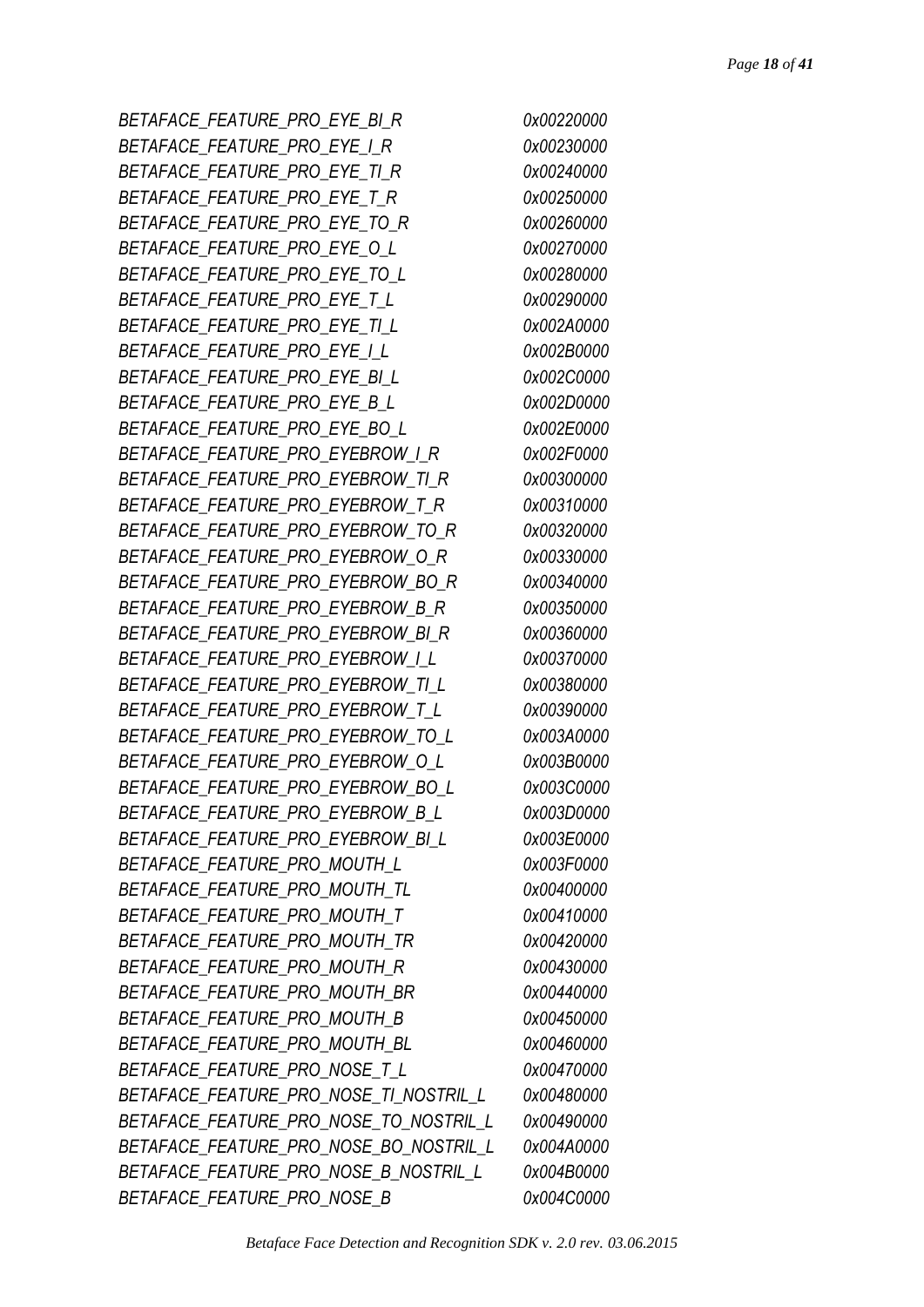| BETAFACE FEATURE PRO NOSE B NOSTRIL R  | 0x004D0000 |
|----------------------------------------|------------|
| BETAFACE FEATURE PRO NOSE BO NOSTRIL R | 0x004E0000 |
| BETAFACE FEATURE PRO NOSE TO NOSTRIL R | 0x004F0000 |
| BETAFACE FEATURE PRO NOSE TI NOSTRIL R | 0x00500000 |
| BETAFACE FEATURE PRO NOSE T R          | 0x00510000 |
| BETAFACE FEATURE PRO EYE IRIS R        | 0x00520000 |
| BETAFACE FEATURE PRO EYE IRIS L        | 0x00530000 |
| BETAFACE FEATURE PRO NOSE TIP          | 0x00540000 |
| BETAFACE FEATURE PRO CHEEKBONE L       | 0x00550000 |
| BETAFACE FEATURE PRO CHEEKBONE R       | 0x00560000 |

#### <span id="page-19-0"></span>**Features of the Measurement type**

| Measurement features have id constants between |            |
|------------------------------------------------|------------|
| BETAFACE FEATURE PROPARAM CALC FIRST           | 0x25000000 |
| and                                            |            |
| BETAFACE FEATURE PROPARAM CALC LAST            | 0x28FF0000 |
| with a step of                                 |            |
| BETAFACE_FEATURE_PROPARAM MULT                 | 0x00010000 |

*For complete list of Measurement features supported in your version of SDK please contact Betaface support.*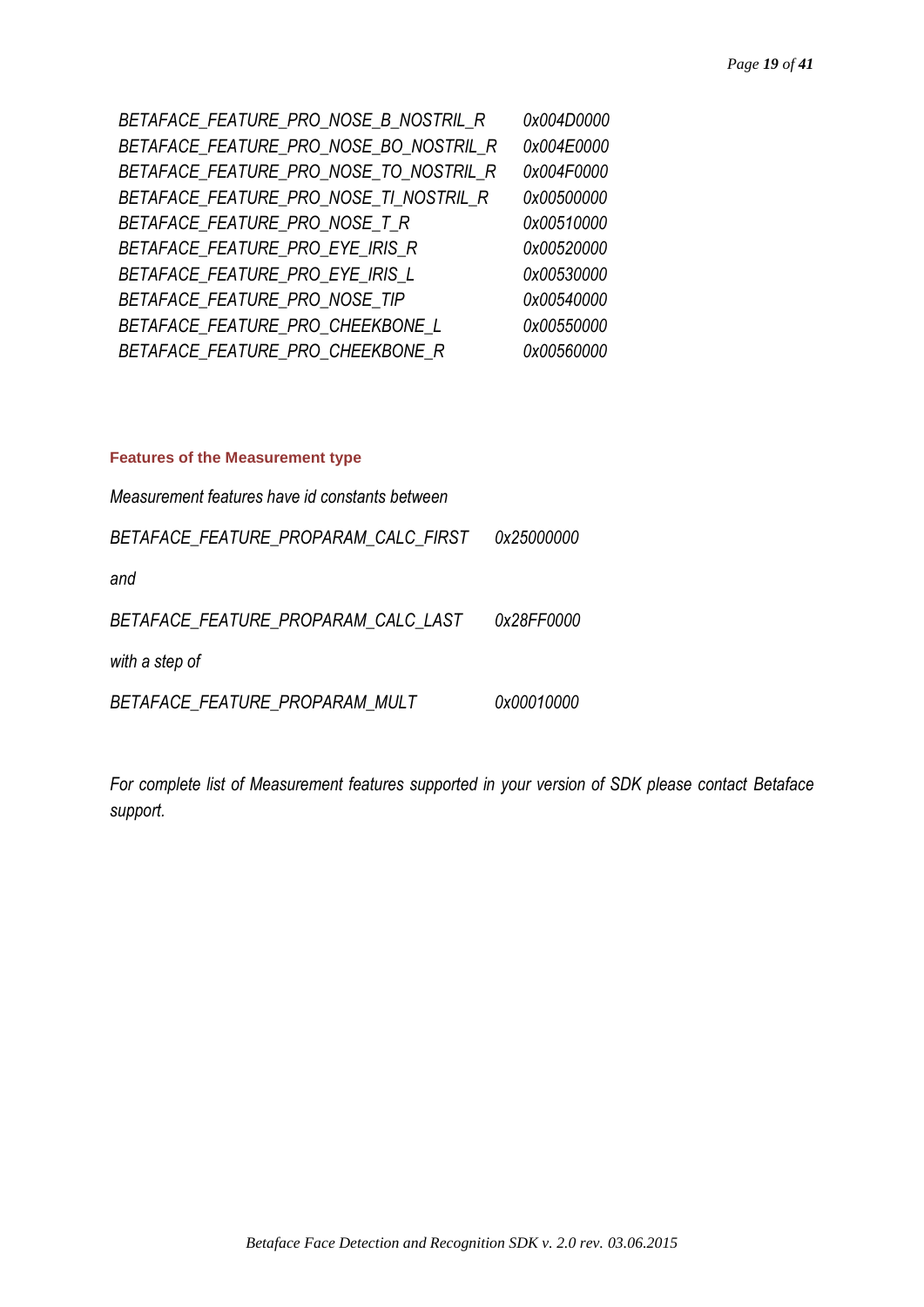#### <span id="page-20-0"></span>*Face recognition*

*Face recognition process involves converting face information and corresponding image into independent recognition binary 'key' which usually have a size of few kilobytes or less and can be stored in the database or any other storage like file system. Recognition key is essentially face and facial features description in compact binary form. Recognition keys can be compared in pairs giving similarity value. Similarity value can be used either directly to sort results of multiple faces comparison in the order of similarity or, with a conversion for specific False Alarm (FA) rate and rank, they give normalized confidence value - how likely two faces belong to the same person, in the range 0-100% as well as decision whether it is the same person or not. Accuracy of such identification/verification tasks strongly depends on the data used, size of the problem, particular algorithm and comparison strategy.*

<span id="page-20-1"></span>**Betaface\_GenerateFaceKey** *(BetafaceInternalState State, BetafaceImage Img, BetafaceFaceInfo FaceInfo, BetafaceRecognitionFlags flags, char\*\* ppFaceKeyData, int\* piFaceKeyLen)*

*Function converts the face to the special binary "key" representation, which can be quickly compared with any other "key(s)" to determine how similar one face is to another. These keys are usually stored in the database as BLOB (binary large object) fields.*

*Parameters:*

| <b>State</b>  | Betaface library internal state value, obtained from Betaface_Init function                                  |
|---------------|--------------------------------------------------------------------------------------------------------------|
| Img           | Image containing face to crop and to which FaceInfo corresponds                                              |
| FaceInfo      | BetafaceFaceInfo variable where valid face information data in internal Betaface<br>representation is stored |
| flags         | Flag defining which key to generate, depending on SDK edition can be one of:                                 |
|               | BETAFACE_RECKEY_DEFAULT = 0xFF - best available key type                                                     |
|               | BETAFACE RECKEY BASIC = 0x1                                                                                  |
|               | BETAFACE RECKEY PRO = 0x2                                                                                    |
| ppFaceKeyData | Pointer to the variable where the address of the key binary data will be returned                            |
| piFaceKeyLen  | Pointer to the integer variable where length of the key data in bytes will be<br>returned                    |

*Return value:*

*Function returns BETAFACE\_OK if it is successful, error code otherwise*

<span id="page-20-2"></span>**Betaface\_CompareFaceKeys** *(BetafaceInternalState State, char\* pFaceKeyData1, char\* pFaceKeyData2, int FaceKeysLen, double\* pdSimilarity)*

*This function compares two binary face "keys" of the same length and returns raw similarity score value.* 

*Parameters:*

| State         | Betaface library internal state value, obtained from Betaface_Init function |
|---------------|-----------------------------------------------------------------------------|
| pFaceKeyData1 | Address of first face "key" binary data                                     |
| pFaceKeyData2 | Address of second face "key" binary data                                    |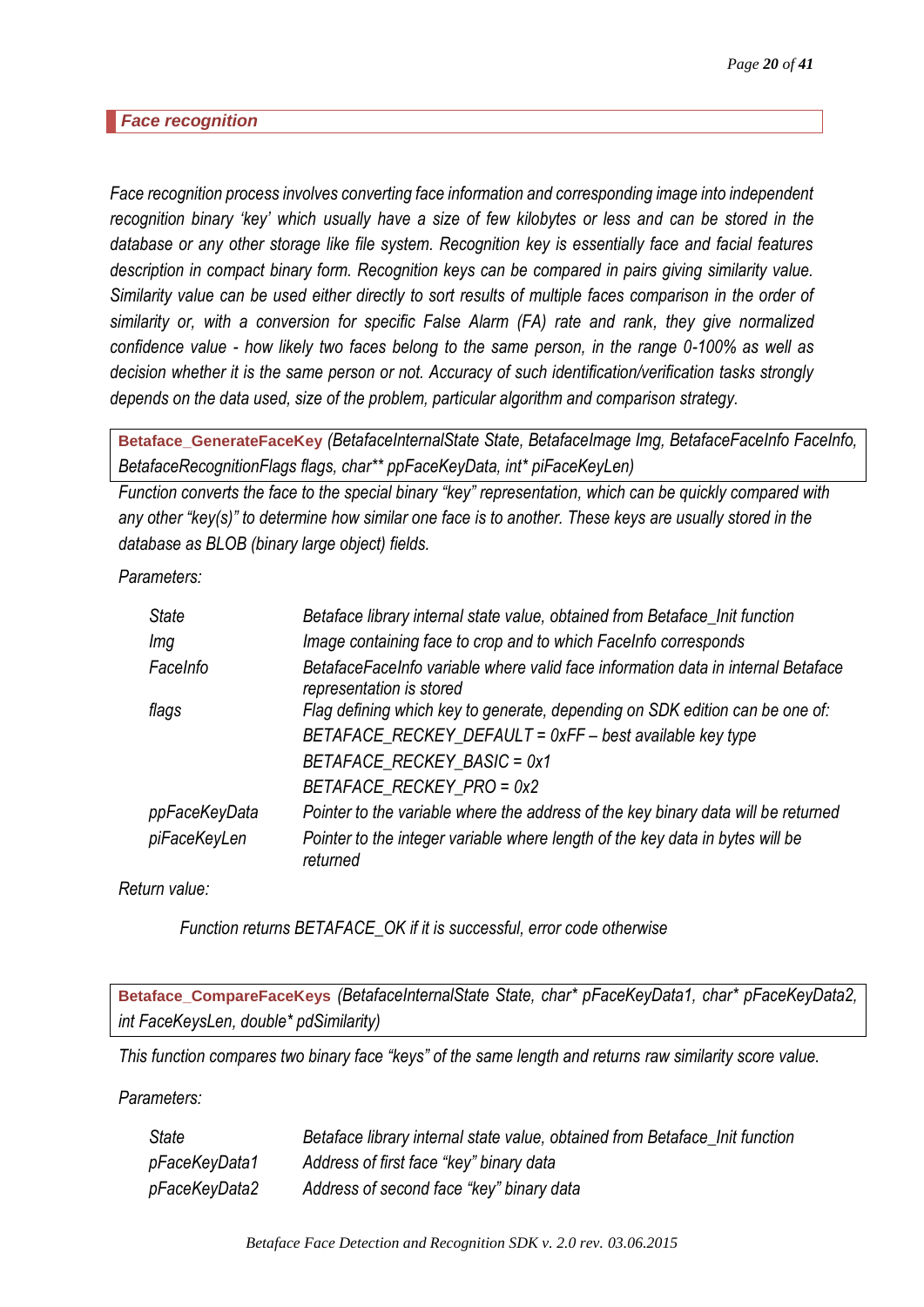| FaceKeysLen  | Length of the keys data in bytes                                                                                                                                                                                        |
|--------------|-------------------------------------------------------------------------------------------------------------------------------------------------------------------------------------------------------------------------|
| pdSimilarity | Similarity score for these two faces. The higher the score the more similarities<br>between two faces are found. The range of similarity score is undefined in general<br>case and depends on the particular algorithm. |

*Return value:*

*Function returns BETAFACE\_OK if it is successful, error code otherwise*

<span id="page-21-0"></span>**Betaface\_CompareFaceKeysEx** *(BetafaceInternalState State, char\* pFaceKeyData1, char\* pFaceKeyData2, int FaceKeysLen, int iRank, double dFalseAlarmRate, bool\* pbIsSamePerson, double\* pdNormalizedConfidence)*

*This function compares two binary face "keys" of the same length and returns normalized confidence value as well as identification decision for specified False Alarm (FA) rate and rank.*

*Parameters:*

| <b>State</b>           | Betaface library internal state value, obtained from Betaface_Init function                                          |
|------------------------|----------------------------------------------------------------------------------------------------------------------|
| pFaceKeyData1          | Address of first face "key" binary data                                                                              |
| pFaceKeyData2          | Address of second face "key" binary data                                                                             |
| FaceKeysLen            | Length of the keys data in bytes                                                                                     |
| iRank                  | Target recognition rank (currently only 0 rank is supported)                                                         |
| dFalseAlarmRate        | Target false alarm rate, default 0.02                                                                                |
| pblsSamePerson         | Returned identification decision – true if those two faces belong to the same<br>person.                             |
| pdNormalizedConfidence | Returned abstract confidence value that those two faces belong to the<br>same person, normalized in the range 0-100% |

*Return value:*

*Function returns BETAFACE\_OK if it is successful, error code otherwise*

<span id="page-21-1"></span>**Betaface\_ReleaseFaceKey** *(BetafaceInternalState State, char\*\* ppFaceKeyData)*

*This function release face "key" binary data and all associated resources*

*Parameters:*

*State Betaface library internal state value, obtained from Betaface\_Init function ppFaceKeyData Pointer to variable containing address of face "key" binary data to be released*

*Return value:*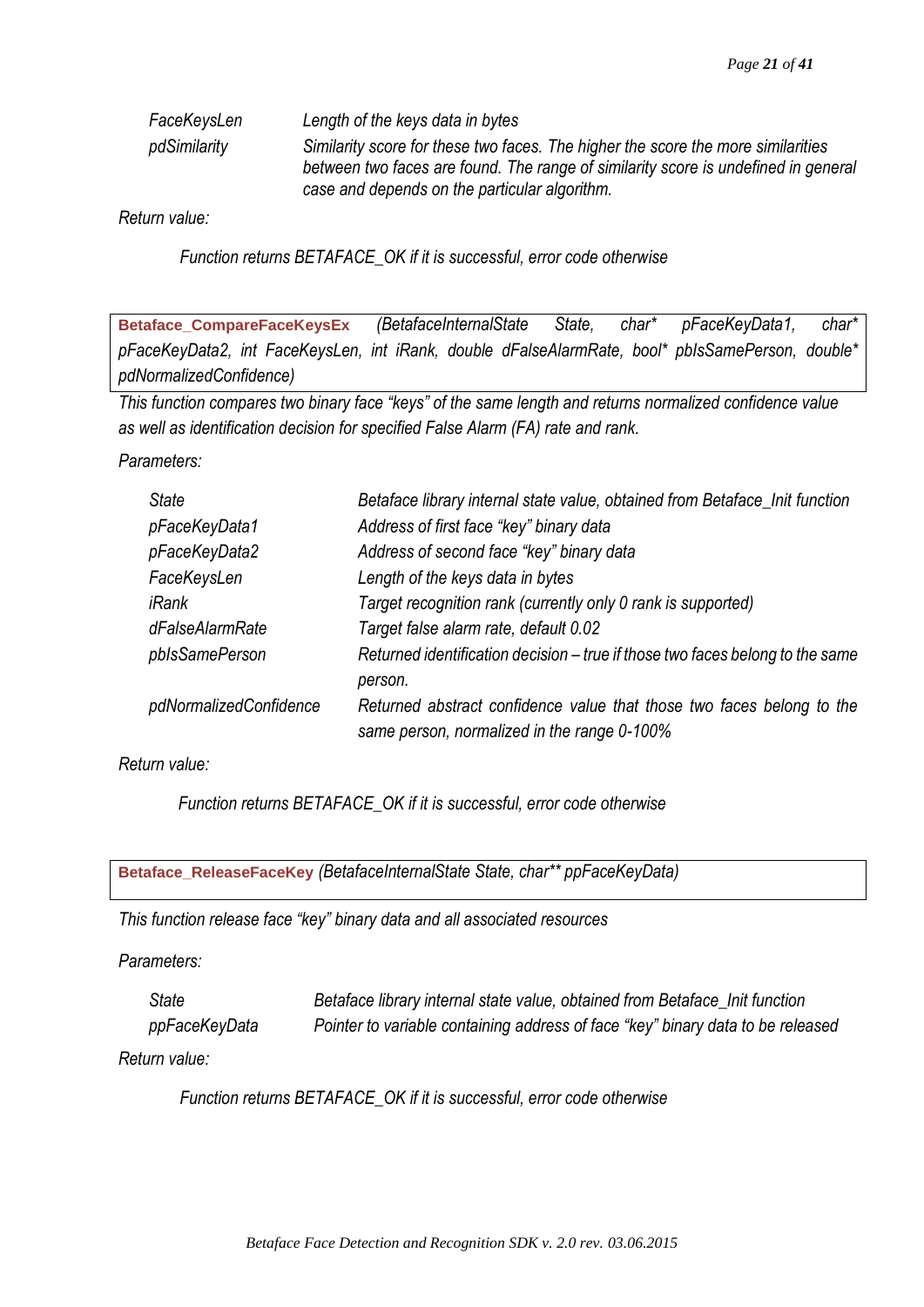<span id="page-22-0"></span>**Betaface\_JoinFaceKeys** *(BetafaceInternalState State, char\* pFaceKeyData1, char\* pFaceKeyData2, int FaceKeysLen, bool bAppend, char\*\* ppFaceKeyData, int\* piFaceKeyLen)*

*When more than one image is available for particular person usual strategy is to run comparison function using each face of one person and each face of another person, and select the best comparison result as the winning value. This function on the other hand will allow you to ' join' recognition keys created from multiple pictures into single 'strong' key, which might improve recognition quality for controlled environments input data (all faces are frontal, non-extreme lighting). In this case we recommend to create strong keys that consist of minimum 3 and ideally 10 usual keys for each person in database.*

*Parameters:*

| <b>State</b>  | Betaface library internal state value, obtained from Betaface_Init function                            |
|---------------|--------------------------------------------------------------------------------------------------------|
| pFaceKeyData1 | First recognition key for join operation                                                               |
| pFaceKeyData2 | Second recognition key for join operation                                                              |
| FaceKeysLen   | Length of the keys data in bytes                                                                       |
| bAppend       | Type of operation, when true then key1 and key2 are joined, when false key2 is<br>subtracted from key1 |
| ppFaceKeyData | Pointer to the variable where the address of the resulting strong key binary data<br>will be returned  |
| piFaceKeyLen  | Pointer to the integer variable where length of the key data in bytes will be<br>returned              |

*Return value:*

*Function returns BETAFACE\_OK if it is successful, error code otherwise*

<span id="page-22-1"></span>**Betaface\_ReconstructFace** *(BetafaceInternalState State, char\* pFaceKeyData, int iFaceKeyLen, int iWidth, int iHeight, double dEyesDistance, double dEyeLineHeightK, BetafaceImage\* pImg);*

*This function can convert recognition key back into synthetic image representation of a human face. Use this function to control quality of face recognition data learned for each person*

# *Parameters:*

| <b>State</b>    | Betaface library internal state value, obtained from Betaface_Init function |
|-----------------|-----------------------------------------------------------------------------|
| pFaceKeyData    | Address of face "key" binary data                                           |
| iFaceKeyLen     | Length of the key data in bytes                                             |
| iWidth          | Output image width                                                          |
| iHeight         | Output image height                                                         |
| dEyesDistance   | Equivalent to the same parameter in Betaface_CropFaceImage function         |
| dEyeLineHeightK | Equivalent to the same parameter in Betaface_CropFaceImage function         |
| plmg            | Resulting image with synthetic reconstructed face                           |

*Return value:*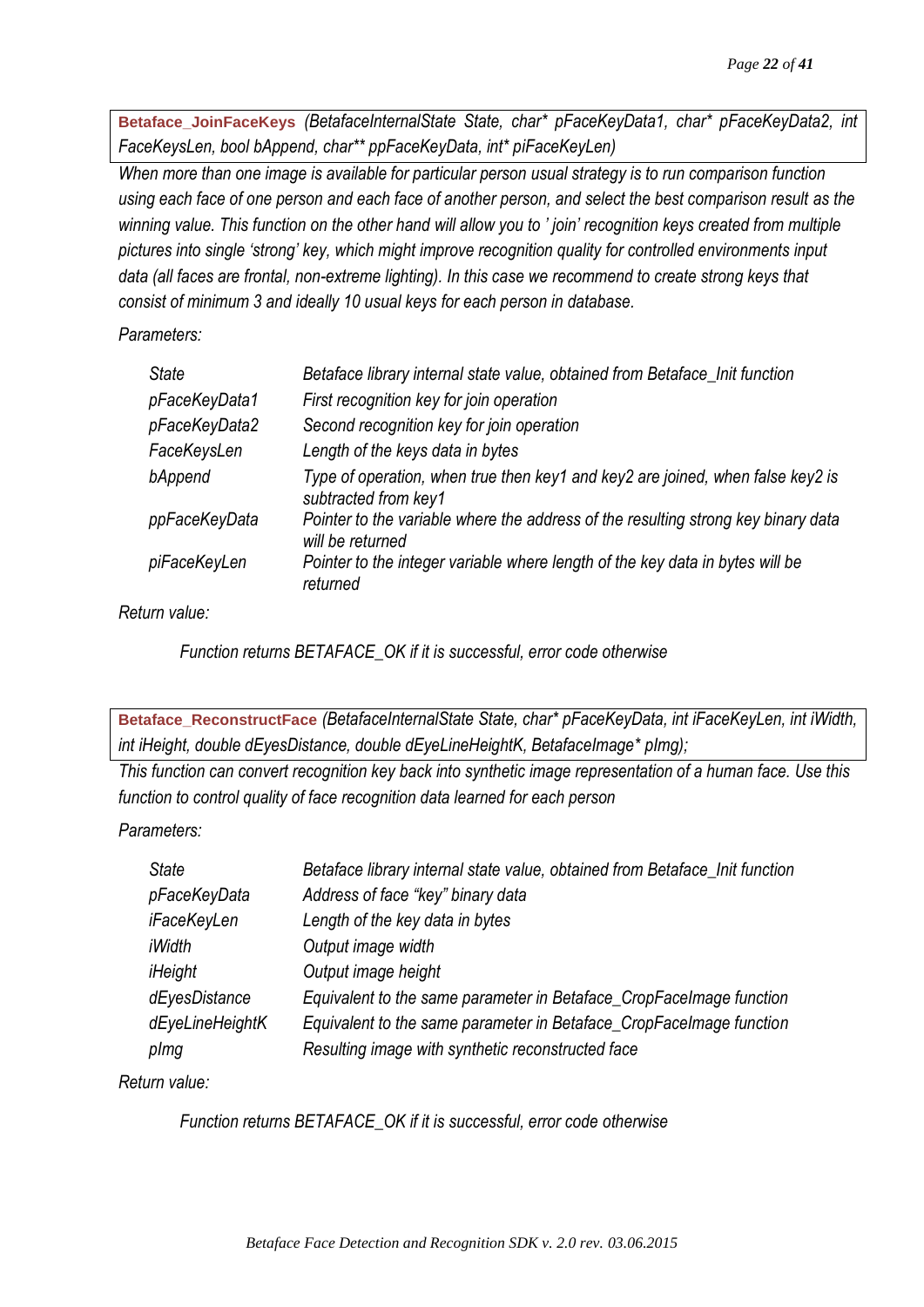<span id="page-23-0"></span>**Betaface\_ReconstructFaceAvi** *(BetafaceInternalState State, char\* pFaceKeyData, int iFaceKeyLen, int iWidth, int iHeight, double dEyesDistance, double dEyeLineHeightK, char\* strFilename)*

*This function is equivalent to Betaface\_ReconstructFace except that instead of static image it produces animated synthetic face, written in simple avi file format. Specify full filename, including .avi extension in strFilename parameter*

*Parameters:*

| <b>State</b>    | Betaface library internal state value, obtained from Betaface_Init function |
|-----------------|-----------------------------------------------------------------------------|
| pFaceKeyData    | Address of face "key" binary data                                           |
| iFaceKeyLen     | Length of the key data in bytes                                             |
| iWidth          | Output image width                                                          |
| iHeight         | Output image height                                                         |
| dEyesDistance   | Equivalent to the same parameter in Betaface_CropFaceImage function         |
| dEyeLineHeightK | Equivalent to the same parameter in Betaface_CropFaceImage function         |
| strFilename     | Resulting avi filename and path with synthetic reconstructed face           |
|                 |                                                                             |

*Return value:*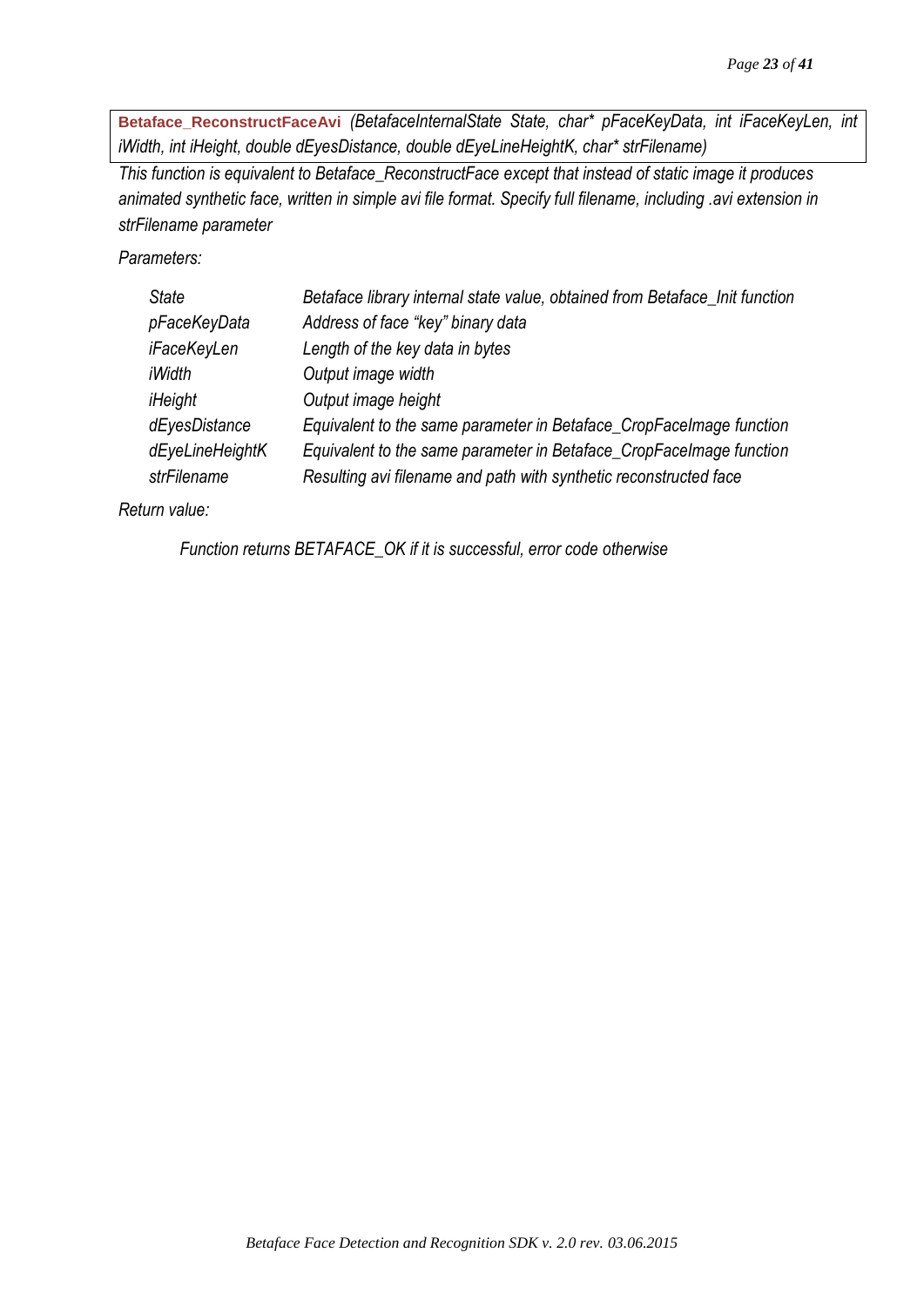<span id="page-24-0"></span>*Classifying faces (Gender, Age, Ethnicity, Smile, Glasses or facial hair detection)*

<span id="page-24-1"></span>**Betaface\_AnalyseFace** *(BetafaceInternalState State, BetafaceImage Img, BetafaceFaceInfo FaceInfo, BetafaceAnalyseFlags flags)*

*This function analyzes the face and tries to classify it. Results are added to FaceInfo and can be retrieved via Betaface\_GetFaceInfoDoubleParam with classifier flag combined with Value or Score flag. See BetafaceSampleCSharpApp sample project code.*

*Parameters:*

| <b>State</b> | Betaface library internal state value, obtained from Betaface_Init function                                  |
|--------------|--------------------------------------------------------------------------------------------------------------|
| Img          | Image containing face to analyze and to which FaceInfo corresponds                                           |
| FaceInfo     | BetafaceFaceInfo variable where valid face information data in internal Betaface<br>representation is stored |
| flags        | Flag defining which classifiers to run, depending on SDK edition can be one of:                              |
|              | BETAFACE_CLASSIFIER_ALL = 0xFFFFFFFF                                                                         |
|              | BETAFACE CLASSIFIER GENDER = 0x60010000                                                                      |
|              | BETAFACE CLASSIFIER AGE = 0x60020000                                                                         |
|              | BETAFACE CLASSIFIER ETHNICITY = 0x60040000                                                                   |
|              | BETAFACE CLASSIFIER EXPRESSION = 0x60080000                                                                  |
|              | BETAFACE CLASSIFIER GLASSES = 0x60100000                                                                     |
|              | BETAFACE CLASSIFIER MUSTACHE = 0x60200000                                                                    |
|              | BETAFACE CLASSIFIER BEARD = 0x60400000                                                                       |

*Return value:*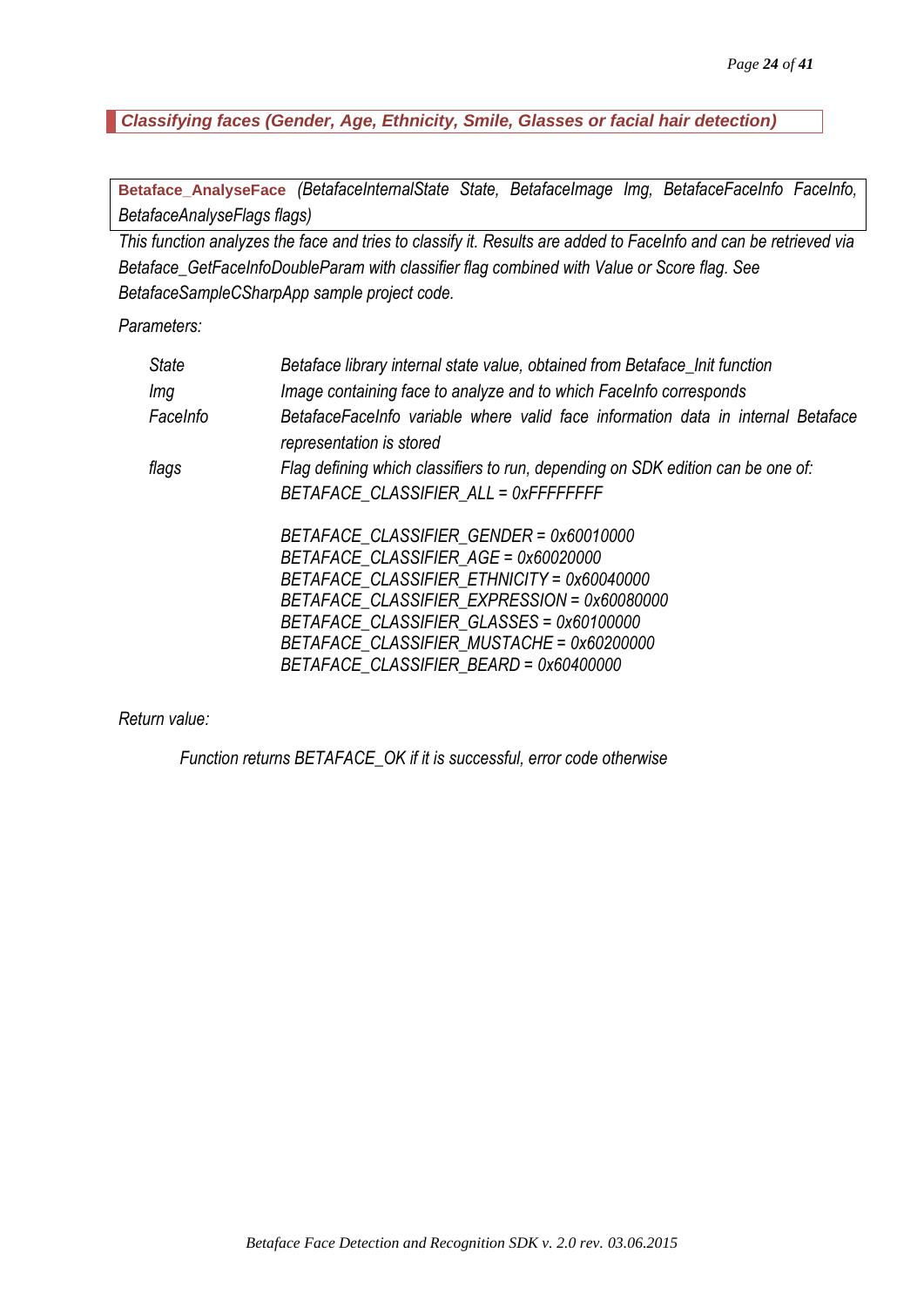#### <span id="page-25-0"></span>*Cropping and drawing faces*

<span id="page-25-1"></span>**Betaface\_CropFaceImage** *(BetafaceInternalState State, BetafaceImage Img, BetafaceFaceInfo FaceInfo, double dEyesDistance, double dEyeLineHeight, bool bDeRotate, int iCropWidth, int iCropHeight, double dAreaScale, int colorBackground, BetafaceImage\* pCroppedFaceImg, BetafaceFaceInfo\* pCroppedFaceInfo)*

*This function is for cropping and de-rotating face from the source image and then fitting it to specified output image dimensions. Use this function to crop faces as aligned portrait images.*

*Parameters:*

| <b>State</b>      | Betaface library internal state value, obtained from Betaface_Init function                                                                                                                                                                                                                                                                                                                                                                                            |
|-------------------|------------------------------------------------------------------------------------------------------------------------------------------------------------------------------------------------------------------------------------------------------------------------------------------------------------------------------------------------------------------------------------------------------------------------------------------------------------------------|
| Img               | Image containing face to crop and to which FaceInfo corresponds                                                                                                                                                                                                                                                                                                                                                                                                        |
| FaceInfo          | BetafaceFaceInfo variable where valid face information data in internal                                                                                                                                                                                                                                                                                                                                                                                                |
|                   | Betaface representation is stored                                                                                                                                                                                                                                                                                                                                                                                                                                      |
| dEyesDistance     | The distance between the eyes on the output face rectangle, as a fraction of the                                                                                                                                                                                                                                                                                                                                                                                       |
|                   | whole out image width, for example 0.3 means that the distance between the                                                                                                                                                                                                                                                                                                                                                                                             |
|                   | eyes on the output face rectangle will be 30% of the cropped image width                                                                                                                                                                                                                                                                                                                                                                                               |
| dEyeLineHeight    | The distance between the top of the output face rectangle and the line between                                                                                                                                                                                                                                                                                                                                                                                         |
|                   | the eyes, as a fraction of the whole out image height, for example 0.4 means that                                                                                                                                                                                                                                                                                                                                                                                      |
|                   | the distance between the top of the output face rectangle and the line between                                                                                                                                                                                                                                                                                                                                                                                         |
|                   | the eyes will be 40% of the cropped image height                                                                                                                                                                                                                                                                                                                                                                                                                       |
| bDeRotate         | Specify true if you want to de-rotate face into strict vertical portrait position and fit<br>it into the output image dimensions. If this parameter is set to false face will be<br>cropped under the angle it appears on the source image. It is usually set to true                                                                                                                                                                                                  |
| <i>iCropWidth</i> | Output image width in pixels                                                                                                                                                                                                                                                                                                                                                                                                                                           |
| iCropHeight       | Output image height in pixels                                                                                                                                                                                                                                                                                                                                                                                                                                          |
| dAreaScale        | Additional scale coefficient applied to the face rectangle before the area to crop is<br>determined. If this coefficient is >1.0 then the cropped rectangle is scaled by this<br>factor or until the borders of the whole image are reached; if the face rectangle<br>was already out of the image borders then this coefficient will be fixed to 1.0. If the<br>specified coefficient is <1.0 then no checks are performed and scaling factor is<br>applied directly. |
| colorBackground   | Background color to fill in cropped image areas that fall outside of original image<br>borders. Color value is in RGB format, represented as integer 0x00RRGGBB<br>Commonly used color values:                                                                                                                                                                                                                                                                         |
|                   | BETAFACE_COLOR_BLACK = 0x00000000                                                                                                                                                                                                                                                                                                                                                                                                                                      |
|                   | BETAFACE_COLOR_WHITE = 0x00FFFFFF                                                                                                                                                                                                                                                                                                                                                                                                                                      |
|                   | BETAFACE COLOR RED = 0x00FF0000                                                                                                                                                                                                                                                                                                                                                                                                                                        |
|                   | BETAFACE_COLOR_GREEN = 0x0000FF00                                                                                                                                                                                                                                                                                                                                                                                                                                      |
|                   | BETAFACE_COLOR_BLUE = 0x000000FF                                                                                                                                                                                                                                                                                                                                                                                                                                       |
| pCroppedFaceImg   | Pointer to the BetafaceImage variable where the cropped image in internal<br>Betaface representation will be returned                                                                                                                                                                                                                                                                                                                                                  |
| pCroppedFaceInfo  | Pointer to the BetafaceFaceInfo variable where the face information data,                                                                                                                                                                                                                                                                                                                                                                                              |
|                   | converted to the cropped image coordinate system will be returned                                                                                                                                                                                                                                                                                                                                                                                                      |
|                   |                                                                                                                                                                                                                                                                                                                                                                                                                                                                        |

*Return value:*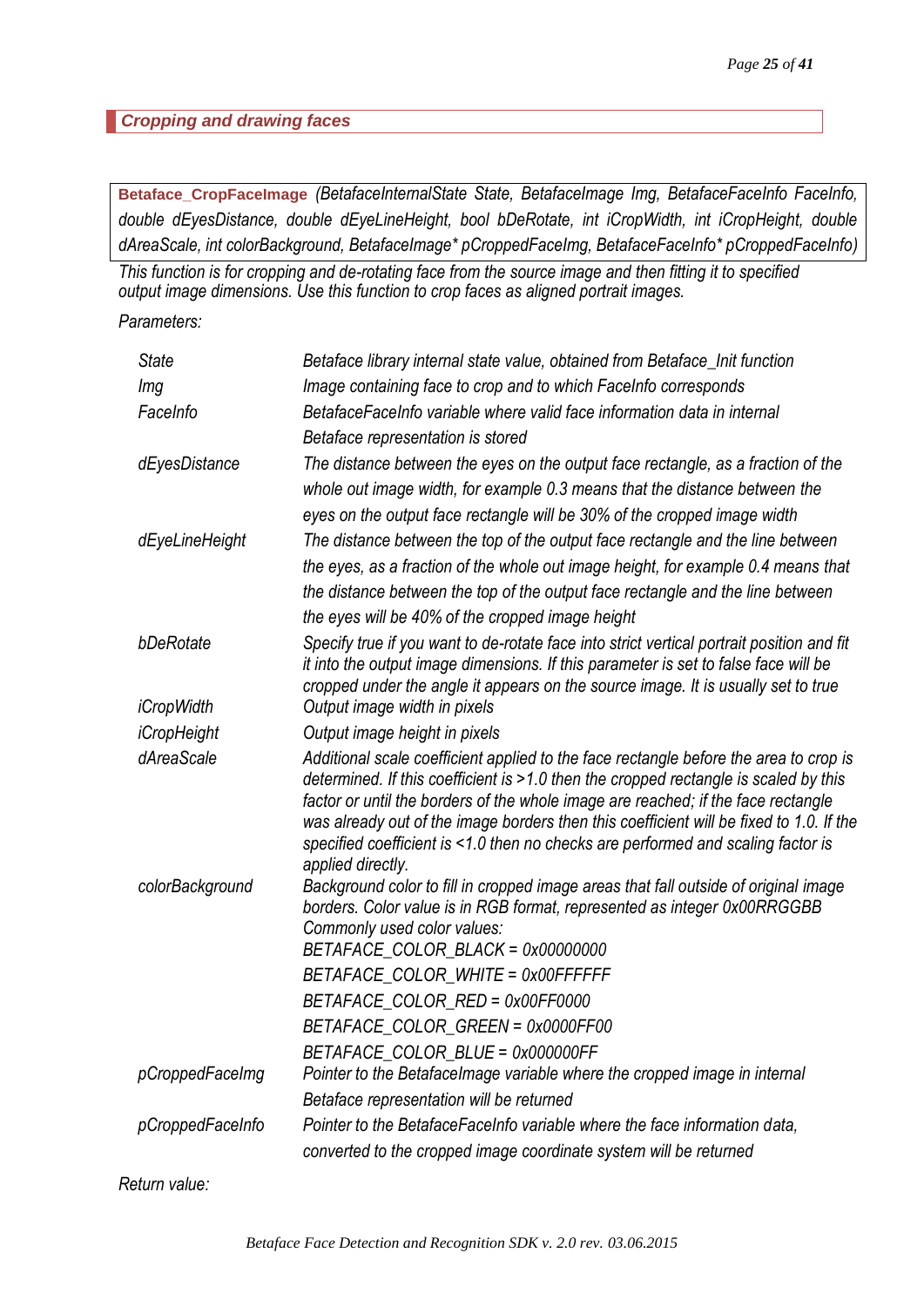*Function returns BETAFACE\_OK if it is successful, error code otherwise*

<span id="page-26-0"></span>**Betaface\_CropImageAspect** *(BetafaceInternalState State, BetafaceImage Img, BetafaceFaceInfo FaceInfo, double dEyesDistance, double dEyeLineHeight, double dFaceAspectHW, double dImageAspectHW, int colorBackground, BetafaceImage\* pCroppedFaceImg, BetafaceFaceInfo\* pCroppedFaceInfo)*

*This function crops face image and all possible surrounding area keeping the specified target image aspect ratio. First face rectangle is calculated using dEyesDistance, dEyeLineHeight, dFaceAspectHW parameters, then the maximum fit bounding rectangle.*

*Parameters:*

| <b>State</b>     | Betaface library internal state value, obtained from Betaface_Init function                                                                                                                                                                                                                                          |
|------------------|----------------------------------------------------------------------------------------------------------------------------------------------------------------------------------------------------------------------------------------------------------------------------------------------------------------------|
| Img              | Image containing face to crop and to which FaceInfo corresponds                                                                                                                                                                                                                                                      |
| FaceInfo         | BetafaceFaceInfo variable where valid face information data in internal Betaface<br>representation is stored.                                                                                                                                                                                                        |
| dEyesDistance    | The distance between the eyes on the face rectangle, as a fraction of the whole<br>face rectangle width, for example 0.3 mean that the distance between the eyes<br>on the output face rectangle will be 30% of the whole face rectangle width                                                                       |
| dEyeLineHeight   | The distance between the top of the output face rectangle and the line between<br>the eyes, as a fraction of the whole face rectangle height, for example 0.4 mean<br>that the distance between the top of the output face rectangle and the line<br>between the eyes will be 40% of the whole face rectangle height |
| dFaceAspectHW    | Aspect ratio of the face rectangle                                                                                                                                                                                                                                                                                   |
| dImageAspectHW   | Aspect ratio of the final image area to cut                                                                                                                                                                                                                                                                          |
| colorBackground  | Background color to fill in cropped image areas that fall outside of original image<br>borders. Color value is in RGB format, represented as integer 0x00RRGGBB.<br>Commonly used color values:<br>BETAFACE_COLOR_BLACK = 0x00000000                                                                                 |
|                  | BETAFACE_COLOR_WHITE = 0x00FFFFFF                                                                                                                                                                                                                                                                                    |
|                  | BETAFACE_COLOR_RED = 0x00FF0000                                                                                                                                                                                                                                                                                      |
|                  | BETAFACE_COLOR_GREEN = 0x0000FF00                                                                                                                                                                                                                                                                                    |
|                  | BETAFACE_COLOR_BLUE = 0x000000FF                                                                                                                                                                                                                                                                                     |
| pCroppedFaceImg  | Pointer to the BetafaceImage variable where the cropped image in internal                                                                                                                                                                                                                                            |
|                  | Betaface representation will be returned                                                                                                                                                                                                                                                                             |
| pCroppedFaceInfo | Pointer to the BetafaceFaceInfo variable where the face information data,                                                                                                                                                                                                                                            |
|                  | converted to the cropped image coordinate system will be returned                                                                                                                                                                                                                                                    |

*Return value:*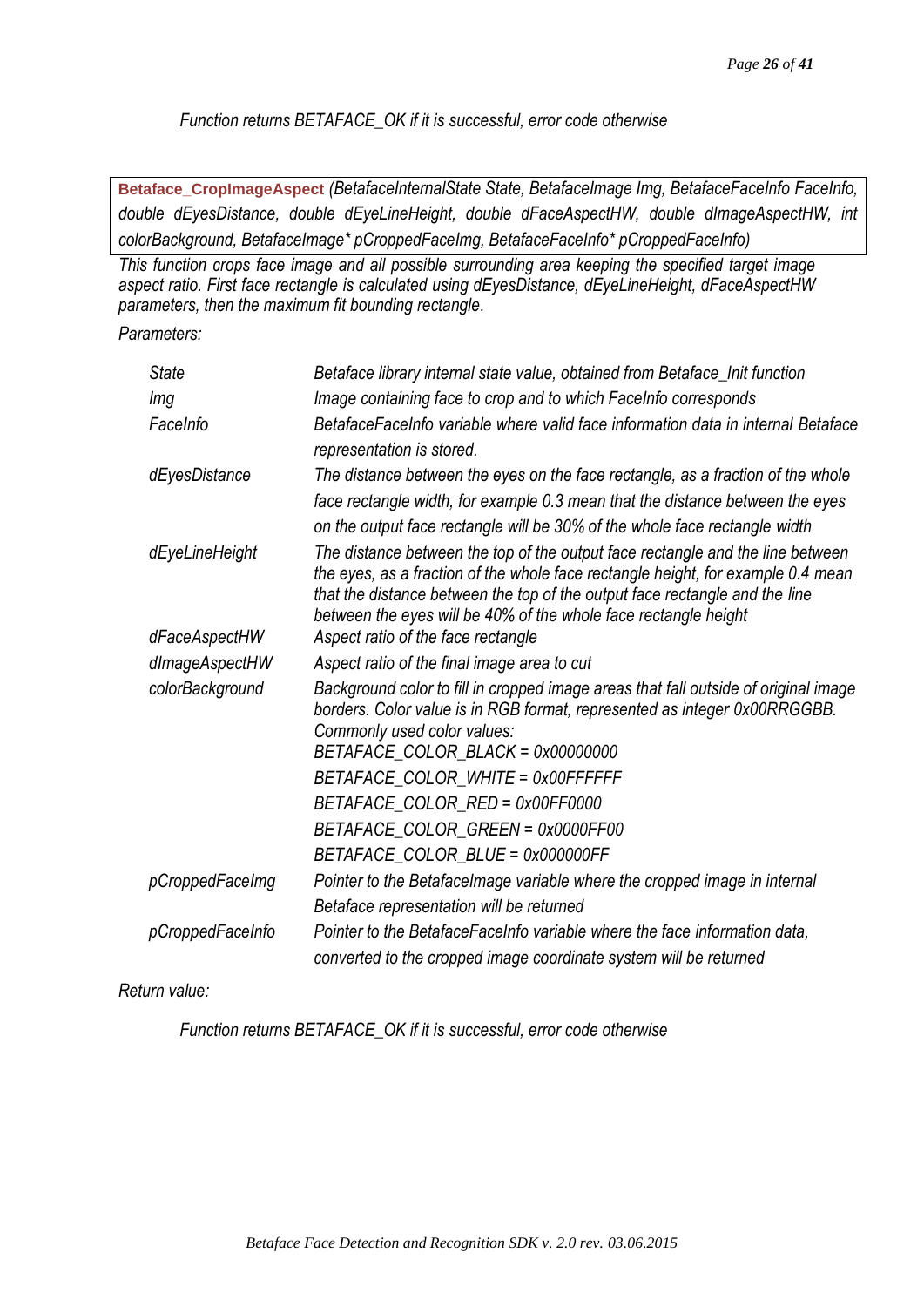<span id="page-27-0"></span>**Betaface\_DrawFaceInfo** *(BetafaceInternalState State, BetafaceImage Img, BetafaceFaceInfo FaceInfo, BetafaceDrawFaceFlags flags)*

*This function is used for debugging and visualization purposes and it draws rectangles and face feature points stored in the face information data on the corresponding image*

*Parameters:*

| <b>State</b> | Betaface library internal state value, obtained from Betaface_Init function                                  |
|--------------|--------------------------------------------------------------------------------------------------------------|
| lmg          | Image containing face to crop and to which FaceInfo corresponds                                              |
| FaceInfo     | BetafaceFaceInfo variable where valid face information data in internal Betaface<br>representation is stored |
| flags        | Flags that can be combined using bitwise OR operation, specifying what (rectangles,<br>points) to draw:      |
|              | BETAFACE DRAWFACE FACERECT = 0x00000001                                                                      |
|              | BETAFACE DRAWFACE EYECROSSES = 0x00000002                                                                    |
|              | BETAFACE DRAWFACE FEATURES = 0x00000004                                                                      |
|              | BETAFACE DRAWFACE FEATURES PRO = 0x00010000                                                                  |
|              | BETAFACE DRAWFACE CONTOURS PRO = 0x00020000                                                                  |
|              | BETAFACE DRAWFACE ALL BASIC = 0x0000FFFF                                                                     |
|              | BETAFACE DRAWFACE ALL PRO = 0xFFFF0000                                                                       |
|              | BETAFACE DRAWFACE ALL = 0xFFFFFFFF                                                                           |

*Return value:*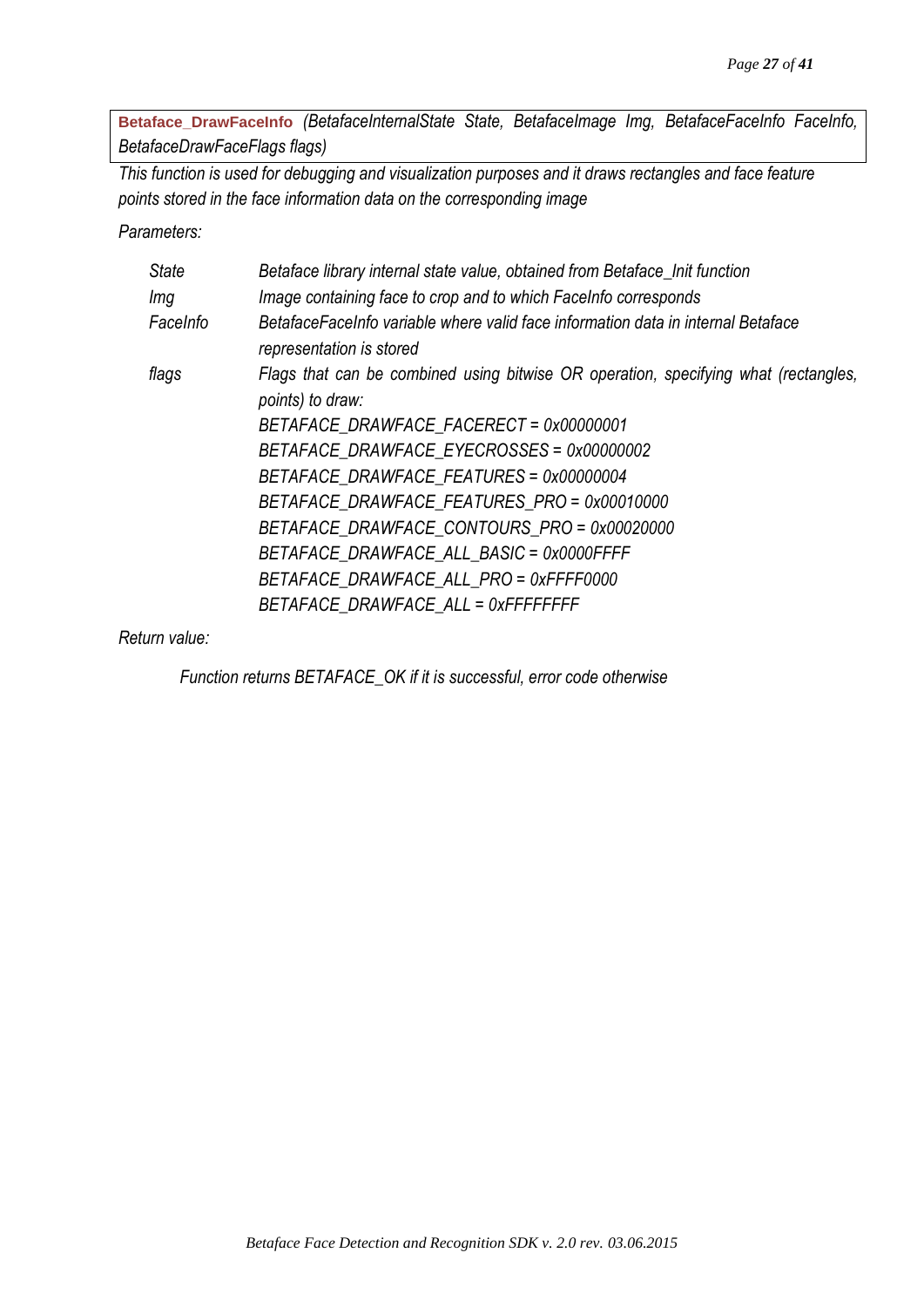<span id="page-28-0"></span>*Face effects - morphing, warping, transporting to another image*

<span id="page-28-1"></span>**Betaface\_MorphFaces** *(BetafaceInternalState State, BetafaceImage SrcFaceImg, BetafaceFaceInfo SrcFaceInfo, BetafaceImage DstFaceImg, BetafaceFaceInfo DstFaceInfo, double dTransitionKoeff, BetafaceImage\* pMorphedImg)*

*This function morphs or warps face image, using feature points contained in the face info data as an anchor points of morphing. Morph, is a transformation effect, when one face (source) shape and texture smoothly transforms into another face (destination) shape and texture. Morphing effect can be used to mix two faces together and create a face containing facial features of both source and destination faces in a proportion defined by transition coefficient, or to generate set of video frames showing transformation process (coeff. 0.0 – 1.0). Warp, is a geometrical distortion of one face (source) into a new shape, which can be done either in one step (coeff 1.0), or in number of video frames, showing smooth transformation process.*

*Parameters:*

| <b>State</b>       | Betaface library internal state value, obtained from Betaface_Init function         |
|--------------------|-------------------------------------------------------------------------------------|
| SrcFaceImg         | Image containing source face and to which SrcFaceInfo corresponds                   |
| <b>SrcFaceInfo</b> | BetafaceFaceInfo variable where valid face information of the source face data in   |
|                    | internal Betaface representation is stored                                          |
| <b>DstFaceImg</b>  | Image containing destination face and to which DstFaceInfo corresponds. This        |
|                    | parameter can be NULL, in which case function performs a face Warp, using           |
|                    | DstFaceInfo as a target face shape for geometrical distortion                       |
| <b>DstFaceInfo</b> | BetafaceFaceInfo variable where valid face information of the destination face data |
|                    | in internal Betaface representation is stored                                       |
| dTransitionKoeff   | Transition coefficient ranges from 0.0 (100% source face) to 0.5 (50% of each face) |
|                    | to 1.0 (100% destination face) to determine morphing stage                          |
| pMorphedImg        | Pointer to the Betafacelmage variable where the resulting morphed image ininternal  |
|                    | Betaface representation will be returned                                            |

*Return value:*

*Function returns BETAFACE\_OK if it is successful, error code otherwise*

<span id="page-28-2"></span>**Betaface\_TransportFace** *(BetafaceInternalState State, BetafaceImage SrcFaceImg, BetafaceFaceInfo SrcFaceInfo, BetafaceImage DstTemplateImg, BetafaceImage DstTemplateImgAlpha, double dLx, double dLy, double dRx, double dRy, int iContrast, int iBrightness, int iSkinFilter, BetafaceImage\* pMorphedImg, BetafaceFaceInfo\* pMorphedFaceInfo)*

*This function can be used to extract face region from the source image and insert it in the destination image in the specified location with transparency mask and contrast/brightness adjustments. Function align source image according to eye coordinates of the face and targets eye coordinates in destination image, then blends two images using specified transparency mask.* 

*Parameters:*

*State Betaface library internal state value, obtained from Betaface\_Init function*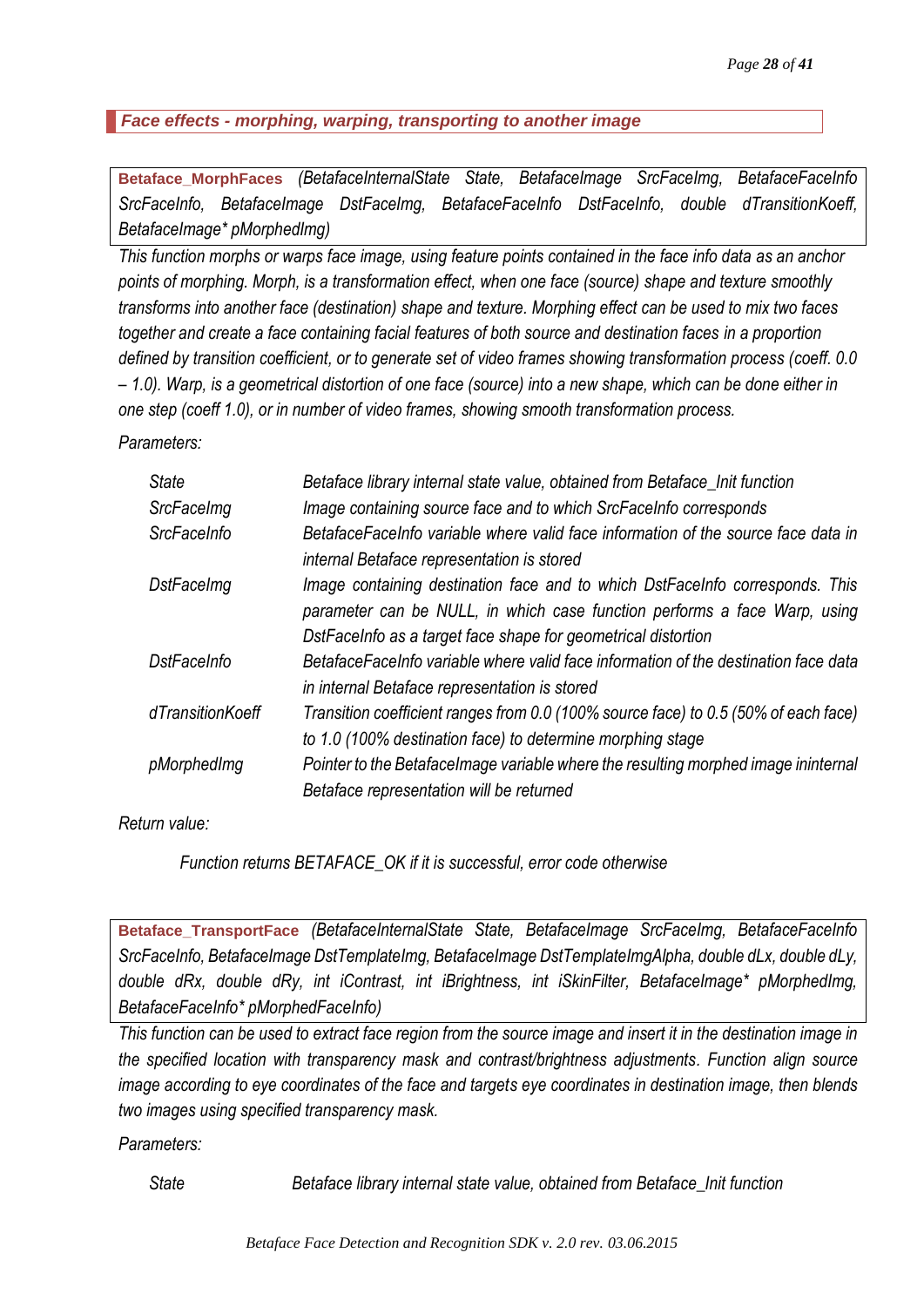| SrcFaceImg           | Image containing source face and to which SrcFaceInfo corresponds                        |
|----------------------|------------------------------------------------------------------------------------------|
| <b>SrcFaceInfo</b>   | BetafaceFaceInfo variable where valid face information of the source face data in        |
|                      | internal Betaface representation is stored                                               |
| <b>DstTemplateIm</b> | Destination image                                                                        |
| g                    |                                                                                          |
| DstTemplateIm        | Destination image transparency mask, Pixels = $0$ are not transparent (only              |
| gAlpha               | destination image pixels will be visible), Pixels = 255 - transparent, Values between    |
|                      | 0 and 255 define mix proportion between source and destination image.                    |
| dLx                  | Target left eye X position on the destination image, in pixels                           |
| dLy                  | Target left eye Y position on the destination image, in pixels                           |
| dRx                  | Target right eye X position on the destination image, in pixels                          |
| dRy                  | Target right eye Y position on the destination image, in pixels                          |
| iContrast            | Contrast adjustment 0-200, 100 is middle value=no change                                 |
| iBrightness          | Brightness adjustment 0-200, 100 is middle value=no change                               |
| <i>iSkinFilter</i>   | Skin filter – specify any value greater than 0 to apply transparency to the pixels close |
|                      | to detected face skin color                                                              |
| pMorphedImg          | Pointer to the BetafaceImage variable where the resulting morphed image in internal      |
|                      | Betaface representation will be returned                                                 |
| pMorphedFace         | Pointer to the BetafaceFaceInfo variable where valid face information of the face data   |
| Info                 | in destination image coordinates will be returned                                        |

*Return value:*

*Function returns BETAFACE\_OK if it is successful, error code otherwise*

<span id="page-29-0"></span>**Betaface\_TransformFaceInfo** *(BetafaceInternalState State, BetafaceImage Img, BetafaceFaceInfo FaceInfo, int iTransform, double dValue, BetafaceFaceInfo\* pFaceInfo)*

*This function applies different automatic face shape transformations of the face points.* 

*Parameters:*

| <b>State</b> | Betaface library internal state value, obtained from Betaface_Init function       |
|--------------|-----------------------------------------------------------------------------------|
| Img          | Image containing source face to which SrcFaceInfo corresponds                     |
| FaceInfo     | BetafaceFaceInfo variable where valid face information of the source face data in |
|              | internal Betaface representation is stored                                        |
| iTransform   | Transformation type index                                                         |
| dValue       | <b>Transformation strength</b>                                                    |
| pFaceInfo    | Pointer to the BetafaceFaceInfo variable where modified face information will be  |
|              | returned                                                                          |

*Return value:*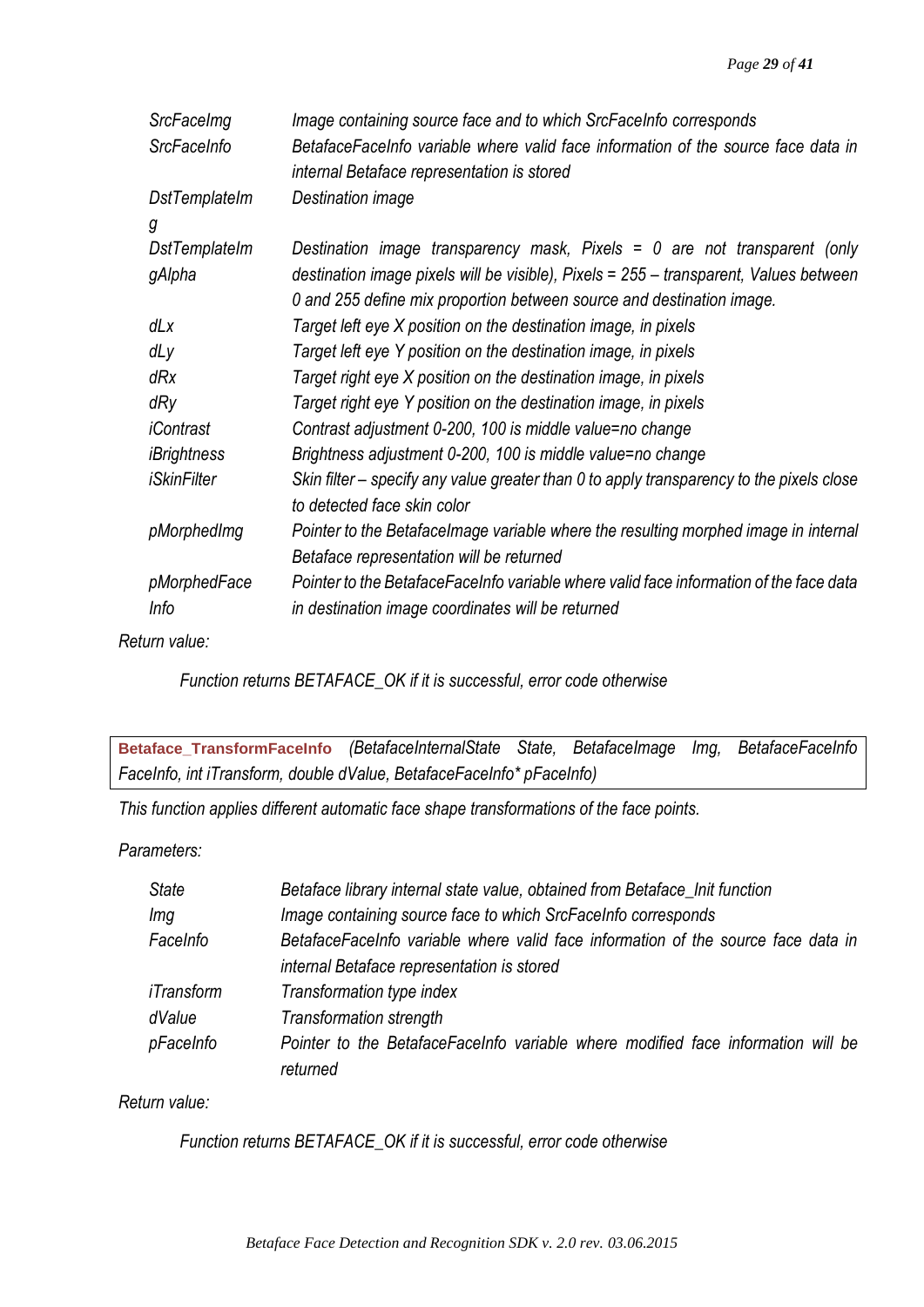## <span id="page-30-0"></span>*Average faces – functions to create face composites*

*You can create 'averaged' face image from the group of input face images. This is done by warping each face image into average face shape, accumulate those warped images as well as original face shapes and then warping accumulated face image into accumulated face shape. Following functions and Betaface\_MorphFaces function is all you need for this task.*

<span id="page-30-1"></span>**Betaface\_GetStoredAverageFaceInfo** *(BetafaceInternalState State, double dEyesDistance, double dEyeLineHeight, int iImageWidth, int iImageHeight, BetafaceFaceInfo\* pAverageFaceInfo)*

*This function returns global (static) average face shape, with scale and position determined from cropping parameters you supply. Cropping parameters are equal to those in Betaface\_CropFaceImage function*

*Parameters:*

| <b>State</b>       | Betaface library internal state value, obtained from Betaface_Init function                                                                                                                                                                |
|--------------------|--------------------------------------------------------------------------------------------------------------------------------------------------------------------------------------------------------------------------------------------|
| dEyesDistance      | The distance between the eyes on the output face rectangle, as a fraction of the<br>whole out image width, for example 0.3 means that the distance between the<br>eyes on the output face rectangle will be 30% of the cropped image width |
| dEyeLineHeight     | The distance between the top of the output face rectangle and the line between                                                                                                                                                             |
|                    | the eyes, as a fraction of the whole out image height, for example 0.4 means that                                                                                                                                                          |
|                    | the distance between the top of the output face rectangle and the line between                                                                                                                                                             |
|                    | the eyes will be 40% of the cropped image height                                                                                                                                                                                           |
| <i>ilmageWidth</i> | Destination image width                                                                                                                                                                                                                    |
| ilmageHeight       | Destination image height                                                                                                                                                                                                                   |
| pAverageFaceInfo   | Pointer to the BetafaceFaceInfo variable where the global average face<br>information data, converted to the cropped image coordinate system will be<br>returned                                                                           |

*Return value:*

*Function returns BETAFACE\_OK if it is successful, error code otherwise*

<span id="page-30-2"></span>**Betaface\_UpdateAverageImage** *(BetafaceInternalState State, BetafaceImage OldAvgImg, int OldAvgCount, bool bAppend, BetafaceImage Img, int AvgCount, BetafaceImage\* pAverageImg)*

*This function appends or subtracts single prepared face texture image into/from accumulated average face texture image.*

*Parameters:*

| <b>State</b>       | Betaface library internal state value, obtained from Betaface_Init function                                                                        |
|--------------------|----------------------------------------------------------------------------------------------------------------------------------------------------|
| OldAvgImg          | Image containing accumulated average face texture, warped to a global face<br>average shape obtained in Betaface_GetStoredAverageFaceInfo function |
| <b>OldAvgCount</b> | Number of faces accumulated in average face texture image OldAvgImg                                                                                |
| bAppend            | Type of update operation, set it to true to add texture image into accumulated<br>image or false to subtract from it                               |
| Img                | Image containing new single face texture to append into accumulated averageface<br>texture                                                         |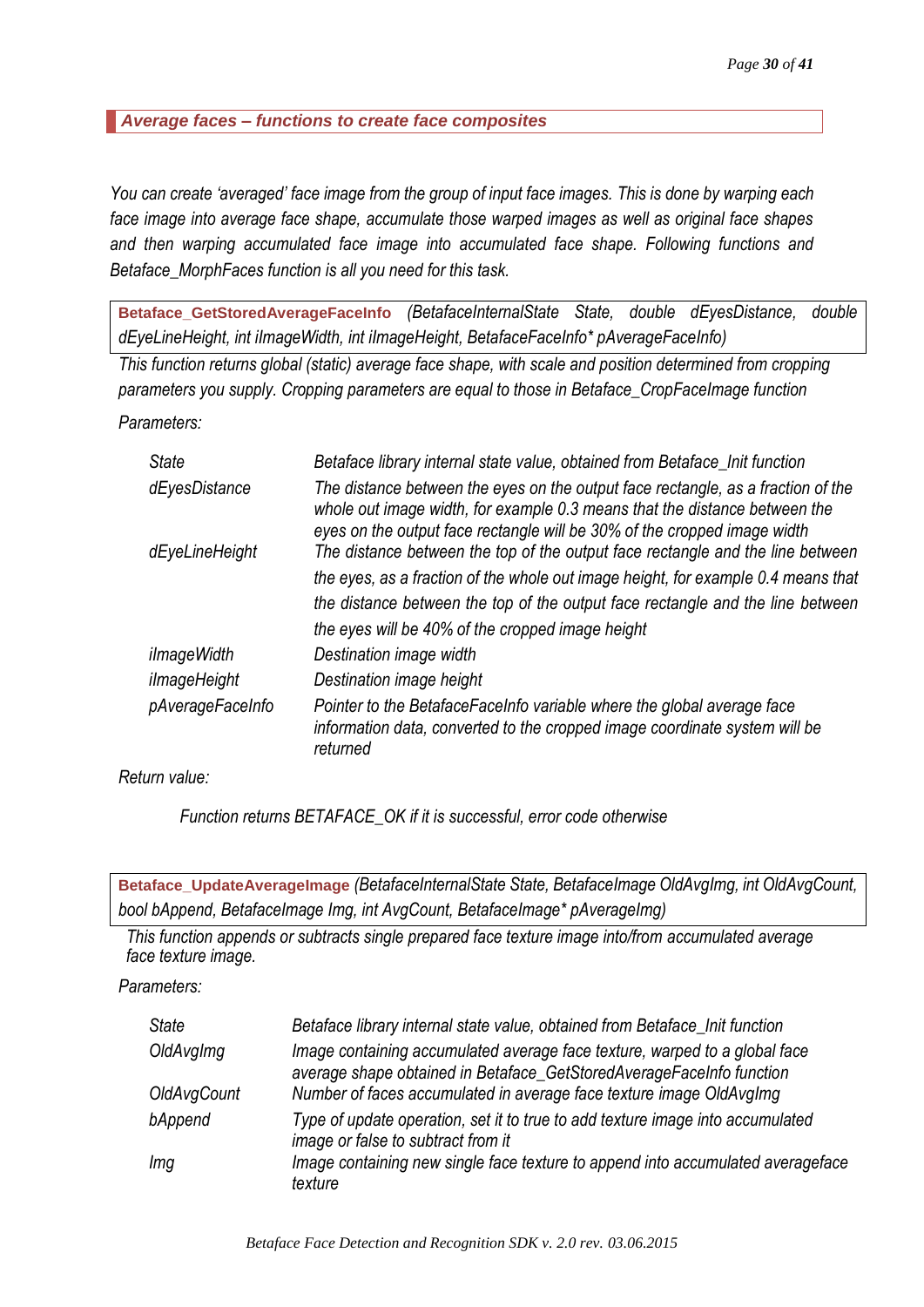| AvgCount    | Number of faces already accumulated in image Img. If Img is not accumulated      |
|-------------|----------------------------------------------------------------------------------|
|             | texture image i.e. contain only one face, set this parameter to 1                |
| pAveragelmg | Pointer to the Betaface mage variable where the accumulated average face texture |
|             | image in internal Betaface representation will be returned                       |

*Return value:*

*Function returns BETAFACE\_OK if it is successful, error code otherwise*

<span id="page-31-0"></span>

| Betaface_UpdateAverageFaceInfo (BetafaceInternalState State, BetafaceFaceInfo OldAvgFaceInfo, int |  |  |                                          |  |                   |
|---------------------------------------------------------------------------------------------------|--|--|------------------------------------------|--|-------------------|
| OldAvgCount, bool bAppend,                                                                        |  |  | BetafaceFaceInfo FaceInfo, int AvgCount, |  | BetafaceFaceInfo* |
| pAverageFaceInfo)                                                                                 |  |  |                                          |  |                   |

*This function appends or subtracts single prepared face shape into/from accumulated average face shape information structure*

## *Parameters:*

| <b>State</b>     | Betaface library internal state value, obtained from Betaface_Init function                                                                    |
|------------------|------------------------------------------------------------------------------------------------------------------------------------------------|
| OldAvgFaceInfo   | BetafaceFaceInfo variable where accumulated average face shape information,                                                                    |
|                  | in internal Betaface representation is stored                                                                                                  |
| OldAvgCount      | Number of face shapes accumulated in average face shape information<br>OldAvgFaceInfo                                                          |
| bAppend          | Type of update operation, set it to true to add face shape information into<br>accumulated face shape information or false to subtract from it |
| FaceInfo         | BetafaceFaceInfo variable containing new single face shape information to<br>append into accumulated average face shape information            |
| AvgCount         | Number of face shapes already accumulated in face shape information                                                                            |
|                  | FaceInfo. If FaceInfo is not accumulated face shape <i>i.e.</i> contain only one face,<br>set this parameter to 1                              |
| pAverageFaceInfo | Pointer to the BetafaceFaceInfo variable where the accumulated average face                                                                    |
|                  | shape information in internal Betaface representation will be returned                                                                         |

*Return value:*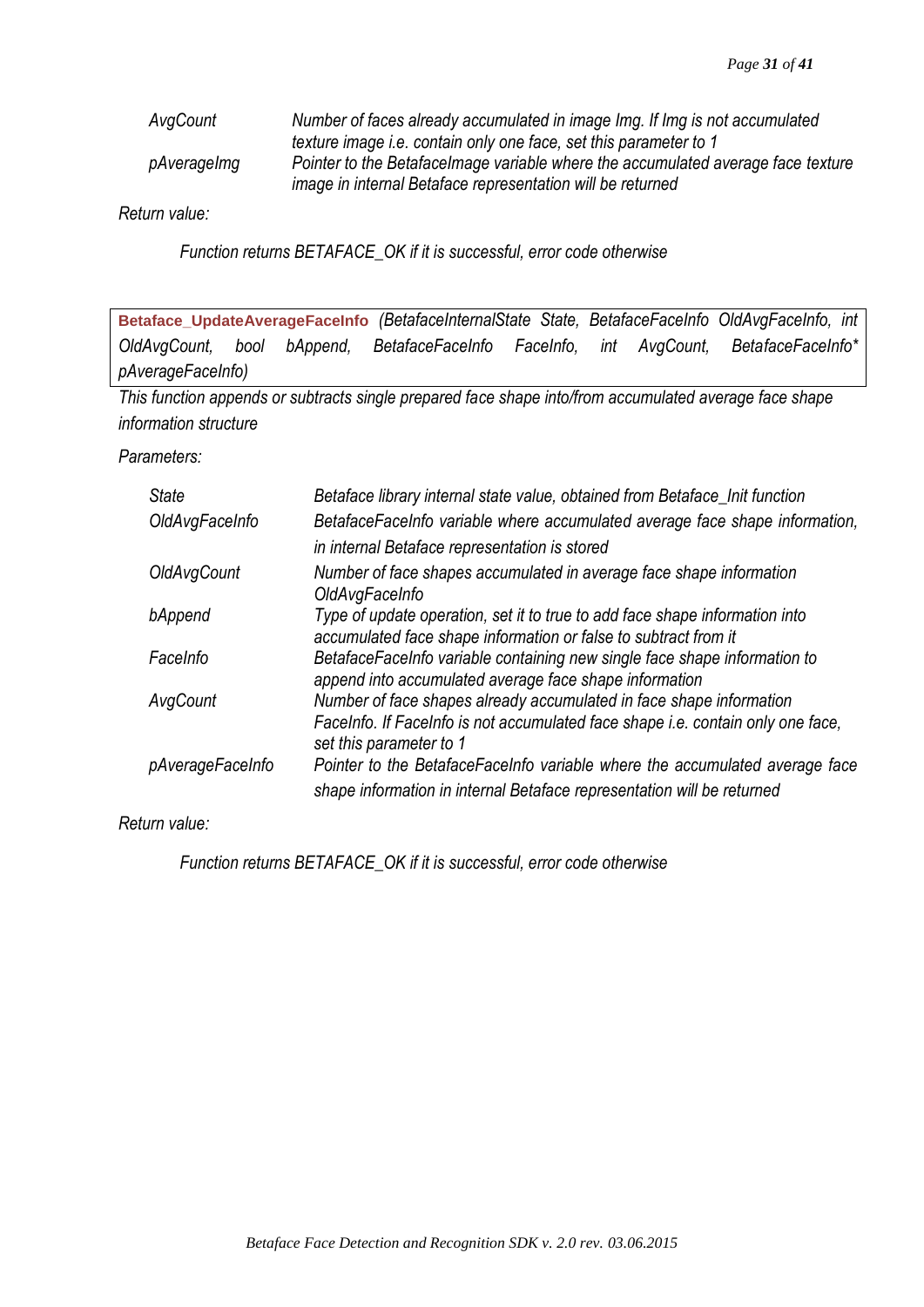<span id="page-32-0"></span>*Video Processing (SDK Xtreme)*

#### <span id="page-32-1"></span>*Introduction*

*Betaface SDK video processing engine can analyze video files or video streams from cameras via VFW interface and support custom capturing via callbacks. Video processing chain split can be divided into two logical parts:*

*– capturing process, which retrieves video frames from the camera or video file, stores them in runtime buffer for processing and releases them, when they are no longer required.*

*- analyzing or tracking process, which analyzes captured data, detects and tracks faces + facial features and recognizes persons.*

*Betaface SDK does capturing and tracking threads synchronization internally. Your application should be aware that whole video processing chain is a multithreaded process, i.e callbacks can be called at any time from different threads.* 

*When integrating into your application, typical sequence is first to initialize Betaface SDK (Betaface\_Init), initialize capturing, and connect callback functions and then start/stop capturing and tracking processes using StartDetectFaces/StopDetectFaces functions. When exiting application first deinitialize video subsystem by calling Betaface\_ReleaseVideo, and then de-initialize Betaface SDK by calling Betaface\_Deinit function.*

*General and very important rule of integration is that no callback at any time can be delayed on your side in order not to disrupt tracking/capturing process. Do not call IO functions, wait for window messages, access GUI or use any kind of synchronized calls anywhere in handler function. Do not release data supplied to you in callback (video frames, parameters) or store any pointers. Maximum you can do inside your callback handler is to copy, using corresponding copy functions, the data (video frame, parameters) you are interested in somewhere in your local storage and immediately return. Don't forget callback can be called at once from multiple threads; therefore make sure you use locks to synchronize writing operations in your local storage. Make sure that your local storage can't be locked for significant time from other place. Refer to or use as a starting point supplied sample application(s).* 

*Betaface .Net interface assembly and advanced sample video project FDCamStream offers extended capturing interface based on DirectShow.*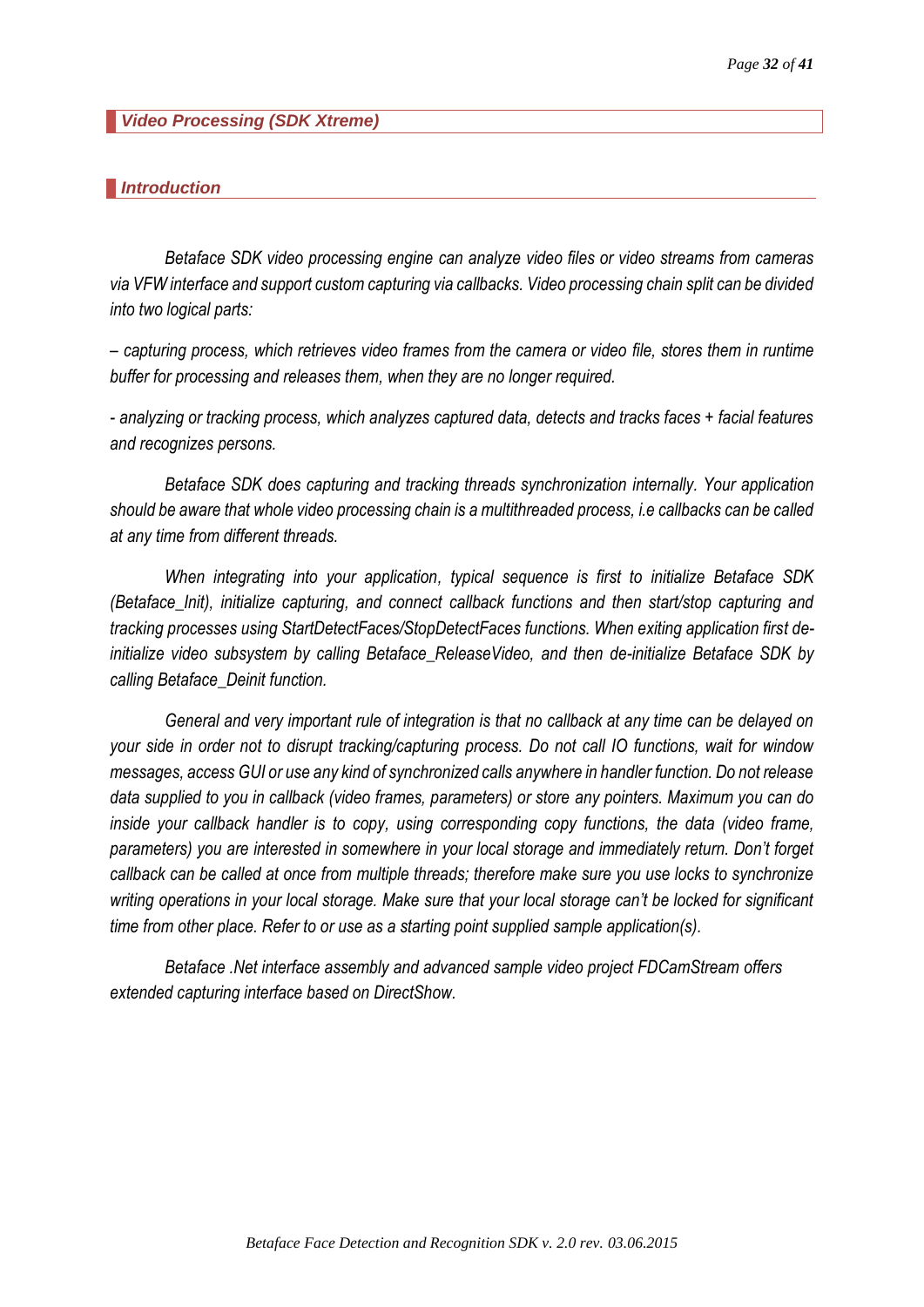<span id="page-33-0"></span>*Initialize video capturing from uncompressed video file or VFW source*

<span id="page-33-1"></span>**Betaface\_LoadVideo** *(BetafaceInternalState State, char\* strVideoFilename, BetafaceVideo\* pVideo)*

*This function initializes offline capturing from video file and returns internal Betaface video capturing runtime state*

*Parameters:*

| <b>State</b>     | Betaface library internal state value, obtained from Betaface_Init function      |
|------------------|----------------------------------------------------------------------------------|
| strVideoFilename | Full pathname to the video file on the HDD. Video will be decoded using standard |
|                  | Windows VFW interfaces, meaning only few video codecs and uncompressed           |
|                  | frame formats are supported                                                      |
| pVideo           | Pointer to BetafaceVideo variable, by this address video capturing runtime state |
|                  | in internal Betaface format will be returned                                     |

*Return value:*

*Function returns BETAFACE\_OK if it is successful, error code otherwise*

<span id="page-33-2"></span>**Betaface\_CaptureVideo** *(BetafaceInternalState State, int iCameraIdx, int iWidth, int iHeight, BetafaceVideo\* pVideo)*

*This function initializes live capturing from camera and return internal Betaface video capturing runtime state*

*Parameters:*

| State      | Betaface library internal state value, obtained from Betaface_Init function         |
|------------|-------------------------------------------------------------------------------------|
| iCameraldx | Index of the camera to select from VFW interface                                    |
| iWidth     | X size of the video frame (should be supported by the camera)                       |
| iHeight    | Y size of the video frame (should be supported by the camera)                       |
| pVideo     | Pointer to BetafaceVideo variable, by this address video capturing runtime state in |
|            | internal Betaface format will be returned                                           |

*Return value:*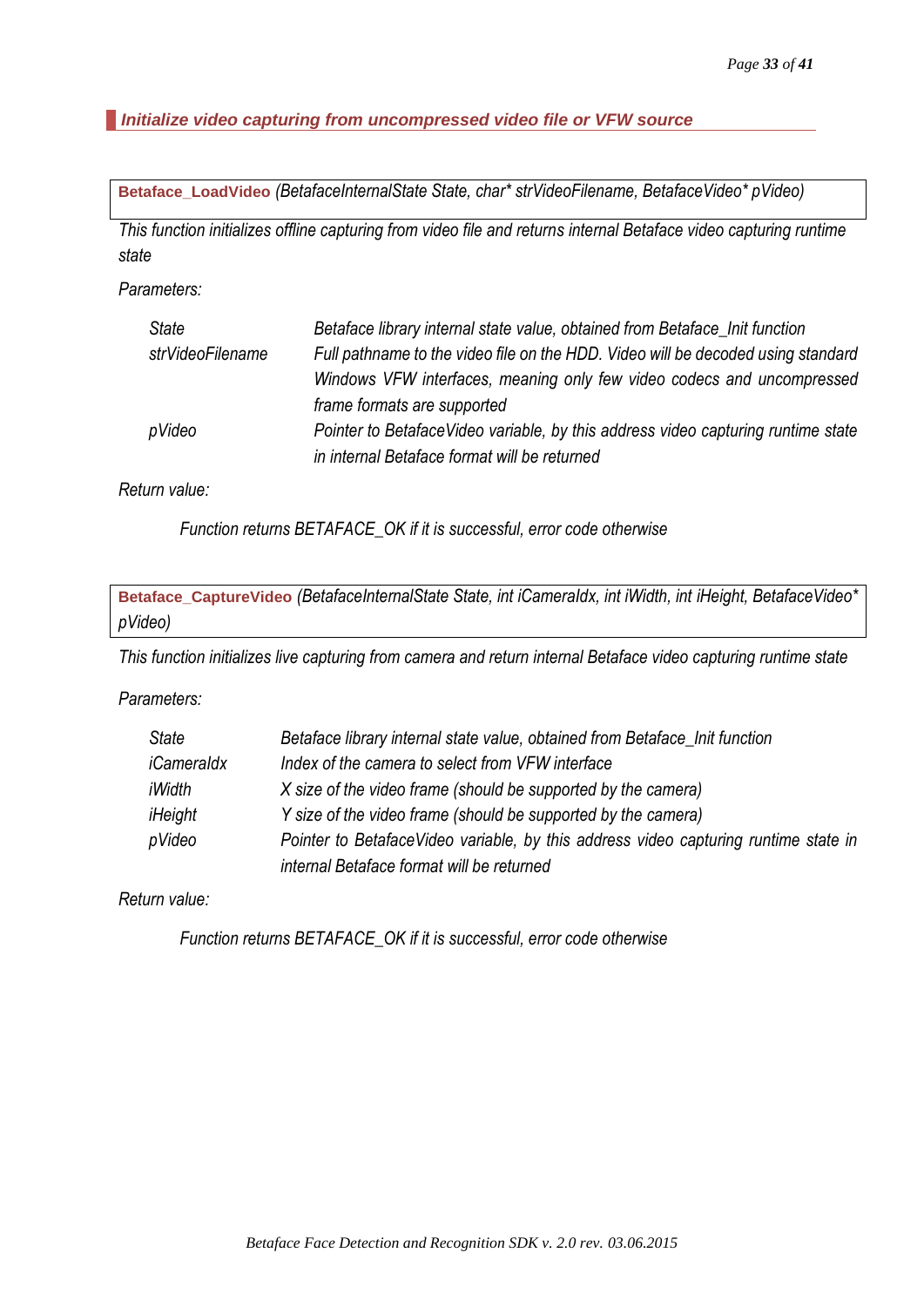## <span id="page-34-0"></span>*Initialize video capturing from custom external video source*

<span id="page-34-1"></span>**Betaface\_CaptureVideoCb** *(BetafaceInternalState State, CB\_GrabNextFrame grabFunc, \_\_int64 pArguments, bool bOnline, BetafaceVideo\* pVideo)*

*This function initializes offline capturing from video file and returns internal Betaface video capturing runtime state*

## *Parameters:*

| <b>State</b> | Betaface library internal state value, obtained from Betaface_Init function               |
|--------------|-------------------------------------------------------------------------------------------|
| grabFunc     | Pointer to frame grabbing callback handler function                                       |
| pArguments   | Pointer that will be passed back to you in every callback call                            |
| bOnline      | TRUE when it is a live camera stream, FALSE when it is offline capture from video file.   |
|              | This parameter will affect tracking procedure and whether a tracker will or will not drop |
|              | frames it cannot process in time.                                                         |
| pVideo       | Pointer to BetafaceVideo variable, by this address video capturing runtime state in       |
|              | internal Betaface format will be returned                                                 |

*Return value:*

*Function returns BETAFACE\_OK if it is successful, error code otherwise*

<span id="page-34-2"></span>**Callback CB\_GrabNextFrame** *(BetafaceVideo Video, int iFrameIdx, BetafaceImage\* pFrame, double\* pdFrameTime, \_\_int64 pArguments)*

*This is a callback handler function prototype that will be called each time new frame could be read from the stream. You can block this call if there are no new frames.*

*Parameters:*

| Video       | Betaface Video variable containing video capturing runtime state in internal Betaface |
|-------------|---------------------------------------------------------------------------------------|
|             | format                                                                                |
| iFrameldx   | Frame counter, starting from 0. Will increase with each callback call.                |
| pFrame      | Pointer where to write Betaface mage with frame data                                  |
| pdFrameTime | Pointer where to write frame relative time in seconds                                 |
| pArguments  | Your pointer supplied in Betaface_CaptureVideoCb function                             |

*Return value:*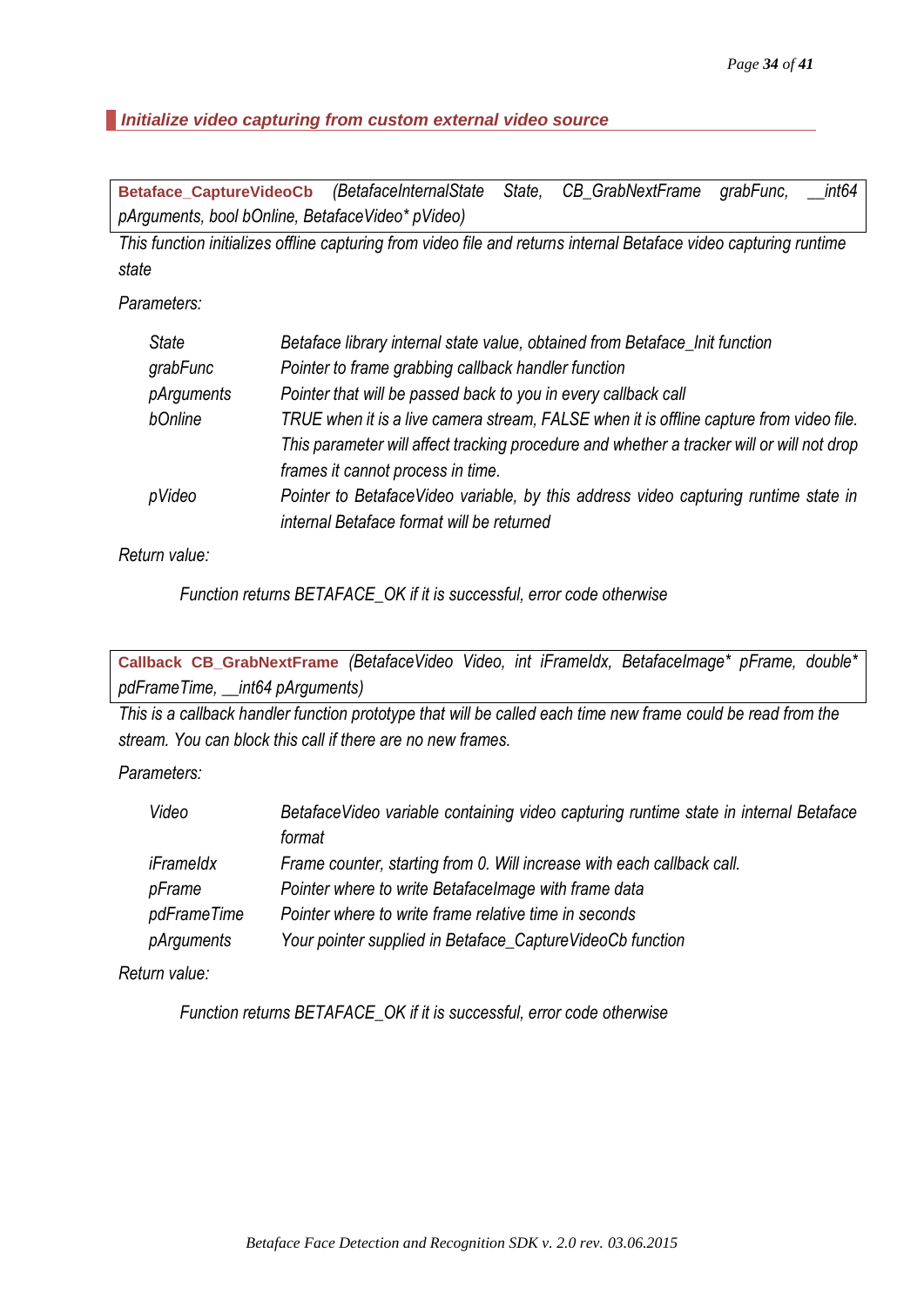<span id="page-35-0"></span>*De-initializing capturing and releasing allocated resources*

<span id="page-35-1"></span>**Betaface\_ReleaseVideo** *(BetafaceInternalState State, BetafaceVideo\* pVideo)*

*This function stops capturing process and release all internal resources related to it*

*Parameters:*

| State  | Betaface library internal state value, obtained from Betaface Init function              |
|--------|------------------------------------------------------------------------------------------|
| pVideo | Pointer to variable containing video capturing runtime state in internal Betaface format |

*Return value:*

*Function returns BETAFACE\_OK if it is successful, error code otherwise*

### <span id="page-35-2"></span>*Set capturing process callbacks*

<span id="page-35-3"></span>

| <b>Betaface SetFrameGrabbedCallback</b>             | (BetafaceInternalState | State, | <b>BetafaceVideo</b> | Video, |
|-----------------------------------------------------|------------------------|--------|----------------------|--------|
| CB_OnFrameGrabbed callbackFunc, __int64 pArguments) |                        |        |                      |        |

*This function set callback called after for each grabbed video frame just before it is delivered to face tracker.*

*Parameters:*

| <b>State</b> | Betaface library internal state value, obtained from Betaface Init function |
|--------------|-----------------------------------------------------------------------------|
| Video        | Video capturing runtime state in internal Betaface format                   |
| callbackFunc | Pointer to frame grabbed callback handler function                          |
| pArguments   | Pointer that is passed back to you in every callback call                   |

*Return value:*

*Function returns BETAFACE\_OK if it is successful, error code otherwise*

<span id="page-35-4"></span>**Callback CB\_OnFrameGrabbed** *(BetafaceVideo Video, BetafaceImage Frame, int iFrameIdx, double dFrameTime, \_\_int64 pArguments);*

*This is a callback handler function prototype that is called each time new frame is successfully grabbed from the stream*

*Parameters:*

| Video      | Betaface Video variable containing video capturing runtime state in internal Betaface |
|------------|---------------------------------------------------------------------------------------|
|            | format                                                                                |
| Frame      | Betaface Image variable containing frame pixel data in internal Betaface format       |
| iFrameldx  | Captured frame relative index                                                         |
| dFrameTime | Captured frame relative time in seconds                                               |
| pArguments | Your pointer supplied in Betaface_SetFrameGrabbedCallback function                    |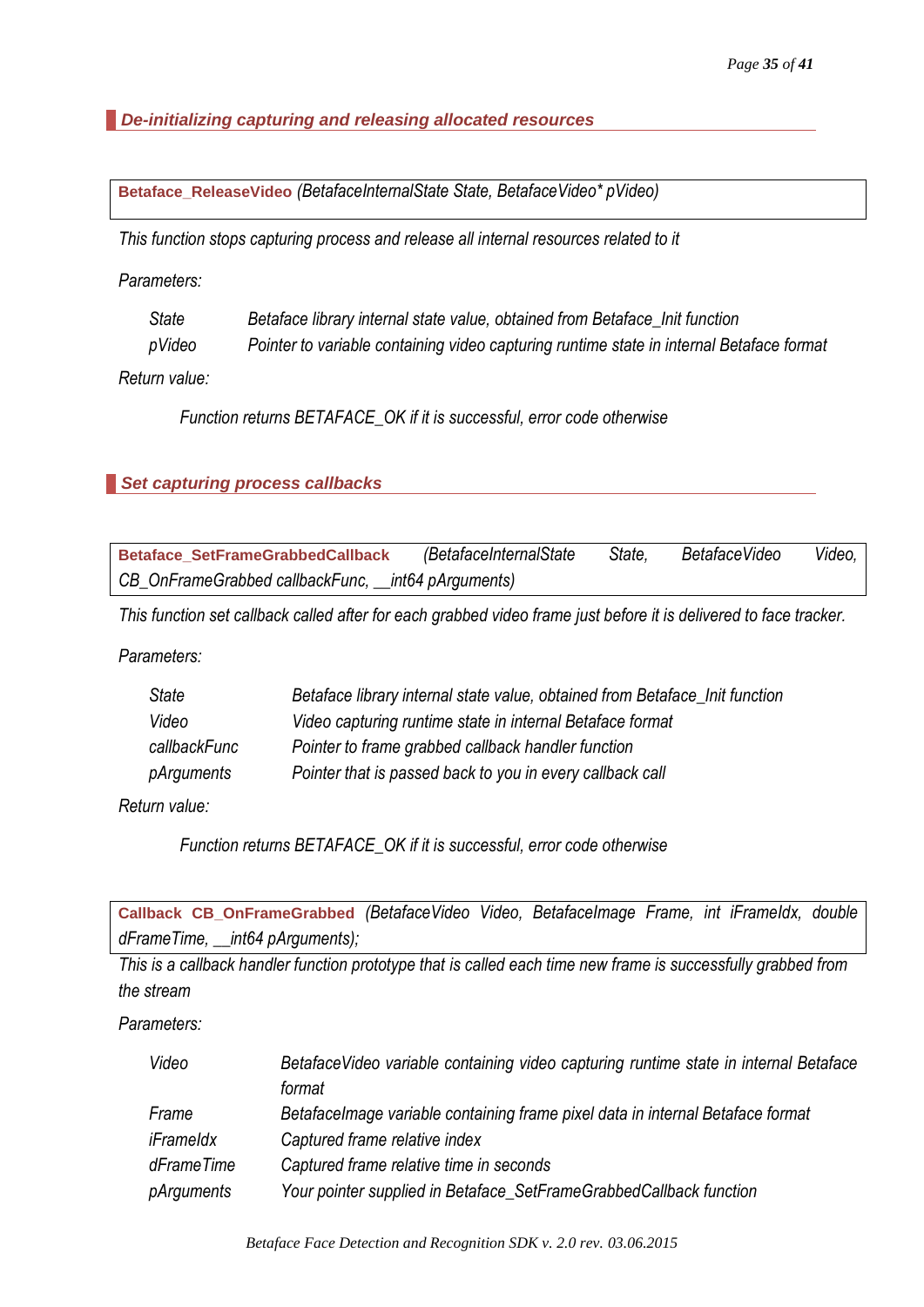*Return value:*

# *Return BETAFACE\_OK*

<span id="page-36-0"></span>**Betaface\_SetFrameReleasedCallback** *(BetafaceInternalState State, BetafaceVideo Video, CB\_OnFrameReleased callbackFunc, \_\_int64 pArguments)*

*This function set callback called after each successfully grabbed frame*

*Parameters:*

| Betaface library internal state value, obtained from Betaface Init function |
|-----------------------------------------------------------------------------|
| Video capturing runtime state in internal Betaface format                   |
| Pointer to frame released callback handler function                         |
| Pointer that is passed back to you in every callback call                   |
|                                                                             |

*Return value:*

*Function returns BETAFACE\_OK if it is successful, error code otherwise*

<span id="page-36-1"></span>**Callback CB\_OnFrameReleased** *(BetafaceVideo Video, BetafaceImage Frame, int iFrameIdx, double dFrameTime, \_\_int64 pArguments);*

*This is a callback handler function prototype that is called each time just before old frame is released from capturing buffer (i.e. fully processed)*

*Parameters:*

| Video      | Video capturing runtime state in internal Betaface format                      |
|------------|--------------------------------------------------------------------------------|
| Frame      | BetafaceImage variable containing frame pixel data in internal Betaface format |
| iFrameldx  | Captured relative frame index                                                  |
| dFrameTime | Captured relative frame time in secnds                                         |
| pArguments | Your pointer supplied in Betaface_SetFrameReleasedCallback function            |

*Return value:*

*Return BETAFACE\_OK*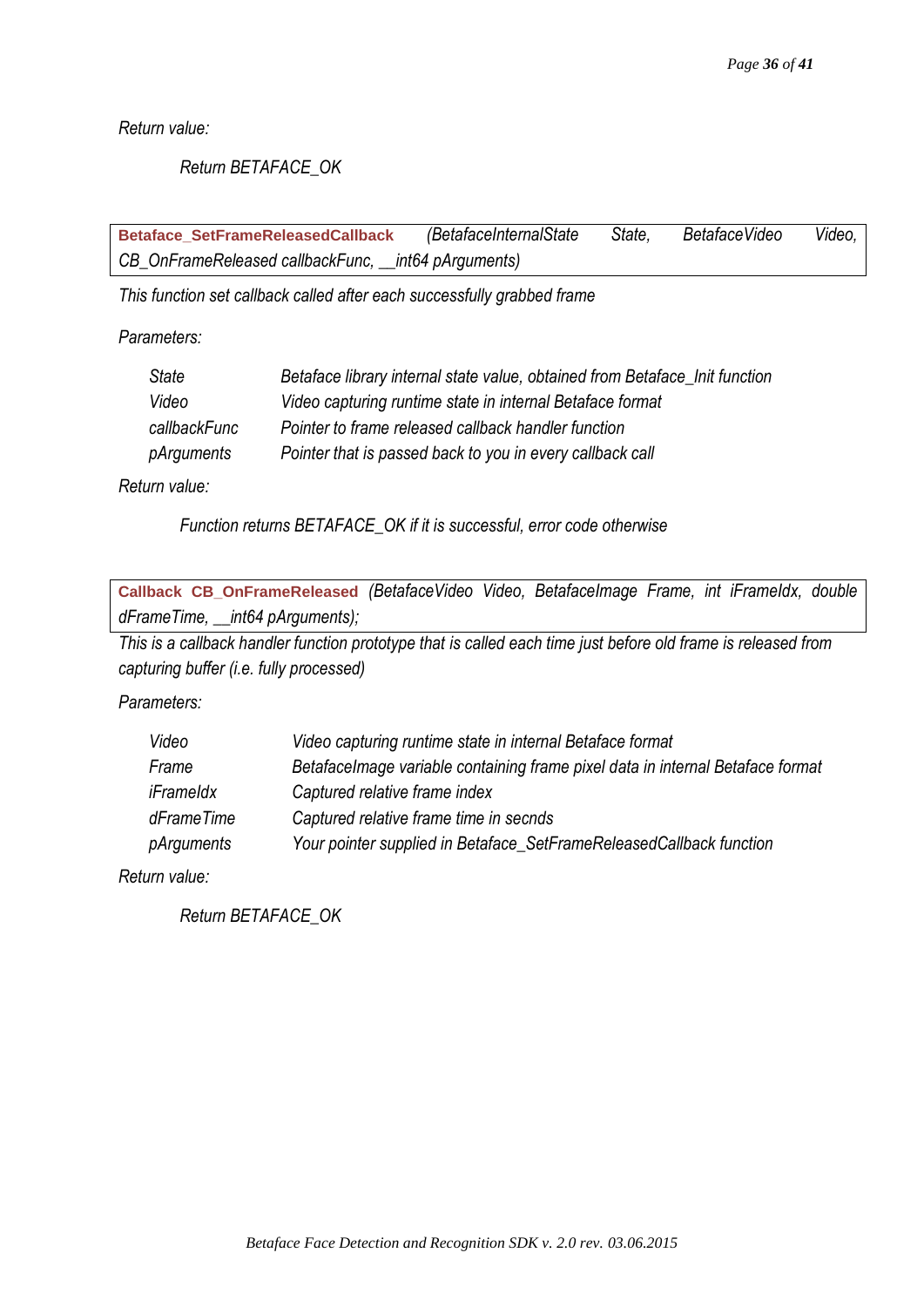# <span id="page-37-0"></span>*Set tracking process callbacks*

<span id="page-37-1"></span>

| <b>Betaface SetFaceInfoUpdatedCallback</b>             | (BetafaceInternalState | State, | BetafaceVideo | Video, |
|--------------------------------------------------------|------------------------|--------|---------------|--------|
| CB_OnFaceInfoUpdated callbackFunc, __int64 pArguments) |                        |        |               |        |

*This function sets callback called after for each tracked face appearance update.*

*Parameters:*

| <b>State</b> | Betaface library internal state value, obtained from Betaface Init function |
|--------------|-----------------------------------------------------------------------------|
| Video        | Video capturing runtime state in internal Betaface format                   |
| callbackFunc | Pointer to tracking information callback handler function                   |
| pArguments   | Pointer that is passed back to you in every callback call                   |
| . 1.         |                                                                             |

*Return value:*

*Function returns BETAFACE\_OK if it is successful, error code otherwise*

<span id="page-37-2"></span>**Callback CB\_OnFaceInfoUpdated** *(BetafaceVideo Video, int iFaceInfoID, int iUpdateFromFaceInfoID, int iFrameIdx, double dFrameTime, double dStartTime, double dDurationTime, int iUpdateType, bool isTrackingChange, BetafaceImage Frame, BetafaceFaceInfo FaceInfo, \_\_int64 pArguments)*

*Description*

*Parameters:*

| Video                        | Video capturing runtime state in internal Betaface format                                                                                                                                                                                    |
|------------------------------|----------------------------------------------------------------------------------------------------------------------------------------------------------------------------------------------------------------------------------------------|
| iFaceInfolD                  | Face appearance index                                                                                                                                                                                                                        |
| <i>iUpdateFromFaceInfoID</i> | For updates of the type LenUpdate indicates which appearance was merged<br>into current appearance. You can use this to append your data associated<br>with merged appearance (recognition keys for example) into iFaceInfoID<br>appearance. |
| iFrameldx                    | Captured frame index                                                                                                                                                                                                                         |
| dFrameTime                   | Frame relative time in seconds                                                                                                                                                                                                               |
| dStartTime                   | Face appearance start time                                                                                                                                                                                                                   |
| dDurationTime                | Face appearance duration                                                                                                                                                                                                                     |
| <i>iUpdateType</i>           | Type of information updated, can be                                                                                                                                                                                                          |
|                              | $FACEINFOUPDATE_NIITIAL = 0 - initial face detection$                                                                                                                                                                                        |
|                              | $FACEINFOUPDATE_FORWARD = 1$ - forward tracking                                                                                                                                                                                              |
|                              | FACEINFOUPDATE_BACKWARD=2 - backward tracking                                                                                                                                                                                                |
|                              | FACEINFOUPDATE_LENUPDATE=3 - total duration has changed                                                                                                                                                                                      |
|                              | FACEINFOUPDATE_DELETE=4 face appearance is discarded                                                                                                                                                                                         |
|                              | FACEINFOUPDATE_FINISHED=5 face appearance is finalized                                                                                                                                                                                       |
| <i>isTrackingChange</i>      | True if this update is a result of the face tracking process                                                                                                                                                                                 |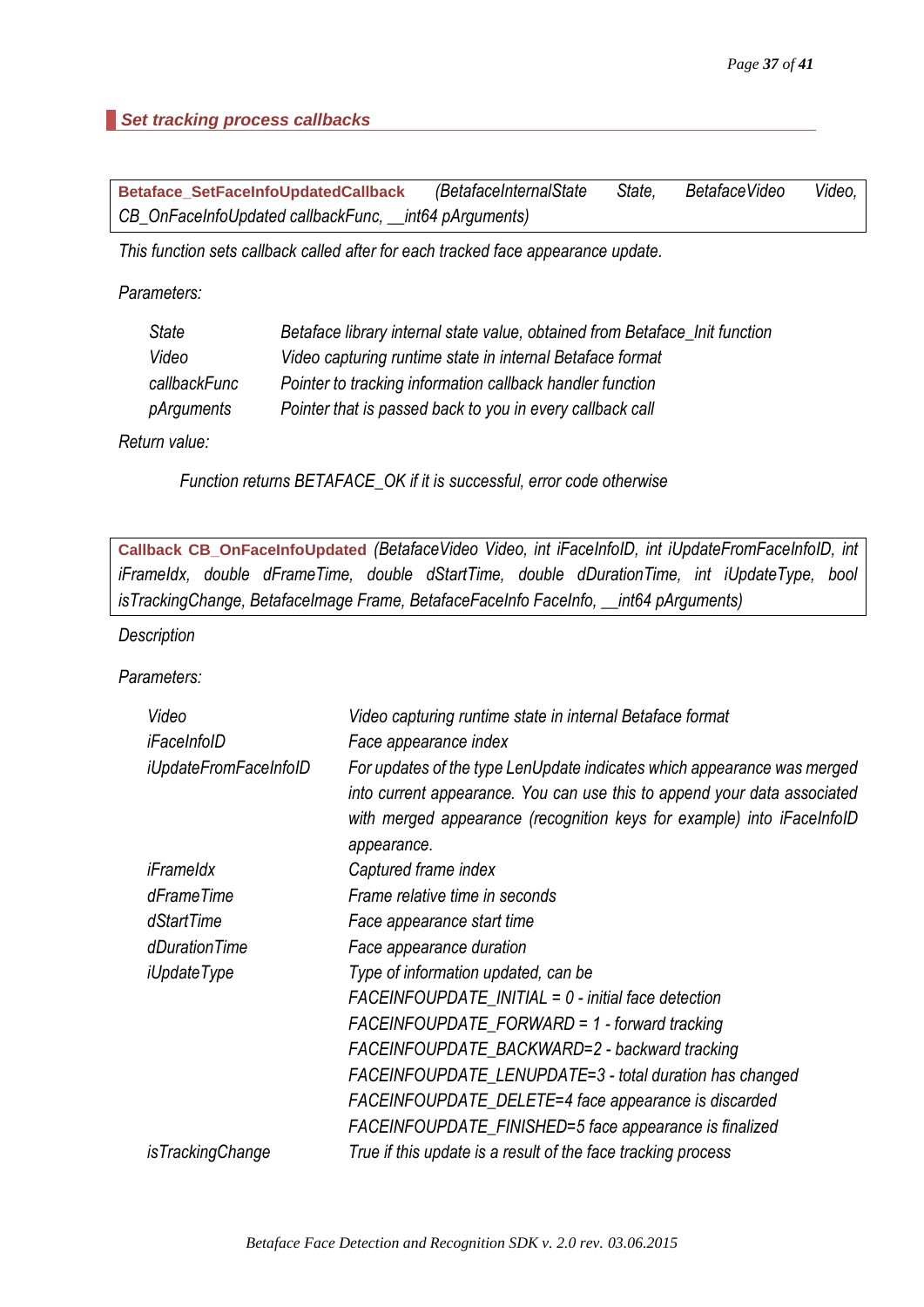| Frame      | Current frame, when provided can be used together with Facelnfo to      |
|------------|-------------------------------------------------------------------------|
|            | generate recognition keys, analyze faces. Only provided for Initial and |
|            | Lenupdate updates and non-tracking updates (i.e. full scans).           |
| FaceInfo   | Face info corresponding to the current frame                            |
| Face       | Cropped face image of this appearance (currently NULL)                  |
| pArguments | Your pointer supplied in Betaface_SetFaceInfoUpdatedCallback function   |

*Return value:*

*Return BETAFACE\_OK*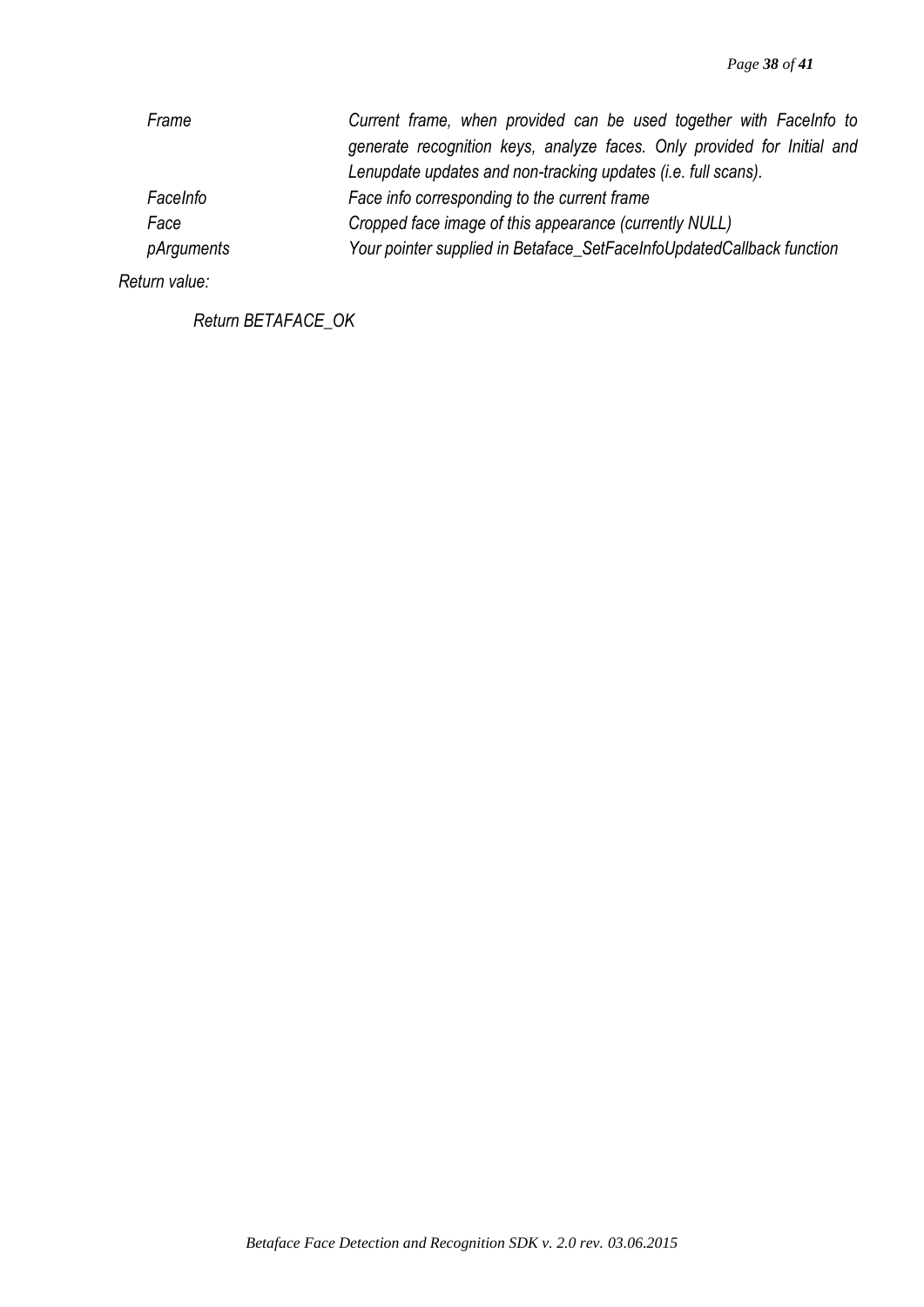# <span id="page-39-0"></span>*Starting/stopping both capturing and tracking processes*

<span id="page-39-1"></span>**Betaface\_StartDetectFaces** *(BetafaceInternalState State, BetafaceVideo Video, BetafaceTrackSettings tSettings, BetafaceDetectionSettings dSettings)*

*This function starts capturing and tracking processes with specified parameters. Tracker will also try to match each face appearance to the current persons watch list and, when enabled, will also try to learn new persons in the video stream that do not match anyone in current watch list. Each person entry may have multiple face appearances assigned to it.*

*Parameters:*

| <b>State</b>          | Betaface library internal state value, obtained from Betaface_Init function                    |
|-----------------------|------------------------------------------------------------------------------------------------|
| Video                 | BetafaceVideo variable containing video capturing runtime state in<br>internal Betaface format |
| tSettings.            | Detection tick time in seconds, how often stream will be scanned for the                       |
| dDetectionTickSeconds | new faces                                                                                      |
| tSettings.            | Minimum amount of seconds face should be tracked not to be rejected as                         |
| dMinExposureSeconds   | too short appearance                                                                           |
| dSettings             | Face detection settings. Please refer to Betaface_DetectFaces function                         |
|                       | documentation for description of those parameters. Two additional face                         |
|                       | detections flags can be set here:                                                              |
|                       | BETAFACE_DETECTFACES_TRACK_BASIC = 0x0                                                         |
|                       | BETAFACE_DETECTFACES_TRACK_PRO=0x9                                                             |
|                       | This suggests tracker which points to use to track faces – 86 Pro or only                      |
|                       | 8 basic.                                                                                       |

*Return value:*

*Function returns BETAFACE\_OK if it is successful, error code otherwise*

<span id="page-39-2"></span>

| Betaface_StopDetectFaces (BetafaceInternalState State, BetafaceVideo Video) |  |
|-----------------------------------------------------------------------------|--|
|                                                                             |  |

*This function stops capturing process immediately*

*Parameters:*

| State | Betaface library internal state value, obtained from Betaface Init |  |  |  |  |
|-------|--------------------------------------------------------------------|--|--|--|--|
|       | function                                                           |  |  |  |  |
| Video | Video capturing runtime state in internal Betaface format          |  |  |  |  |

*Return value:*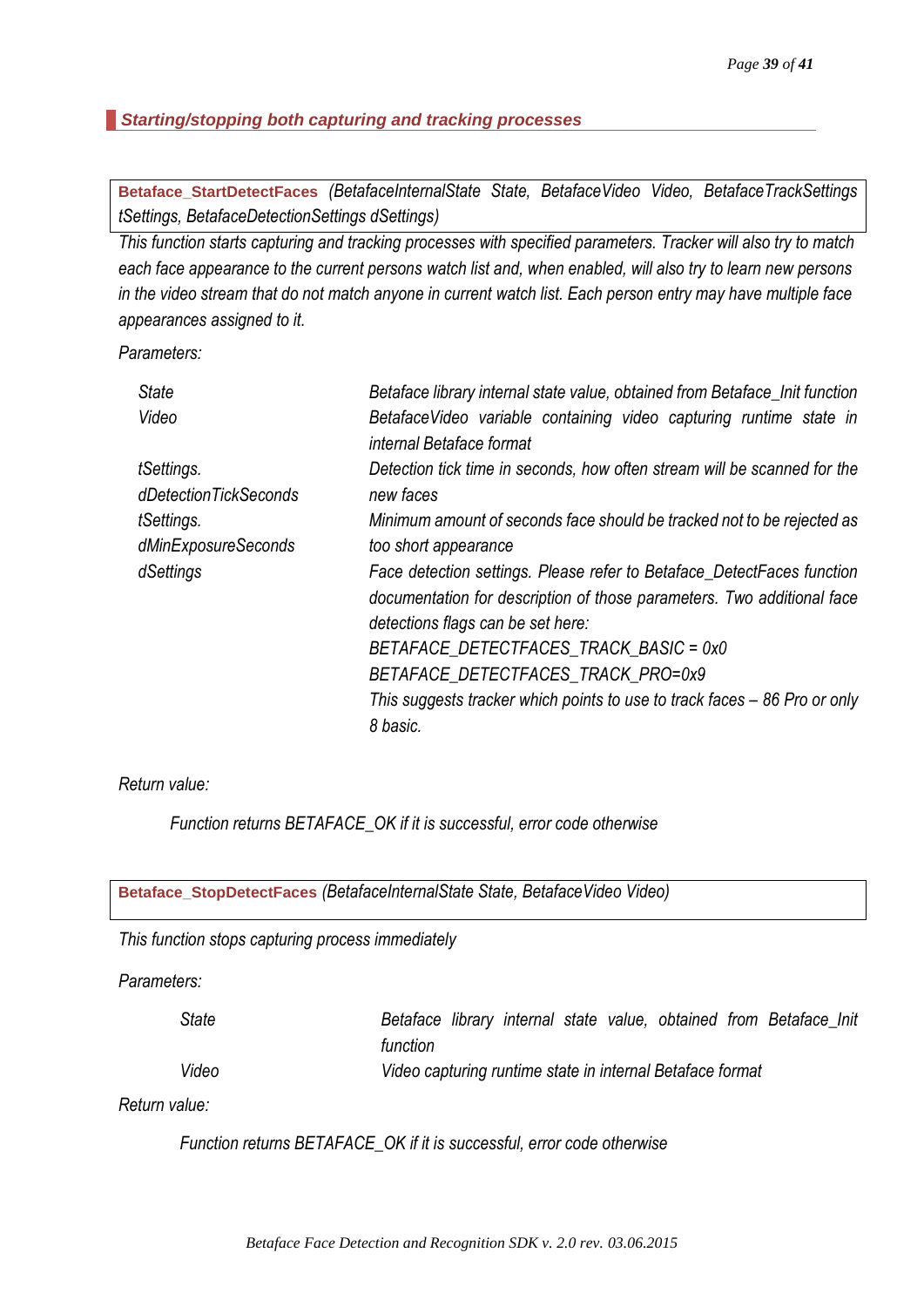<span id="page-40-0"></span>**Betaface\_WaitDetectFaces** *(BetafaceInternalState State, BetafaceVideo Video, double dSeconds)*

*This function stops capturing process after specified time*

*Parameters:*

| State    | Betaface library internal state value, obtained from Betaface Init   |
|----------|----------------------------------------------------------------------|
|          | function                                                             |
| Video    | Video capturing runtime state in internal Betaface format            |
| dSeconds | Number of seconds to wait before stopping capturing/tracking process |

*Return value:*